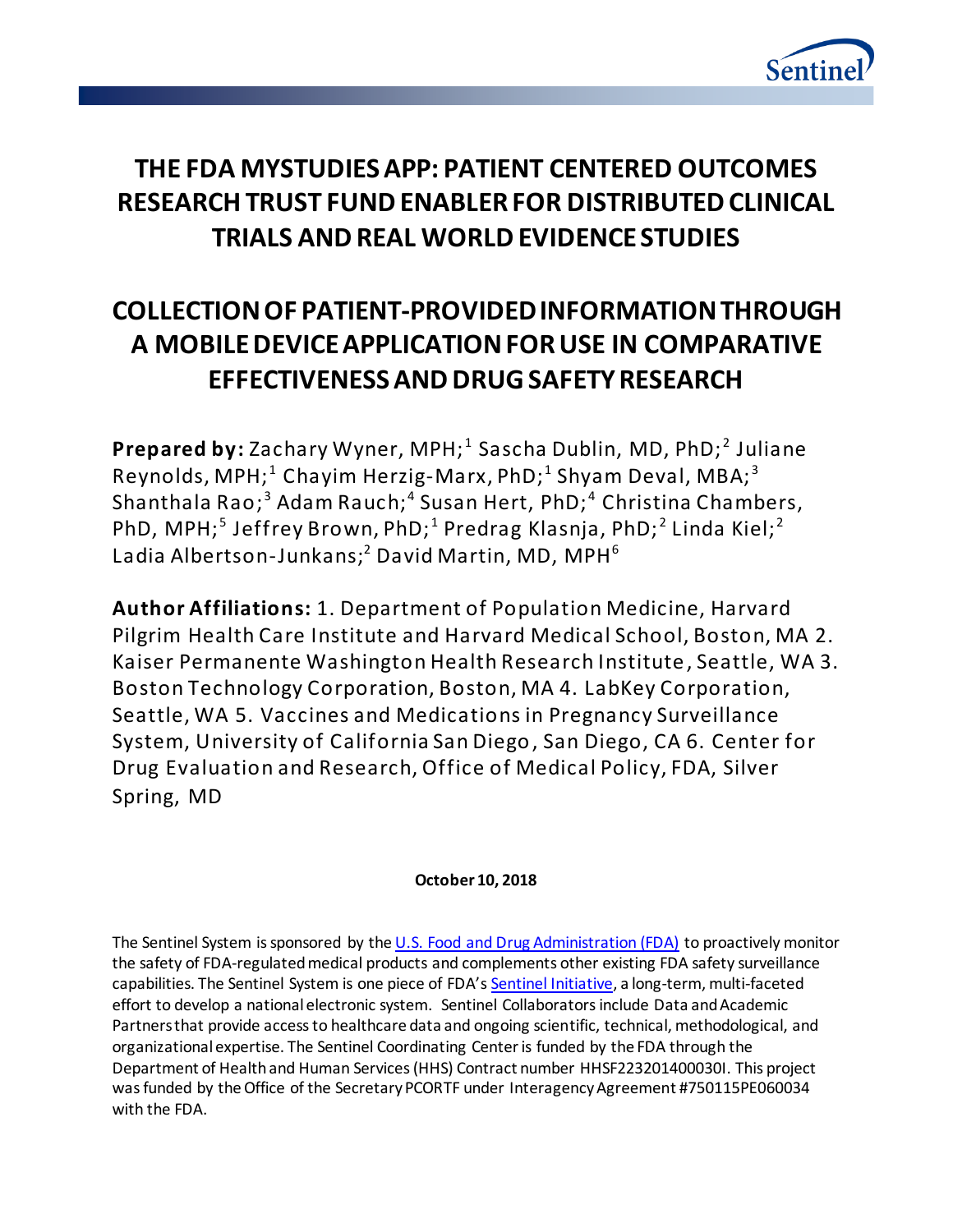

# The FDA MyStudies App: Patient Centered Outcomes Research Trust Fund Enabler for Distributed Clinical Trials and Real World **Evidence Studies**

# **Collection of Patient-Provided Information Through a Mobile Device** Application for Use in Comparative Effectiveness and Drug Safety **Research**

#### **Table of Contents**

| I.<br>Н.                                                  |                                                |  |
|-----------------------------------------------------------|------------------------------------------------|--|
| Α.<br>B.<br>C.                                            |                                                |  |
| Ш.                                                        |                                                |  |
| A.<br>B <sub>1</sub><br>$\mathsf{C}$<br>D.<br>$F_{\perp}$ |                                                |  |
|                                                           | 1.<br>2.                                       |  |
| F.<br>G.                                                  |                                                |  |
|                                                           | 1.<br>2.<br>$\overline{3}$ .<br>4.<br>5.<br>6. |  |
| IV.                                                       |                                                |  |
| Α.                                                        |                                                |  |
| В.                                                        | 1.<br>2.<br>3.<br>4.                           |  |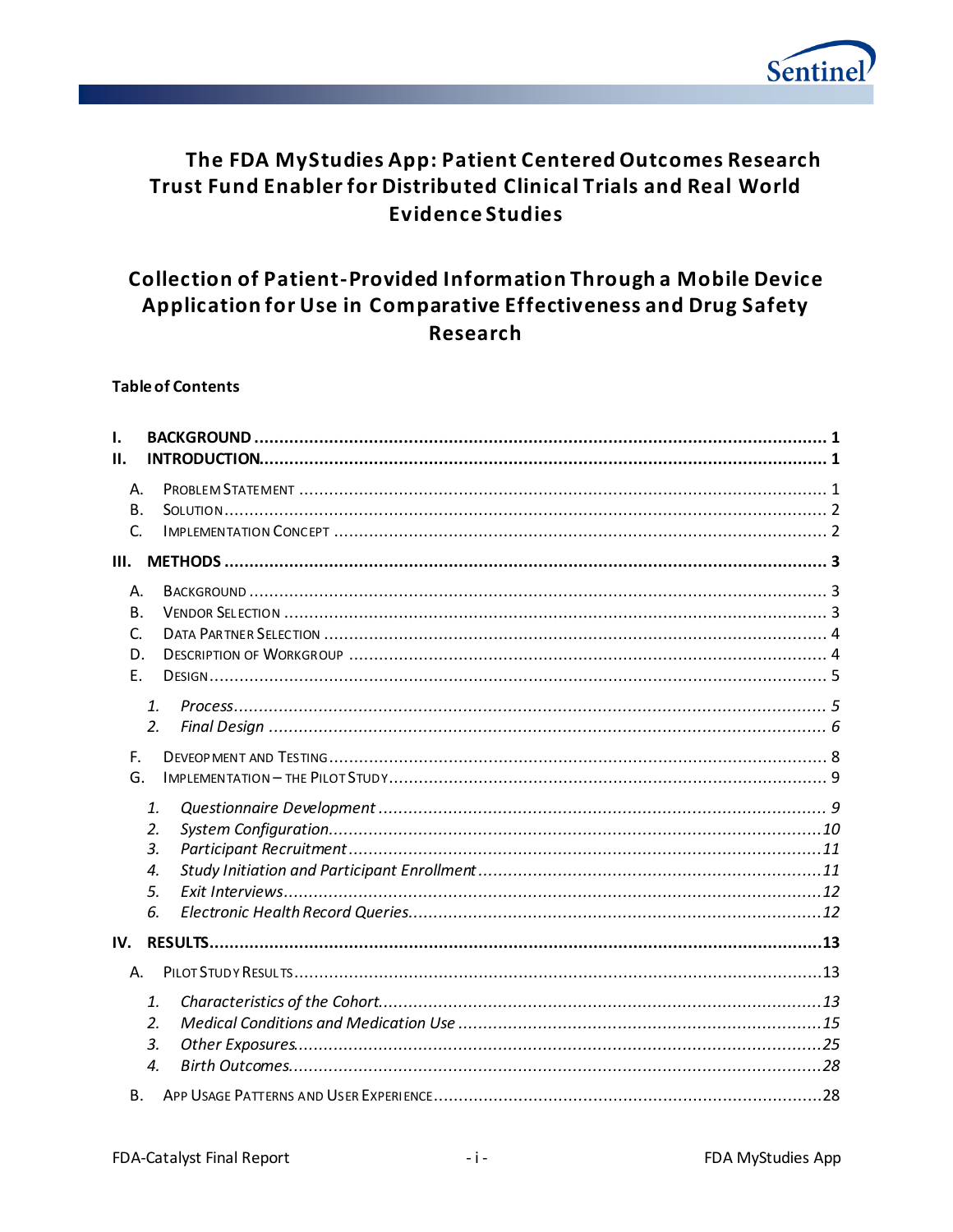

|    | 2.             |  |
|----|----------------|--|
|    |                |  |
|    |                |  |
|    |                |  |
|    |                |  |
|    |                |  |
| V. | $\mathsf{B}$ . |  |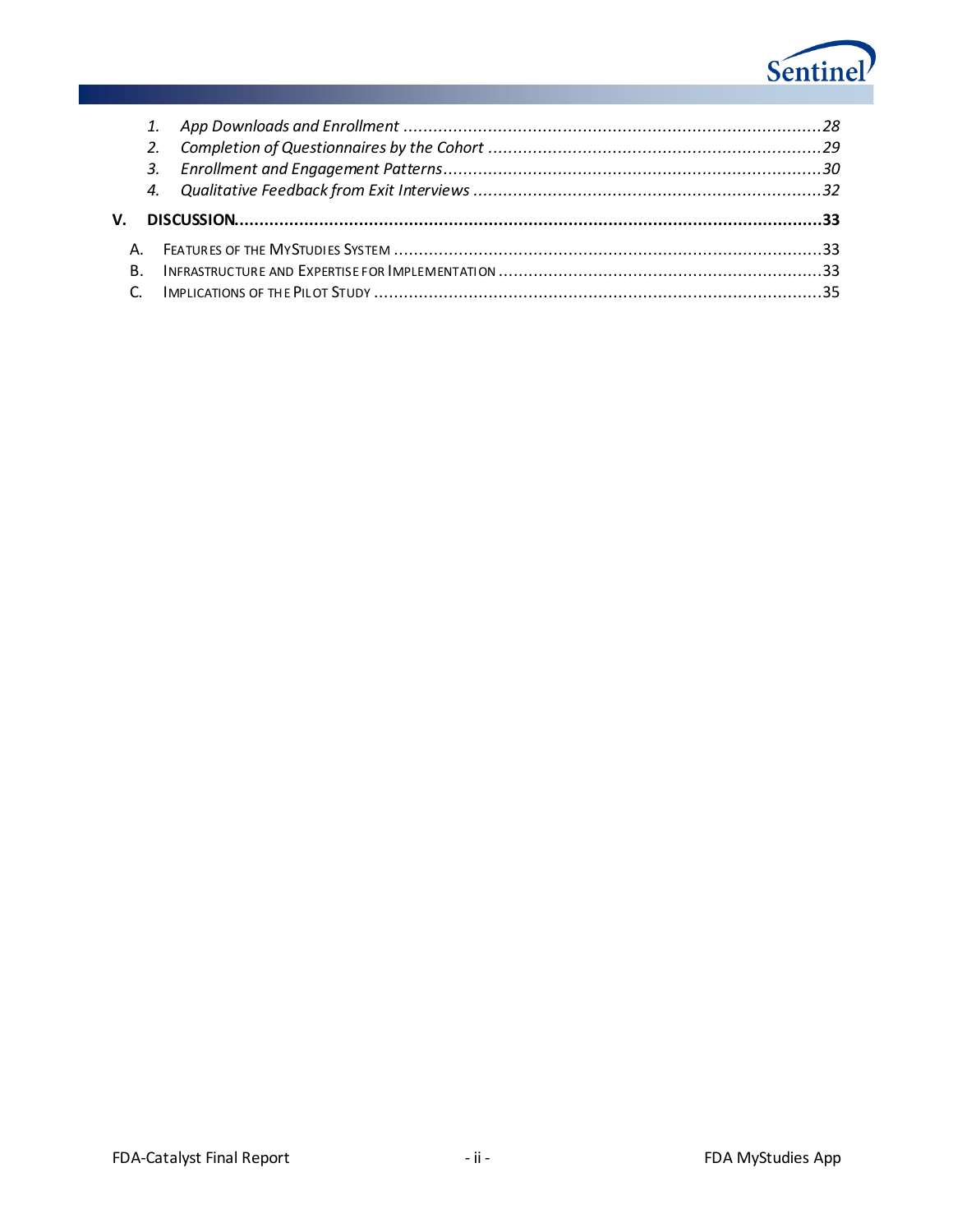

# **I. BACKGROUND**

The FDA MyStudies App is designed to facilitate the input of real world data directly by patients which can be linked to electronic health data supporting traditional clinical trials, pragmatic trials, observational studies and registries. It was developed by the FDA and private sector partners, but source code and documentation is being released to the public so the app and patient data storage system can be reconfigured and rebranded by other organizations conducting clinical research. The FDA MyStudies App has several important features. The data storage environment is secure and supports auditing necessary for compliance with 21 CFR Part 11 and the Federal Information Security Management Act, so it can be used for trials under Investigational New Drug oversight. The app is configurable for different therapeutic areas and health outcomes which reduces software development hurdles for non-FDA users. The data storage environment is partitioned to support multi-site trials or "distributed database" studies. The code for MyStudies will be open source so software developers can improve upon its capabilities.

# **II. INTRODUCTION**

# **A. PROBLEM STATEMENT**

The proliferation of "Big" electronic health data sources offer several potentially positive attributes for comparative effectiveness and drug safety research. Data sets with "breadth," large numbers of individuals, may reduce selection bias by capturing a larger percentage of the underlying source population targeted for study. As more and more health data elements are recorded electronically for each individual, "depth" increases which improves the chance that relevant exposures, outcomes, and confounders are recorded. Finally, different types electronic healthcare data have the potential to increase "diversity" and enable "cross-checking" which might improve accuracy.

Despite the aspirational "big data" vision, currently most comparative effectiveness and drug safety research in the United States relies on healthcare claims for payment or electronic health records used to document care. Healthcare claims provide breadth and consistent capture of person-time during enrolled periods because most medically-attended health events trigger claims for payment. In contrast, electronic health records provide increased depth, but except within integrated care delivery and payment systems, they do not capture consistent person-time. Care which is recorded in a separate electronic health record system will not be visible in the primary electronic health record system that is being used as the data source for research unless the systems are linked. Even when claims and electronic health records are linked, important information potentially affecting outcomes is typically not captured. Examples of such information include but are not limited to adherence to prescription medications or therapies, health outcomes that are not medically attended, and characteristics which are inconsistently recorded in electronic health data such as illicit drug use, tobacco use, vitamin and supplement use, race, socio-economic status, educational attainment, and over-the-counter medication use.

Neither claims nor electronic health records directly capture the patient perspective, and effectiveness studies often have endpoints such as functional status scales that depend on patient input. Furthermore, when treatments are compared it is important to follow patient reported and electronic health outcomes in a prospective manner and calculate rates among cohorts that have provided informed consent. While claims and electronic health records have provided access to secondary data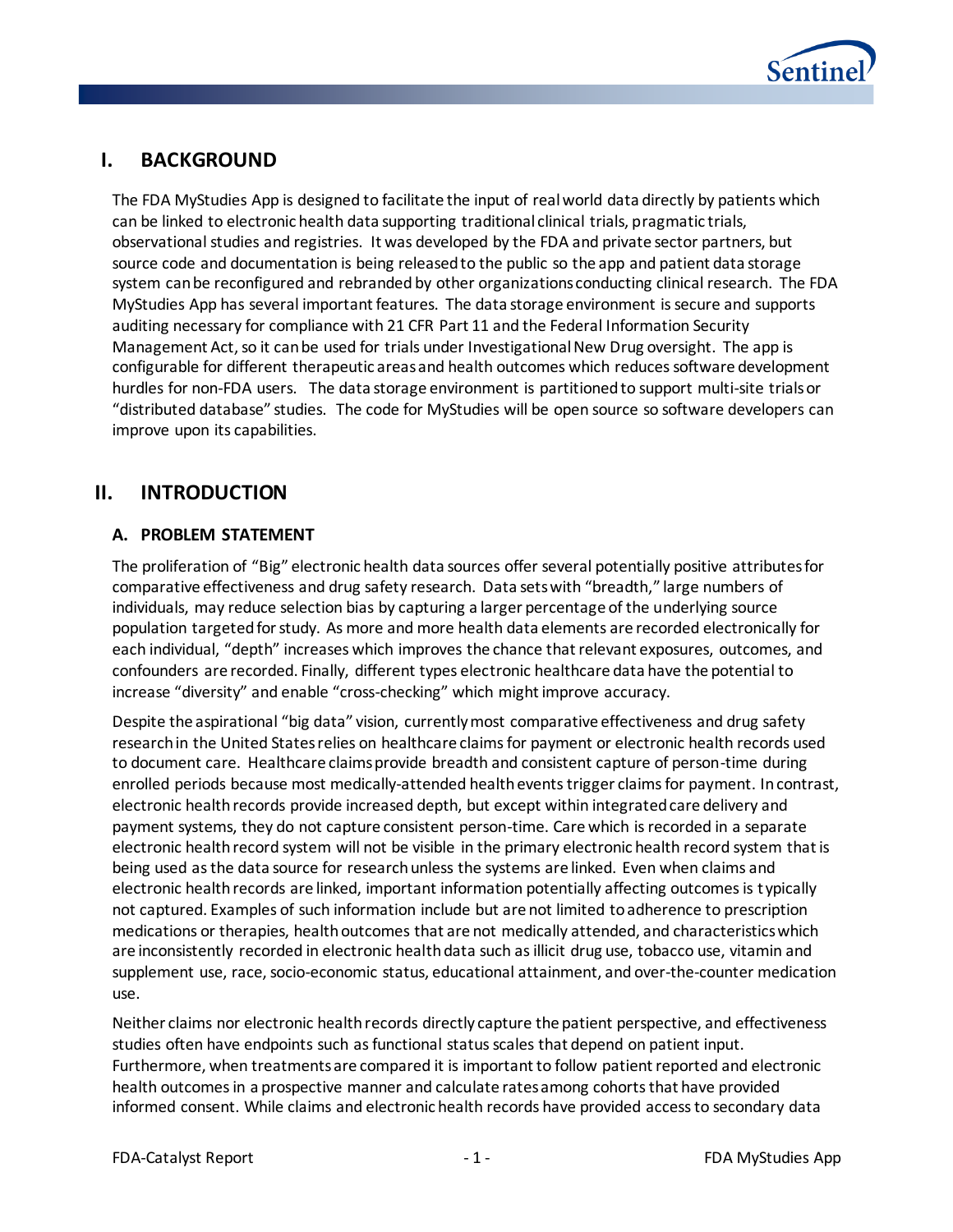

from large populations, enrollment for prospective studies, trials, or registries remains challenging given the substantial resources involved for the research team and the effort required by the patient to participate in calls, online surveys, and clinic visits. A patient-centered app-based electronic method suitable for capturing the patient perspective and linking it to existing electronic health data that is scalable, secure, configurable, reusable, compliant with clinical research and regulatory needs, and capable of supporting defined research cohorts is necessary to expand the capacity of comparative effectiveness and drug safety research.

# **B. SOLUTION**

The Affordable Care Act of 2010 (ACA) directed the U.S. Department of Health and Human Services (HHS) to build data capacity for patient-centered outcomes research (PCOR) through the Patient-Centered Outcomes Research Trust Fund (OS PCORTF). The key deliverable of this project is a mobile device application and patient data storage environment that can securely and transparently record the patient perspective and enable data linkage to existing electronic health data in distributed or centralized studies, trials, or registries. The mobile device application and patient data storage environment are designed to support the broad range of potential healthcare outcomes research topics through a configuration portal since development of multiple similar systems on a topic-by-topic basis is resource intensive. The project was conceived by Dr. David Martin, now the Associate Director for Real World Evidence Analytics in the Office of Medical Policy at the U.S. Food and Drug Administration (FDA) Center for Drug Evaluation and Research. Funding was provided by the Patient-Centered Outcomes Research Trust Fund through a competitive application process administered by the Associate Secretary for Planning and Evaluation (ASPE) of the Department of Health and Human Services. The project was overseen by the FDA's Catalyst Program under contract HHSF223201400030I. Deliverables will be placed in the public domain to enable private and public sector organizations to adapt the system to support specific single and multi-site studies or engage in additional app development (e.g., optical capture, new active tasks, etc.).

## **C. IMPLEMENTATION CONCEPT**

This project included development of the app and storage environment, but it also included implementation within two existing national distributed electronic healthcare systems, Sentinel and PCORnet, that support comparative effectiveness and drug safety research. The Sentinel system was developed by the FDA in response to a Congressional mandate contained in the Food and Drug Administration Amendments Act of 2007. It is a national electronic monitoring system for medical products routinely used for regulatory decisions by the FDA which relies primarily on an underlying distributed database of administrative healthcare claims data. The Patient-Centered Outcomes Research Institute was established as a result of the Affordable Care Act of 2010, and it developed a distributed database, PCORnet, consisting primarily of electronic medical records from participating healthcare delivery systems. The purpose of the implementation phase was to ensure the system could operate from both a technical as well as regulatory perspective.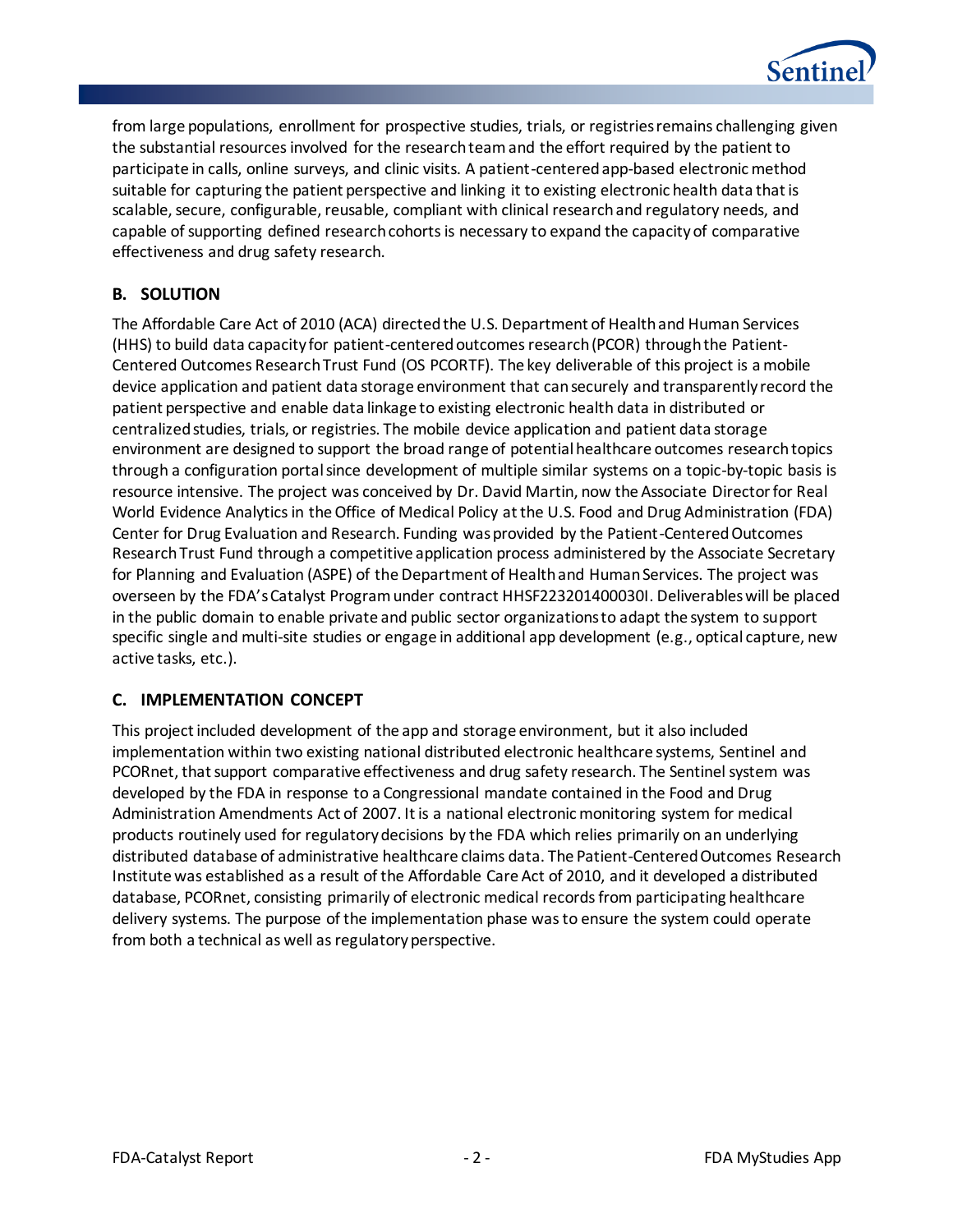

# **III. METHODS**

## **A. BACKGROUND**

Harvard Pilgrim Health Care Institute (HPHCI) was selected by FDA and ASPE to build the generalizable mobile app platform. As proof-of-concept, this project piloted a descriptive study of exposures and healthcare outcomes among 64 pregnant women. Pregnant women were chosen as the pilot cohort for this project as pregnancy is among the most complex use cases encountered in pharmacoepidemiology and electronic health services research. Investigators generally cannot obtain complete information from claims data about gestational age, birth outcomes, medication use, supplements, tobacco use, occupational exposures, or other maternal and paternal characteristics. While the mobile device application was configured for this specific use case, it is generalizable and can be used for studies in other therapeutic areas and patient populations.

To reduce the initial implementation and design costs, minimize maintenance and enhancement costs over time, and enable future external developers to modify and expand the capabilities of the app, the project sought widely available software resources for creating mobile device studies and surveys. Apple Computer publishes an open-source tool suite called ResearchKit, which provides a variety of tools that can be used by app developers to construct survey apps for iOS devices (Apple smartphones and iPads). ResearchKit includes standard modules for eligibility and consent as well as different question types and a wide variety of response types. A roughly comparable set of capabilities for Android devices is available as ResearchStack, developed by Cornell Tech. These tool suites are commonly used to deploy mobile app based studies, which made them well suited for the platform.

As the pregnancy pilot was the first application under th[e FDA Catalyst Program](https://www.sentinelinitiative.org/fda-catalyst)to use mobile devices, the project consulted closely with four FDA approval bodies through the design phase: the Sentinel Audit team, the Cloud & Mobile team, IT Security team, and the Privacy team. These groups reviewed the technical architecture, including both the mobile device and the hosting architectures, to ensure the app and storage environment were aligned with emerging FDA standards for mobile applications. They also made recommendations for improvement that the project team implemented.

To maximize dissemination of the project's results, all software developed for this project will be placed in the public domain, available through GitHub.

#### **B. VENDOR SELECTION**

HPHCI does not have app development capabilities in-house, so two requests for proposal (RFP) were issued, a developer RFP for the mobile app and an RFP for the supporting infrastructure. Recent mobile apps built on the ResearchKit and ResearchStack suites were reviewed to identify potential respondents. Companies could respond to one or both RFPs. Three organizations responded to the developer RFP alone, two responded to the infrastructure RFP alone, and two responded to both.

Boston Technology Corporation (BTC) was selected as the developer of the mobile app. BTC displayed the best understanding of our objectives and had considerable expertise using ResearchStack as well as ResearchKit. Other potential vendors had experience with ResearchKit, but had little or no experience using ResearchStack. LabKey Corporation was selected as the infrastructure provider. They offered the most flexible infrastructure purpose-built for biomedical research.

Coordinating between two separate vendors required additional effort as BTC and LabKey used different development methodologies. The end user tools were built from the ground up by BTC via a waterfall process that necessitated extensive requirements gathering before development. The storage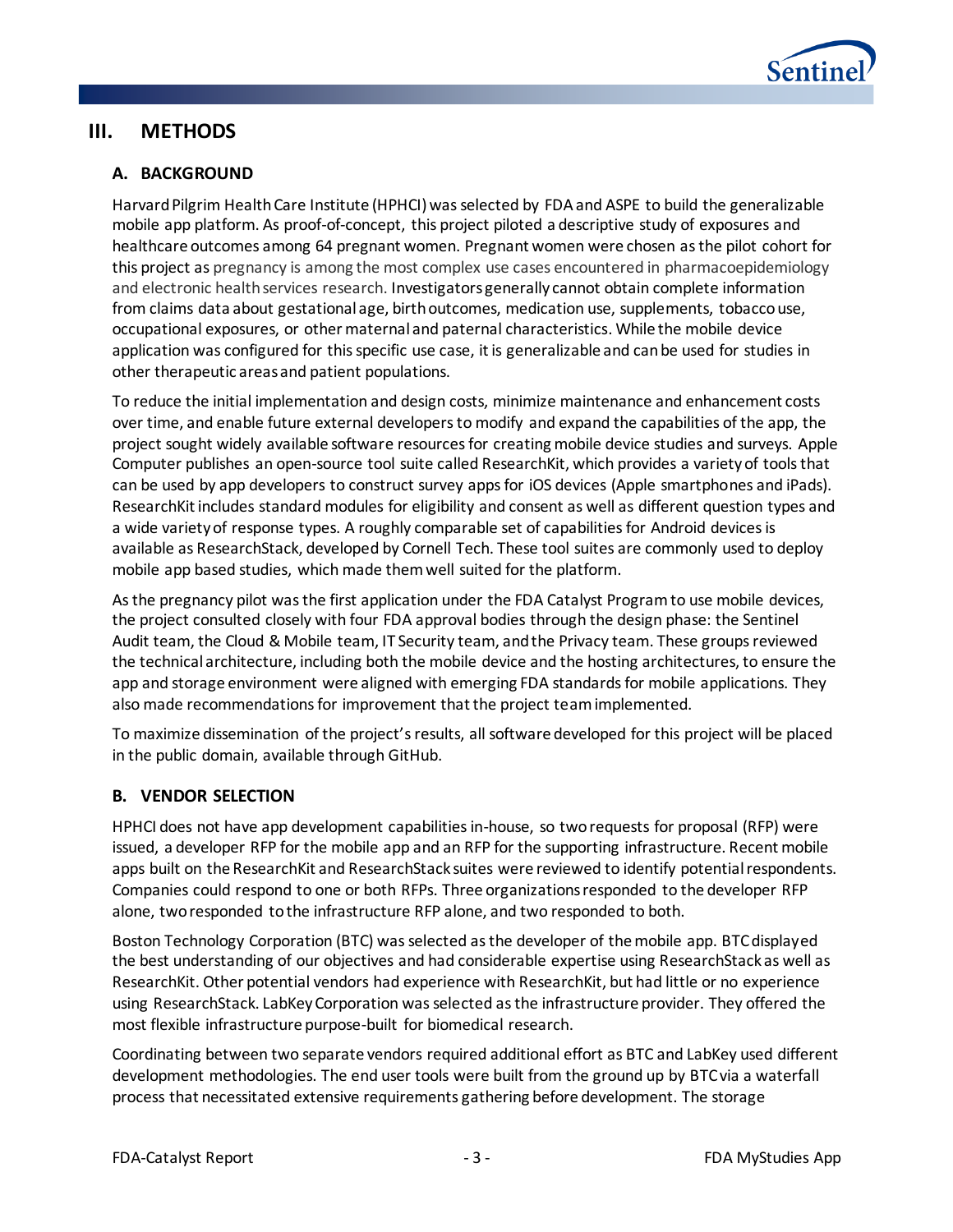

environment was built on an existing product offered by LabKey, so additional modules and functionality were added via an agile development process. However, this approach utilized strengths of the two strongest candidates.

# **C. DATA PARTNER SELECTION**

A data partner was also required to conduct a study as proof of concept of the mobile app platform. A workgroup opportunity statement was circulated to all Sentinel Data Partners. The key attributes of the desired partner included: (a) current Sentinel Data Partner; (b) can include an obstetrician with an active panel of patients in the workgroup, where the obstetrician need not be affiliated with Sentinel; and (c) the Data Partner's Sentinel database includes information on patients in the obstetrician's panel.

The criteria also favored Sentinel Data Partners that were also PCORnet Data Partners. Kaiser Permanente Washington (formerly Group Health Cooperative), and its Health Research Institute, best met these criteria and was chosen as the Data Partner. KPWHRI had extensive experience in studies of pregnant women specifically, offered capabilities for developing recruitment materials and conducting outreach via phone and email, and could enlist the participation of patient representatives. As an integrated healthcare delivery system, they have both claims data and EHR, which allowed for additional data matching opportunities.

## **D. DESCRIPTION OF WORKGROUP**

The organizations participating in the workgroup included the FDA, Harvard Pilgrim Health Care Institute (HPHCI), Kaiser Permanente Washington Health Research Institute (KPWHRI), Boston Technology Corporation (BTC), LabKey Corporation, and an investigator from the UCSD component of the Vaccines and Medications in Pregnancy Surveillance System (VAMPSS).

- FDA
	- o David Martin, Associate Director for Real World Evidence Analytics
	- o IT Security, Privacy, Cloud & Mobile, Sentinel Audit Team on a consulting basis
- HPHCI Staff
	- o Jeffrey Brown; Associate Director, Therapeutics Research and Infectious Disease Epidemiology Group (TIDE)
	- o Chayim Herzig-Marx; Director, Center for Distributed Analytics and Informatics Systems
	- o Zachary Wyner, Senior Health Informatics Analyst
	- o Juliane Reynolds; Senior Project Manager
	- o Alison Kawai; Epidemiologist
- KPWHRI
	- o Sascha Dublin; Associate Investigator, Kaiser Permanente Washington Health Research Institute
	- o Predrag Klasnja; Assistant Investigator, Kaiser Permanente Washington Health Research Institute
	- o Linda Kiel; Senior Project Manager
	- o Ladia Albertson-Junkans, Senior Research Assistant
	- o Karen Byeman, Patient Advisor
	- o Kacie Washington, Patient Advisor
	- o Kate Ziechner, Midwife
- Boston Technology Corporation
	- o Shyam Deval, President
	- o Ranjani Rao, CEO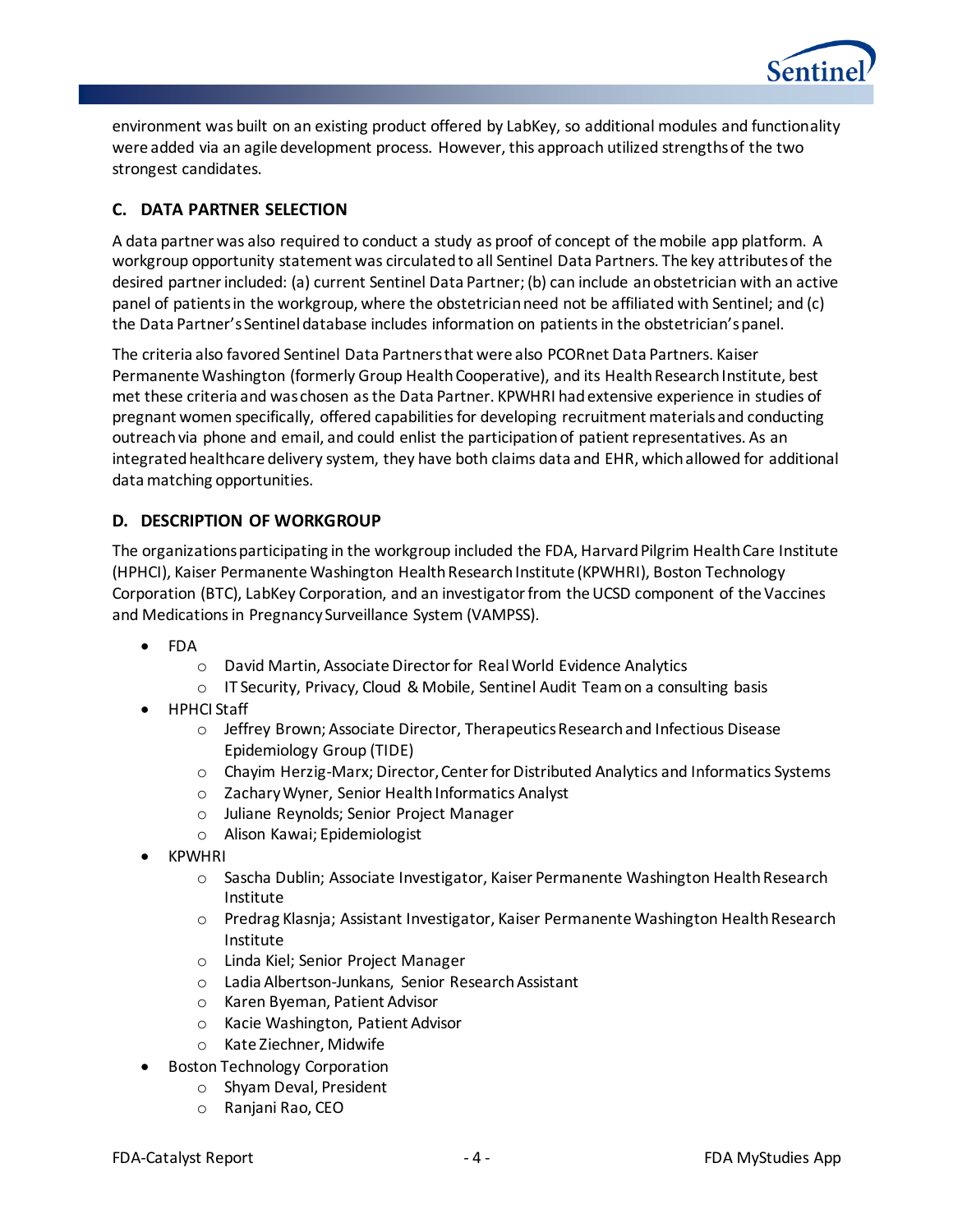

- o Shanthala Rao, Senior Project Manager
- o Vinay Raja, Senior Programmer
- o Vasant Kumar, Senior Programmer
- LabKey Corporation
	- o Adam Rauch, Vice President of Software Development
	- o Susan Hert, Senior Programmer
	- o Angelica Omaiye, ResearchAssistant
	- o Brian Connolly, Customer Relationship Manager
- University of California San Diego/VAMPSS
	- o Christina Chambers, Professor of Pediatrics

Responsibilities of the FDA included providing overall leadership to the project, approving all work plans and designs, leading the scientific "sub" workgroup, and serving as liaison with ASPE. David Martin was involved in all aspects of the project –software requirements, study protocol, IRB, questionnaire design, recruitment material development, app testing, data analysis, co-authorship of the final report, and reporting and dissemination in professional venues.

Responsibilities of HPHCI staff included writing and negotiating statements of work, developing functional and technical requirements for the mobile app software and the infrastructure, oversight of technical implementation, day-to-day project management, securing approval from FDA's IT Security, Privacy, and Cloud & Mobile teams, testing software and infrastructure capabilities, maintaining project documentation, quarterly reporting to ASPE, participating in questionnaire design, configuration of the mobile app platform and supporting servers, data analysis, dissemination in professional venues, and authorship of the final report.

Responsibilities of KPWHRI included securing IRB approval, leading development of recruitment materials including consent documentation, identification and recruitment of patients, maintaining the mapping that enabled linking patient-provided information with Sentinel and EHR data, participating in software design and user acceptance testing, participating in the scientific "sub" workgroup, conducting linkage and extracting data from electronic health data systems, conducting data analyses, and dissemination of findings in professional venues and publications. KPWHRI also conducted exit interviews with the patient cohort after data collection concluded to characterize the participant experience in the pilot and with the app. A summary of findings from exit interviews can be found in Appendix 1.

## **E. DESIGN**

#### **1. Process**

Requirements gathering began in August 2016, immediately after vendor selection. HPHCI, LabKey, and BTC teams held regular meetings to document business requirements. A tool called MindMaple was utilized by BTC to capture these requirements visually. Due to an initial delay while the agency determined if it needed separate policies and procedures for FDA-Catalyst, engagement with a data partner for the project was delayed. Because the entire scientific "sub-workgroup" could not be formed without the data partner's participation, questionnaire development lagged requirements gathering and app design throughout the project. The KPWHRI principal investigator joined the workgroup in September 2016 at which time a kickoff meeting with all workgroup members was held. KPWHRI workgroup members including scientific and patient representatives were recruited over a period of several months with the last member, a nurse midwife substituting for an obstetrician joining in the spring of 2017. KPWHRI members were invited to requirements gathering meetings after the contract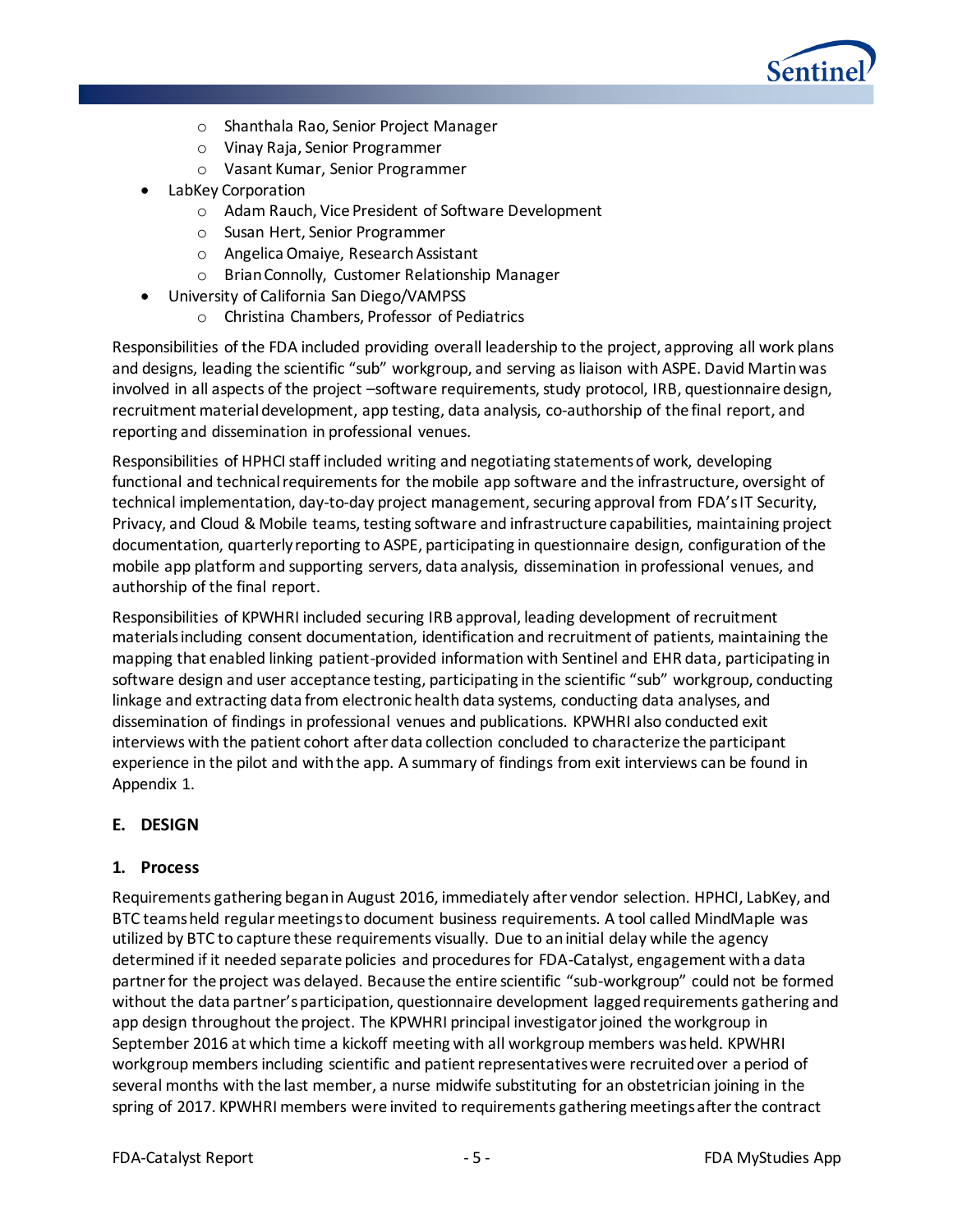

was signed but requirements gathering was complete by January 2017. In late January 2017, Christina Chambers, an investigator from the Vaccines and Medications in Pregnancy Surveillance System (VAMPSS), a system for evaluating medication and vaccine safety in human pregnancy, provided epidemiologic expertise during the first meeting of the scientific workgroup. She described procedures, methods and questionnaires used by VAMPSS to obtain primary data from pregnant women. A key goal of this phase was to balance the requirements for a pregnancy-focused application with the broader mandate to deliver a generalized platform that allows for distribution of studies and questionnaires.

After finalization of requirements, the LabKey team worked extensively with the BTC team to divide up the development effort, convert business requirements into final specifications, and determine the appropriate communication protocols between system elements. LabKey was responsible for development of all aspects related to the storage environment, BTC was responsible for development of mobile app and Web Configuration Portal (WCP) described in later sections of this report. FDA and the HPHCI team reviewed and approved each specification before development work began.

## **2. Final Design**

The system contains three elements: two functionally equivalent mobile applications (apps), based on the Apple ResearchKit and Android ResearchStack frameworks, the Web-based Configuration Portal (WCP) for configuring studies and other elements accessed via the apps, and a HIPAA and FISMA, 21 CFR Part 11 compliant storage environment from which study participant responses and consent forms can be accessed and downloaded.

The Federal Information Security Management Act (FISMA) is a law that authorizes the Secretary of Commerce to promulgate information system security standards that are compulsory for all federal agencies and commissions the National Institute of Standards and Technology to develop those standards. Th[e most current version](https://csrc.nist.gov/CSRC/media/Publications/sp/800-53/rev-5/draft/documents/sp800-53r5-draft.pdf) of the NIST document describing these standards is currently in draft form. Because the mobile application project is funded by and intended for the use of the FDA, the design, development, operation, and maintenance of the mobile app framework have adhered to FISMA security standards. These standard, or security controls, are grouped into 20 families, across three categories: administrative, physical and technical. Complying with FISMA requires both documentation of and processes to implement controls in all 20 families. This documentation is maintained by the developers of the mobile app, Boston Technology Corporation and Labkey Corporation.

Administrative controls make up the largest group and include aspects such as awareness and training, individual participation, incident response, planning, audit controls, and system and services acquisition. Physical controls include physical and environmental protection and media protection. Technical controls include access controls, configuration management, privacy authorization, and system and communications protection. How each of the 20 control families is implemented must be documented in a system security plan. Senior management is responsible for providing oversight to ensure that the documented procedures are followed.

The nature of the specific control structures and processes implemented depends upon the level of risk inherent in the business process or information system at hand. NIST standards allow systems and operations to be classified as low, moderate, or high risk. The Sentinel system is classified as moderate risk, so the FDA MyStudies app was also designed to meet the moderate risk level.

Part 11 of Title 21 of the Code of Federal Regulations pertains to criteria for determining that electronic signatures and records are equivalent to hand-written signatures and paper records. The objective is to ensure the authenticity, integrity, and confidentiality of electronic records and signatures. The [regulations](https://ecfr.io/Title-21/pt21.1.11) distinguish between closed and open systems. An open system is one in which access to the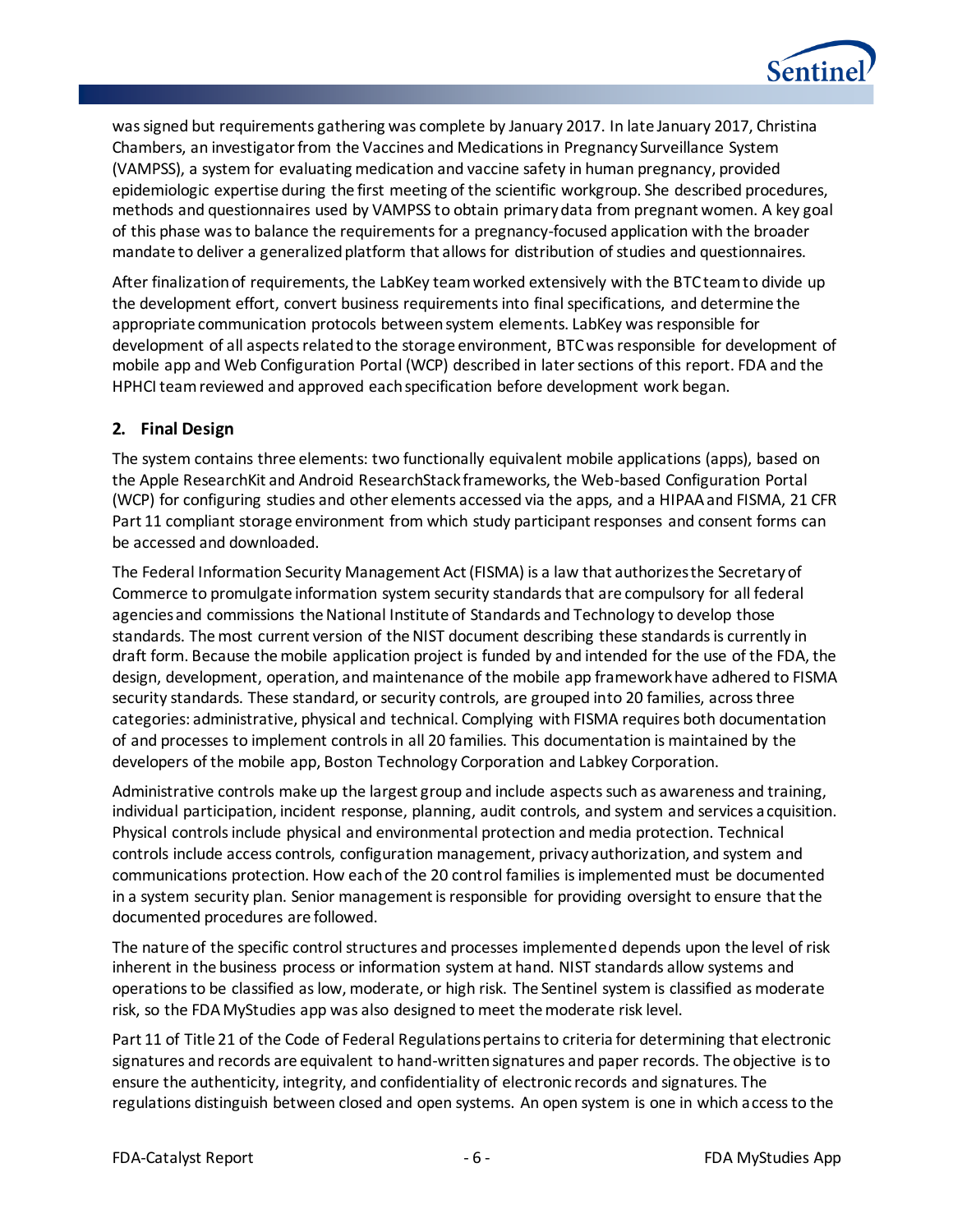

system **is not** controlled by people who are responsible for the content of the electronic records contained in the system. A closed system is one in which access to the system **is** controlled by people responsible for the content of the electronic records in the system. The mobile app is a closed system.

The closed system criteria for determining that electronic records and signatures are equivalent to handwritten signatures and paper records can be summarized:

- The system must provide the ability to authenticate people who should have access to the system. This include both people contributing electronic records or signing electronically as well as people with analytic or reporting access to stored information.
- The system must provide the ability to protect the integrity of information stored in the system and to produce both electronic and human-readable copies of all records stored.
- The system must provide access controls to limit access to authorized parties only and to limit each party's access to appropriate information only.
- The system must provide the ability to time stamp or otherwise provide an audit trail for every electronic record or signature.

The mobile app meets all of these requirements. The mobile app, WCP and storage environment make up an integrated platform that can support multiple mobile app based studies across multiple organizations and can partition response data by study and organization. Data are linked across system elements by a study ID, unique to each study. To use this system, patients simply download a mobile app on their iOS or Android device and enroll in studies as allowed by each study's enrollment protocol. The researcher or sponsoring organization interacts with the WCP and storage environment to configure and distribute studies and analyze responses.

The storage environment consists of three independent servers: a response server to store data captured via the mobile app, a registration server to store participant PHI (email addresses and consent forms), and a metadata server. The metadata server contains all study information configured in the WCP including questionnaires, consent and eligibility content, and study resources. This design was chosen to enable the partitioning of PHI from response data. A unique set of credentials is required for each server; there is no method to combine email addresses and consent forms and response data unless one has access to two servers.

Furthermore, the response server and registration server are custom implementations of the LabKey Server, the core product provided by LabKey Corporation, designed to facilitate the storage and analysis of clinical study data. Two custom add-ons were built for this project: 1) a module that automatically creates a new database schema for every new questionnaire, eliminating the need to manually create a database scheme for each new study; 2) the ability to produce a unique token – called an enrollment token – that can be given to participants to restrict enrollment to a specified cohort or match data to external data sets. All three servers enforce role-based governance; studies are partitioned by participating organization and responses are only accessible by authorized users. Responses are accessed via direct SQL querying, downloading into SAS or R, or exporting to Excel or other common formats.

Study materials, including questionnaire content, consent forms, eligibility questions, and app notifications are configurable and distributed to the apps via the WCP. All ResearchKit and ResearchStack question types can be used in a questionnaire: scale, boolean, single/multi select, scroll wheel, value picker, image select, open text, date/time, map and email. On iOS, participants can utilize data already stored in their iPhone's Health app to answer a question. Active tasks, activities that use phone sensors or game-like mechanics to collect data, can also be distributed on iOS. The system currently allows configuration of two existing Apple ResearchKit tasks, Tower of Hanoi and Spatial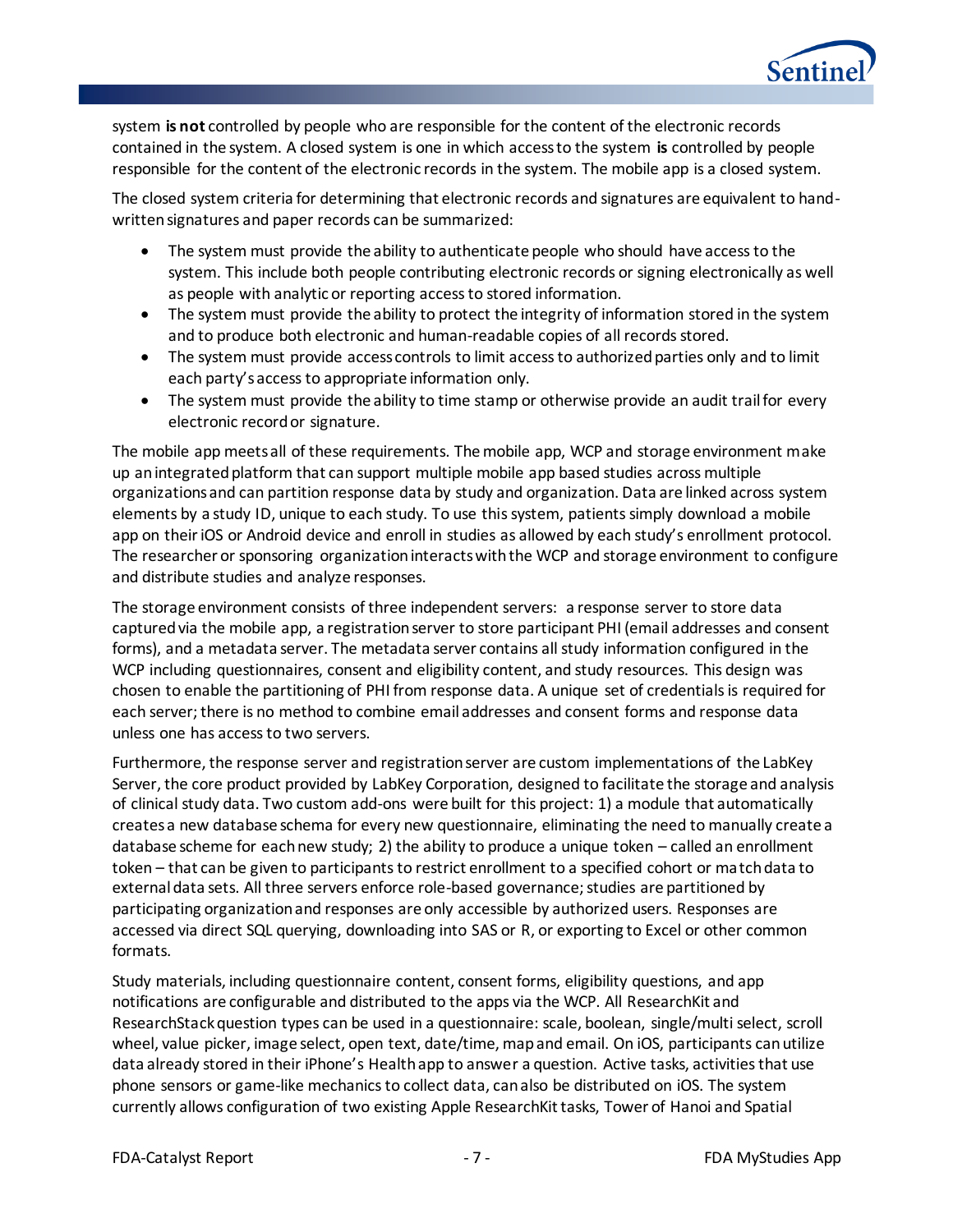

Memory. A third task, a fetal movement tracker, was custom built to provide an engagement tool for future health outcomes research involving pregnant women.

Studies can include multiple patient questionnaires with advanced branching logic and custom scheduling and recurrence. Resources such as PDFs or links to external sites can also be distributed to study participants. To enhance data validity, questionnaires can restrict answers to specific types (numeric, character, height/weight, date/time, geographic)lengths, and formats. Responses can be also be configured to require or exclude specific characters.

In the app, participants respond to questionnaires at their convenience, as responses are stored locally until submission or questionnaire expiration. Participants can visualize their own responses to specific questions over time on an in-app dashboard. This dashboard is configured by researchers using the WCP.

The system was funded by FDA, therefore FISMA level data security was required. However, all system elements are available as open source and there are many potential methods of implementation for this system, which are described in later sections of this report.

#### **F. DEVEOPMENT AND TESTING**

Development of the mobile app and WCP occurred from January to July 2017 for the initial launch. A third, preplanned development period occurred from September to December 2017 and added features requested during the testing phase that could not be incorporated by the start of data collection in September 2017. Development of the storage environment occurred from January to June of 2017. Weekly meetings were held with HPHCI, FDA, BTC and LabKey to discuss any issues or roadblocks to development. BTC and LabKey also provided weekly status updates to HPHCI and FDA.

During the first development period for the mobile app and WCP, a prototype app was made available to obtain preliminary feedback from all workgroup members. The KPWHRI team and their 7 patient representatives participated in focus groups to discuss the early prototype and provide feedback to the HPHCI team. Patient representatives were selected for the focus groupsfrom members of the Kaiser Integrated HealthCare system who were currently pregnant or had been pregnant within the past three years.

After the development period, all stakeholders from HPHCI and KPWHRI participated in a formal twomonth user acceptance testing process to ensure business requirements were accurately implemented and bugs were corrected. During this process the KPWHRI team and patient representatives were given a near final test version of the application to download to their personal smartphones. The KPWHRI study team provided consolidated user feedback to the HPHCI team on a weekly basis. HPHCI entered any bugs and enhancements found or requested by the KPWHRI team in to a software bug tracking system called Redmine. The BTC team corrected the bugs and published latest version of the test app approximately twice per week during the UAT period. Any bugs directly related to the storage environment were entered into the LabKey ticketing system and corrected based on priority.

Involvement from the KPWHRI team and patient representatives during UAT was instrumental in getting the app ready for production use. They identified areas for improvement in the app study dashboard and identified several bugs that would otherwise not have been identified or corrected. See Appendix 2 for a description of user acceptance testing feedback.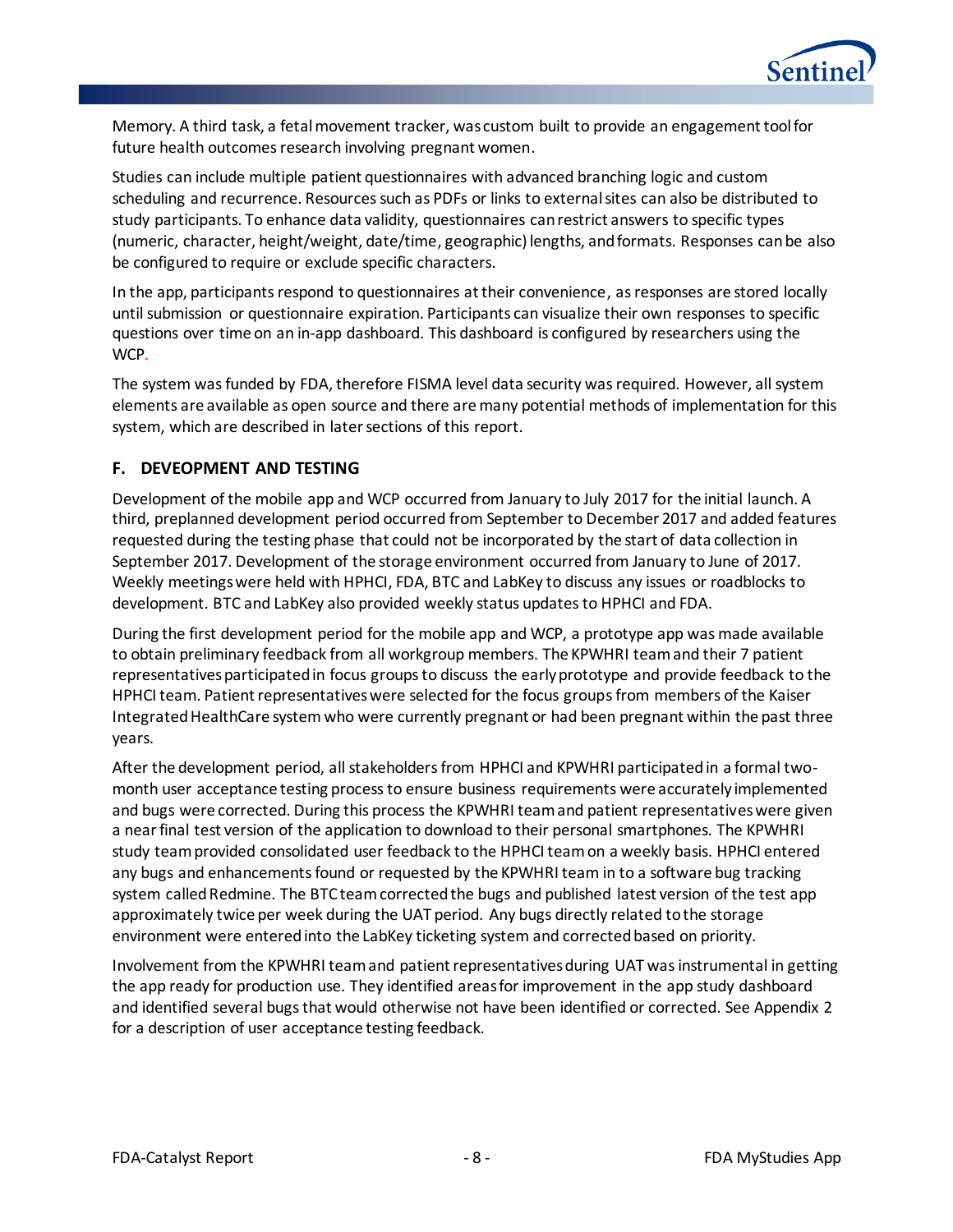

# **G. IMPLEMENTATION – THE PILOT STUDY**

To demonstrate that the platform is a viable data collection tool in a real-world setting, the team developed a pilot study to examine medication use and healthcare outcomes of pregnant women. As described earlier in this report, the study team contracted with Kaiser Permanente Washington Health Research Network (KPWHRI). KPWHRI assisted in five components of the pilot study: 1) the design of the mobile application and focus group testing for application usability as described earlier in this report; 2) study questionnaire design; 3) mobile application testing; 4) recruitment of the study cohort 5) data analysis, and 6) exit interviews of the study cohort. The KPWHRI team enlisted patient representatives and a midwife to contribute to the focus groups, questionnaire design, and development of consent and recruitment materials.

After initially targeting a data collection period of approximately 4-6 months to test the FDA MyStudies application and the feasibility of matching mobile device reported data to Sentinel data, the actual data collection period ended up lasting thirteen weeks. Several factors impacted the timeline.

First, the user acceptance testing phase took longer than expected. The complex nature of the generalized system resulted in more software defects than expected and thus required more time for correction and verification. Second, questionnaire configuration took longer than expected. The study design required more time for configuration and testing than was expected. Third, IRB submission for this novel data collection system required additional documentation related to both the mobile technology as well as to sensitive questions such as illicit drug use history, and it involved three institutions.

Finally, the Apple App store rejected a final update to the app days before the mailing of recruiting materials on the planned start date. This development was completely unexpected since earlier versions of the app were present in the app store and were successfully utilized for user acceptance testing. The team learned that Apple's App store approval process became stricter during the lifecycle of the project, and Apple would now require apps to have branding consistent with the branding of the publishing organization in the App store. This meant HPHCI or BTC could not publish an FDA branded app from the HPHCI or BTC Apple Developer Account. To move the study forward, Apple agreed to allow the FDA MyStudies application to appear in the App Store for the thirteen weeks of data collection period of the pilot study with the understanding that the HPHCI and FDA team would address branding issues before launching future studies.

To mitigate the impact of a short timeline, the KPWHRI team sought to recruit women across all three trimesters to increase the probability of capturing pregnancy outcomes while also demonstrating the capacity to engage with women in the first and second trimesters.

Because the mobile application was funded through the Sentinel base contract under the FDA-Catalyst program, it operates under an approved privacy impact assessment for Sentinel. Because the app supports biomedical research it was exempt from the requirements of the Paperwork Reduction Act.

## **1. Questionnaire Development**

In parallel with software development, study questionnaires were developed by a study workgroup including members from FDA, HPHCI, KPWHRI, and VAMPSS. This workgroup team outlined target areas for medication use and pregnancy outcomes which would be helpful to investigate in this study. The team used template VAMPSS questionnaires provided by Christina Chambers as a starting point. Questionnaire design was a five-month process that determined appropriate content areas, question wording and frequency as well as length and volume of study questionnaires. Drug and medical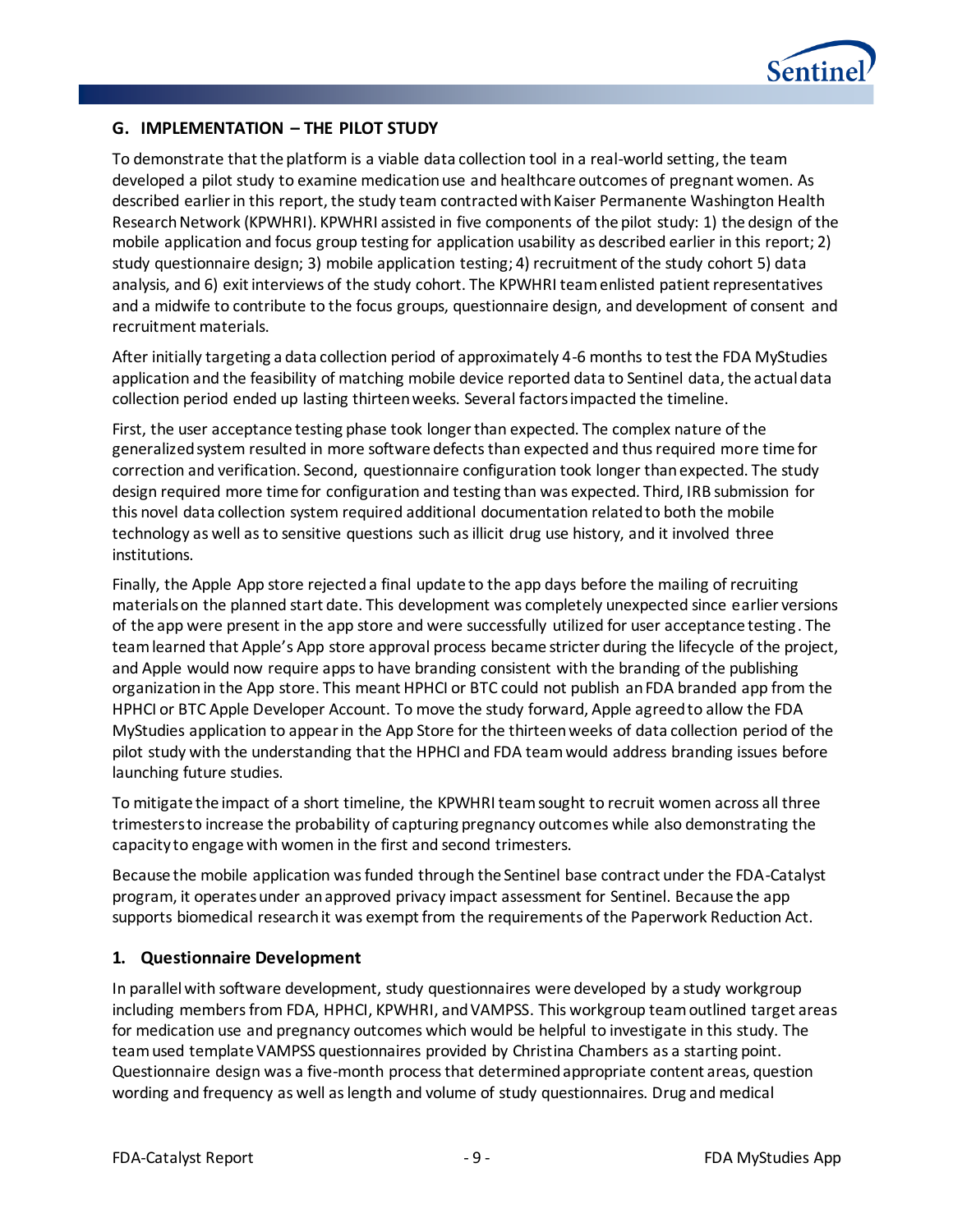

condition lists were also assembled and curated to enable targeted options for respondents. Patient representatives in the workgroup were key contributors to this work providing helpful feedback on question content, language, and the best length for each questionnaire. KPWHRI also enlisted a midwife from their network to provide a clinician perspective on the study questionnaires. Study questionnaires are included in Appendix 3.

Once study questionnaires were finalized, the KPWHRI team completed the necessary documents for IRB review, including participant consent and recruitment materials (see Appendix 4). Patient partners participated in the review of these materials along with workgroup members from FDA and HPHCI. Prior to IRB review, the KPWHRI team needed to obtain approval from their legal compliance team to determine that an electronic signature for participant consent in the mobile application would provide appropriate confirmation of consent under laws of the State of Washington. The KPWHRI legal team confirmed that electronic consent was acceptable with the requirement that KPWHRI send the consent form in mailed recruitment materials and maintain a copy of the electronically signed consent form in their records. KPWHRI acted as the lead IRB for the pilot study with HPHCI and FDA ceding IRB review to KPWHRI's IRB.

During the development of the KPWHRI IRB application, the team described the data storage environment and who from the study team would have access to participant data reported in the mobile application and data from the Sentinel system at KPWHRI. During the project, HPHCI required initial access to the data storage environment to assign roles to KPWHRI and to orient the KPWHRI analyst. After the KPWHRI analyst received access, HPHCI assisted with early data analysis with full knowledge of the entire team who reviewed results on the call until one member of the team rechecked the protocol which stated that only KPWHRI would engage in data analysis. This was reported to the KP Washington IRB and it was classified as a protocol violation. However, the violation did not deviate from the informed consent documentation so an IRB modification was submitted and approved by the KP Washington IRB to allow this practice. A key learning from this experience is that the role of administrator staff requires some level of data access to assign roles to and train other users, but the extent of the analysis services provided by administrator personnel can and should be tailored to the needs of each study. Especially if data analysis services are not included or are circumscribed in some way then it is critical for study teams to be very clear about data access roles and responsibilities when developing a protocol. Due to the inherently distributed nature of the app and existing electronic health data, study teams should review the approved IRB application prior to study initiation to re-orient the team to their respective roles and responsibilities.

## **2. System Configuration**

As recruitment materials were being prepared, the HPHCI team entered all study content, including questionnaires, the consent form, study resources and images into the WCP. Final study content was published periodically to a test version of the mobile app for review and approval by the KPWHRI team.

The storage environment was configured by HPHCI to ensure that patient responses and consent forms would be transmitted to the appropriate folders on the response server and registration server respectively. After both servers were configured, access was granted to a data analyst from KPWHRI and access for the HPHCI team was revoked. No other member of the project workgroup had access to both servers.

HPHCI used the response server to create a set of unique enrollment tokens for distribution to the study cohort. HPHCI sent these tokens to KPWHRI study administrators, and KPWHRI assigned a single token to each participant as they identified and enrolled them in the cohort. KPWHRI maintained a record of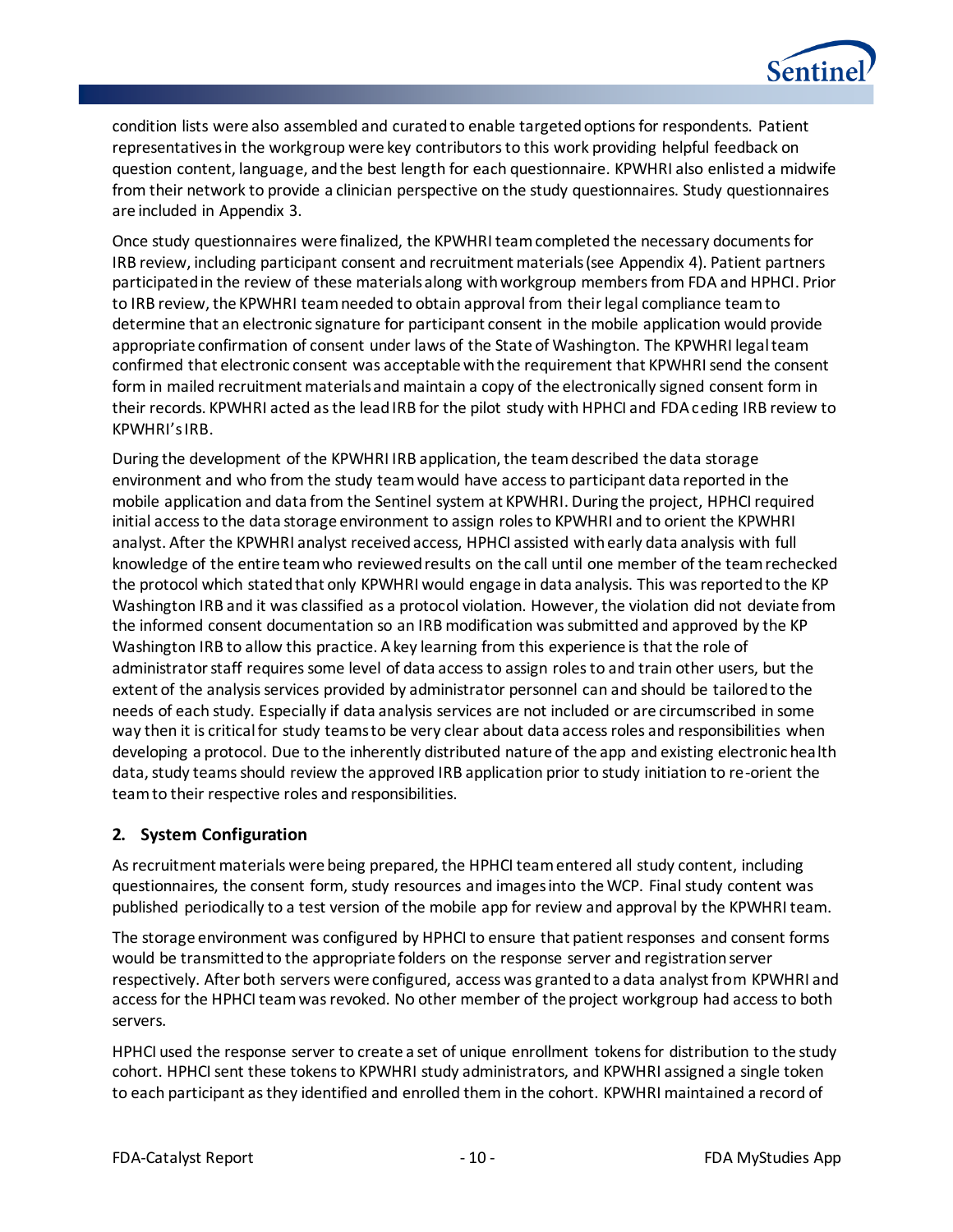

token assignments which contained the token and patient ID from the Sentinel distributed dataset maintained by KPWHRI. This mapping allowed KPWHRI to extract EHR data for participating women and link these data with app responses to support final data analysis.

After the data collection period ended, the KPWHRI team sent a de-identified flat file with dates of study enrollment, questionnaire completion, and demographic information to HPHCI, per the IRB modification. HPHCI used this file in conjunction with app metrics available in the app developer accounts to analyze patient engagement. Data tables for these analyses are provided in Appendix 9.

## **3. Participant Recruitment**

KPWHRI contacted 1,070 randomly selected Kaiser Permanente Washington patients who were identified as pregnant based upon data in their electronic medical record (see Appendix 6 for enrollment process). These patients received an invitation letter, study consent form, and study brochure (Appendix 4). The invitation letter contained the unique participant enrollment token. Roughly half of these women received follow-up via phone call to encourage them to participate in the study. Of these 1,070 women, 64 (6%) consented to participate in the study in the mobile application. There was a 4% response from the mail-only group and an 8% response from the group which received phone follow-up. This response exceeded the original study goal of 50 participants. Women were not offered any incentive to participate, and no specific therapeutic area or medication was evaluated. All women in their first trimester of pregnancy were included in the cohort. At the time of the initial cohort pull, approximately equal numbers of women in their second and third trimesters were randomly selected into the cohort such that each trimester represented about a third of the sample. Due to project delays, the cohort was updated approximately six weeks after the initial cohort was identified. All women greater than 36 weeks gestational age as of the refresh date were dropped from the cohort and replaced with as many newly pregnant women as could be identified based on the criteria above. All women were randomly assigned an enrollment token, and half of women were randomly selected to receive a phone call in addition to the recruitment mailing. Approximately four weeks after the first sample refresh, another batch of women in their first trimester of pregnancy were identified and added

## **4. Study Initiation and Participant Enrollment**

The mobile application needed to be approved by Apple and Google to be made available in their app stores - the Google Play Store for Android phones and the App Store for Apple iOS phones. As mentioned earlier, study initiation was delayed due to an unexpected rejection of the FDA MyStudies application from the Apple App Store.

Recruitment letters were mailed on September 26, 2017, and the first participant enrolled on September 28, 2017. To enroll in the study, participants followed these steps:

- 1. Download FDA MyStudies from either the Google Play Store or the Apple App Store.
- 2. Register for an account in the FDA MyStudies application by providing an email and password.
- 3. Verify email address by entering a verification code automatically emailed to them by the registration server.
- 4. View pregnancy study in the study list.
- 5. Open pregnancy study and enter enrollment token provided by KPWHRI.
- 6. Complete and sign study consent.

Participants received notifications of questionnaires as they were available. The questionnaire development team created a questionnaire schedule with the objectives of not over-burdening the women with too many questionnaires to answer at one time and ensuring that all questionnaires were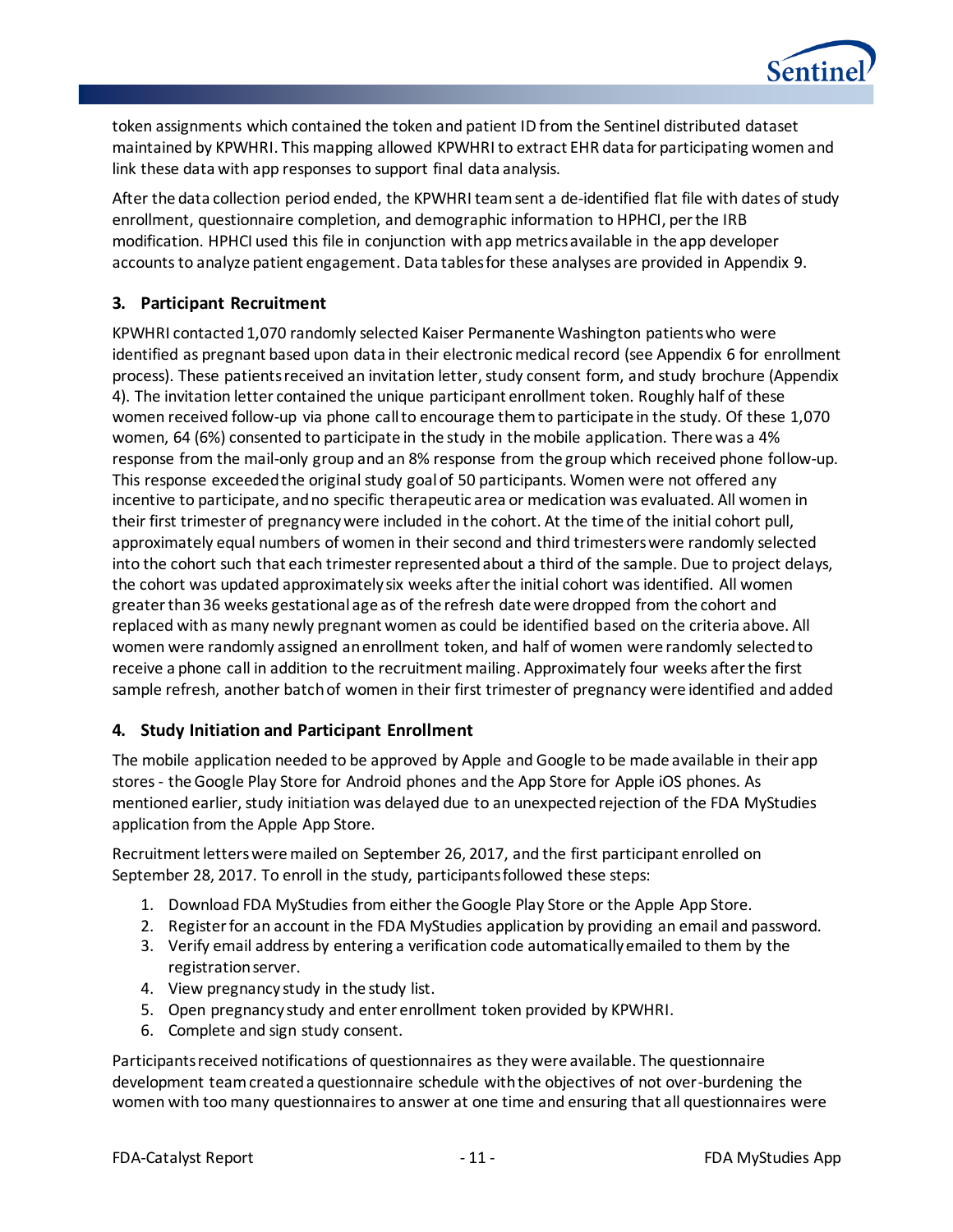

released before the end of the three-month data collection period. The patient representatives in the workgroup helped investigators craft a schedule which would be reasonable for participants. Questionnaires were released on calendar time which increased the perceived burden for participants enrolling in subsequent weeks because questionnaires that did not expire were sequentially added to the "inbox" on the dashboard. Currently, improvements are being developed to add the capacity to release questionnaires according to the enrollment date of each participant in future studies, and an updated version of the app code will be released.

## **5. Exit Interviews**

At the conclusion of data collection, we invited all who were currently enrolled in the study to reach out to the KPWHRI project manager to discuss their feedback on the study by phone. KPWHRI interviewed 19 women and asked women what they liked and if there was anything they found frustrating about using the app. We also inquired about their comfort with participating in a research study on their phone though an app. While it would have been interesting to investigate why women did not choose to join the study, due to IRB restrictions, we were unable invite women who did not enroll in the study to participate in exit interviews. Declining to participate in the study was considered equivalent to declining to participate in exit interviews. The specific process and script of exit interviews is included in Appendix 1.

## **6. Electronic Health Record Queries**

Participants consented to electronic health record and dispensing queries to provide information on exposures, outcomes, and covariates in conjunction with their responses to questions in the mobile app. These electronic health records serve as source data for the local Sentinel Common Data Model extract used by Kaiser Permanente Washington to contribute to the Sentinel distributed database. Women were identified using a pregnancy algorithm routinely utilized by Kaiser Permanente Washington Health Research Institute and the random sample of women identified was stratified by trimester. Women were identified as pregnant based on the presence of an estimated delivery date recorded by a healthcare provider within an active episode of pregnancy care. Women were included if they were between the ages of 18 and 45 (inclusive) at the time of the data pull, <=36 weeks gestational age based on estimated delivery date, English-speaking, and enrolled in a health plan (excluding Medicaid) during the preceding month. Estimated date of last menstrual period (LMP, start of pregnancy) was imputed based on the number of weeks between the data pull and the recorded estimated delivery date. Women were excluded if they had any code for possible miscarriage between imputed LMP and estimated delivery date, or if they have previously indicated that they do not wish to participate in research. Pregnancy outcomes were assessed by the presence of ICD and procedure codes corresponding to live births, miscarriages (O02xx), or abortions (O03xx) between the start and end of the study period. The ICD-10 codes used for live births can be found in Appendix 7.

Medications were identified using pharmacy dispensings and were initially classified as prescription medications if they were on the formulary. A physician on the research team curated the list and OTConly medications were transferred to the OTC category. Medication data for acute conditions were pulled 30 days prior to an individual participant's app start date (the earliest date at which she enrolled in the study) through the end of the app. Medications for chronic conditions were pulled from Sentinel up to 110 days prior to app start date to allow for dispensings with long days' supply plus an adherence factor.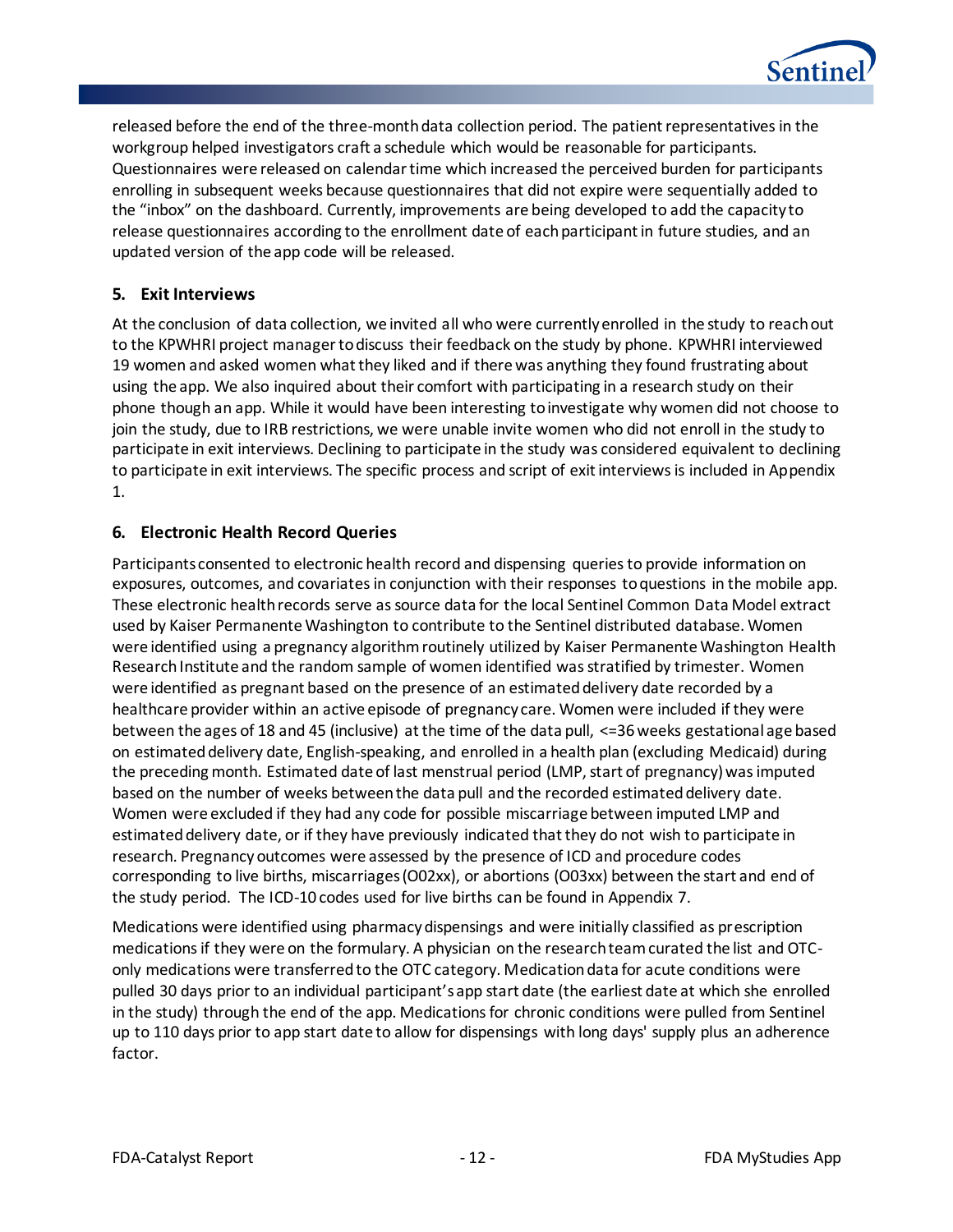

# **IV. RESULTS**

# **A. PILOT STUDY RESULTS**

## **1. Characteristics of the Cohort**

There were 64 women who consented to participate in the study. Based on electronic health record data, 13% of these women were in the first trimester and 20% were in the third trimester. One objective of the pilot study was to demonstrate the ability to engage with women in the first trimester while also assessing the potential for capturing birth outcomes. Because the pilot study period did not exceed three months women were sampled from all three trimesters using electronic health record data and women were asked to provide their due date in the initial study questionnaire. Mean maternal age was 33.5 years. Among the 64 participants, three women enrolled but did not answer any questionnaires. Among the 59 women who responded (to the Initial Study questionnaire) with confirmation of an ultrasound, 93% of respondents reported that the ultrasound was accomplished during their first trimester. Of these respondents, 19% reported an unplanned pregnancy, and 92% reported no infertility treatment. Among 58 women who responded to the Initial Study and Weight questionnaire, prepregnancy BMI was calculated as overweight or obese by for 43% and underweight for 3% of respondents, respectively [\(Table 1\)](#page-15-0).

|                                                    | N              | %        |  |  |  |
|----------------------------------------------------|----------------|----------|--|--|--|
| <b>Maternal Race/Ethnicity</b>                     | $(N=48)$       |          |  |  |  |
| Hispanic or Latina                                 | 3              | 6%       |  |  |  |
| <b>Black or African American</b>                   | $\overline{0}$ | 0%       |  |  |  |
| Asian                                              | 2              | 4%       |  |  |  |
| Native Hawaiian or Other Pacific Islander          | $\Omega$       | 0%       |  |  |  |
| Native American or Alaska Native                   | $\Omega$       | 0%       |  |  |  |
| White                                              | 39             | 81%      |  |  |  |
| Multiple Races Reported                            | 4              | 8%       |  |  |  |
| Other                                              | $\Omega$       | 0%       |  |  |  |
| Not sure or prefer not to answer                   | $\Omega$       | 0%       |  |  |  |
| <b>Maternal Education</b>                          |                | $(N=48)$ |  |  |  |
| Some high school, no degree                        | 0              | 0%       |  |  |  |
| High school or GED                                 | $\overline{0}$ | 0%       |  |  |  |
| Some college, Associates Degree, Technical Degree  | 3              | 6%       |  |  |  |
| 4-year college degree                              | 16             | 33%      |  |  |  |
| Master's Degree                                    | 17<br>35%      |          |  |  |  |
| More than a Master's Degree (MD, PhD, JD, etc)     | 12             | 25%      |  |  |  |
| <b>Maternal Age</b>                                | Mean (Range)   |          |  |  |  |
|                                                    | 33.5 (23-43)   |          |  |  |  |
| <b>Estimated Gestational Age at start of study</b> | $(N=64)$       |          |  |  |  |
| <b>First Trimester</b>                             | 8              | 13%      |  |  |  |
| <b>Second Trimester</b>                            | 43             | 67%      |  |  |  |
| <b>Third Trimester</b>                             | 13             | 20%      |  |  |  |
| <b>Pre-pregnancy BMI</b>                           | $(N=58)$       |          |  |  |  |
| $\overline{2}$<br>Underweight<br>3%                |                |          |  |  |  |

#### <span id="page-15-0"></span>**Table 1. Participant Characteristics**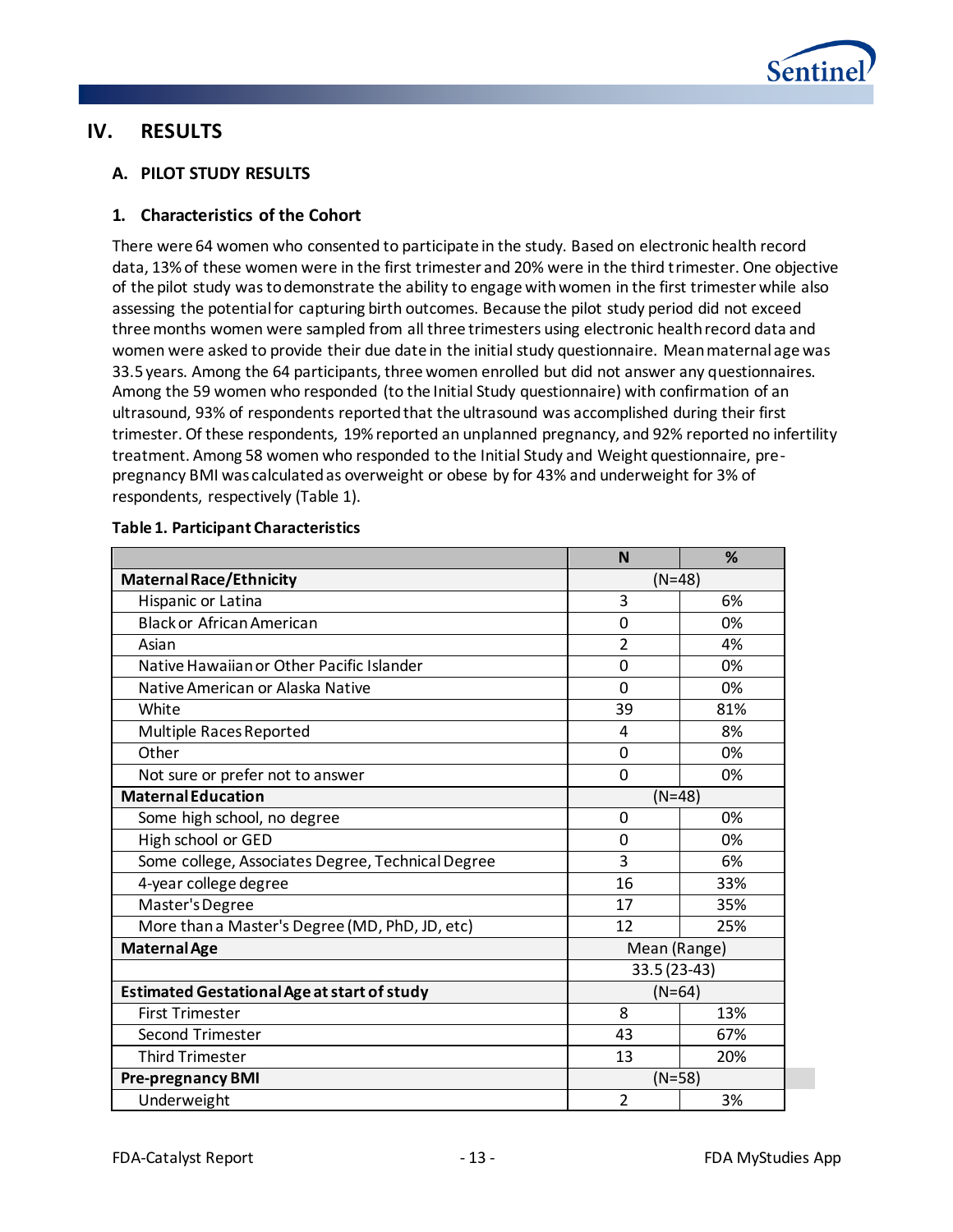|                                          | N               | %    |  |
|------------------------------------------|-----------------|------|--|
| Normal                                   | 31              | 53%  |  |
| Overweight                               | 13              | 22%  |  |
| Obese                                    | 12              | 21%  |  |
| <b>Ultrasound</b>                        | $(N=59)$        |      |  |
| Yes                                      | 59              | 100% |  |
| <b>No</b>                                | $\mathbf 0$     | 0%   |  |
| <b>Trimester of first ultrasound</b>     | $(N=59)$        |      |  |
| <b>First Trimester</b>                   | 55              | 93%  |  |
| Second Trimester                         | $\overline{4}$  | 7%   |  |
| <b>Third Trimester</b>                   | $\mathbf 0$     | 0%   |  |
| <b>Planned Pregnancy</b>                 | $(N=59)$        |      |  |
| Yes                                      | 48              | 81%  |  |
| No, but it was not completely unexpected | 8               | 14%  |  |
| No, it was not planned                   | 3               | 5%   |  |
| <b>Infertility Treatment</b>             | $(N=59)$        |      |  |
| Yes                                      | 5               | 8%   |  |
| <b>No</b>                                | 54              | 92%  |  |
| <b>Any Medication Use</b>                | $(N=56)$        |      |  |
| Yes                                      | 46              | 82%  |  |
| <b>No</b>                                | 10              | 18%  |  |
| <b>Any Vitamin Use</b>                   | $(N=40)$        |      |  |
| Yes                                      | 40              | 100% |  |
| <b>No</b>                                | $\mathbf 0$     | 0%   |  |
| <b>Any Vaccine</b>                       | $(N=44)$        |      |  |
| Yes                                      | 33              | 75%  |  |
| <b>No</b>                                | 11              | 25%  |  |
| <b>Any Acute Condition Reported</b>      | $(N=53)$        |      |  |
| Yes                                      | $\overline{53}$ | 100% |  |
| <b>No</b>                                | $\mathbf 0$     | 0%   |  |
| <b>Any Chronic Condition</b>             | $(N=58)$        |      |  |
| Yes                                      | 29              | 50%  |  |
| <b>No</b>                                | 29              | 50%  |  |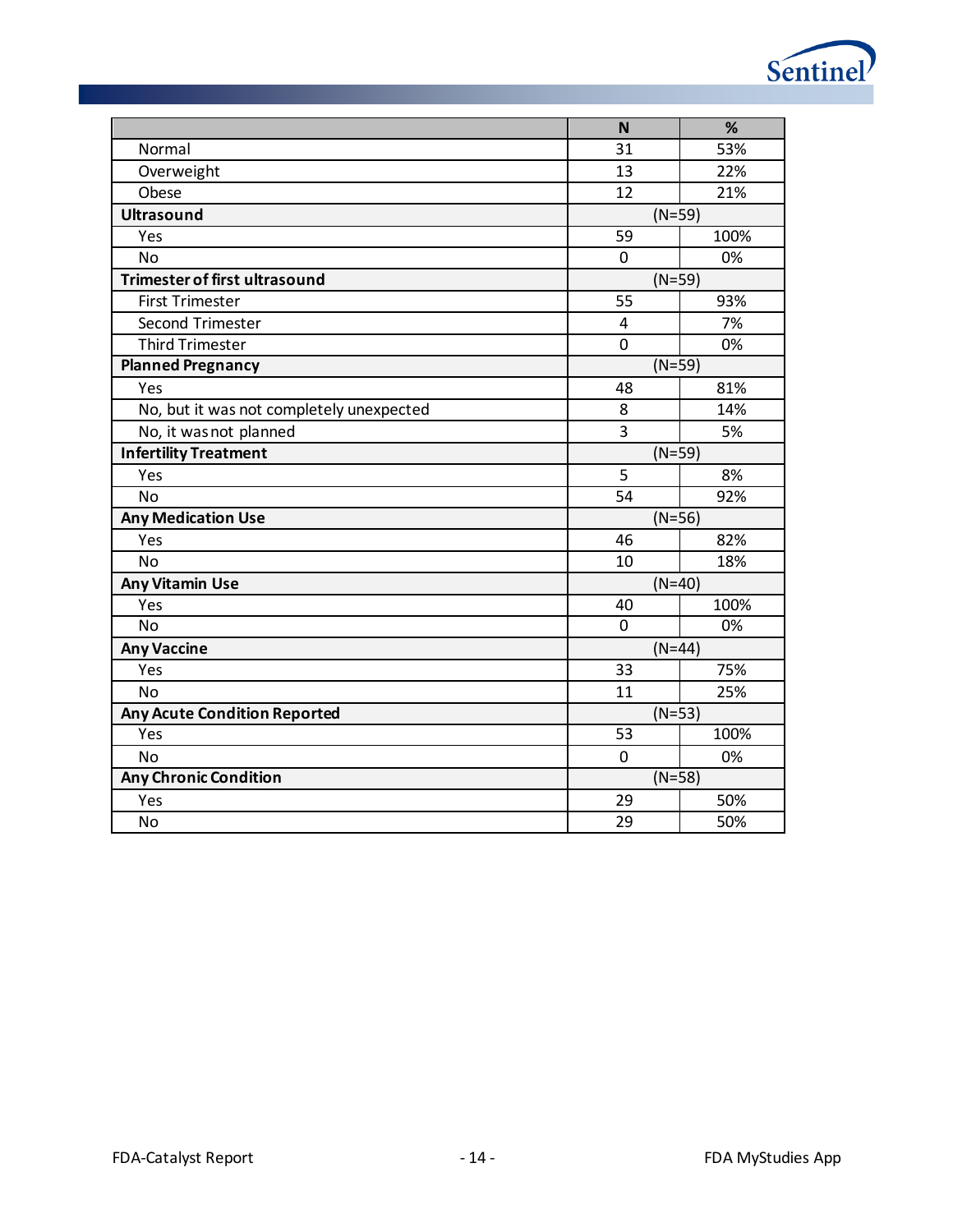

## **2. Medical Conditions and Medication Use**

Ten distinct chronic conditions were reported by the 58 respondents who answered chronic conditions questionnaires [\(Table 2\)](#page-17-0). For six of these chronic conditions, at least one respondent reported discontinuing a medication. Fifteen distinct acute conditions were reported by the 53 respondents who answered acute conditions questionnaires. No respondents discontinued medications for acute conditions, and many respondents did not take medications for acute conditions.

<span id="page-17-0"></span>

|                                              |                  | <b>Women with</b>    | <b>Women with</b>       |
|----------------------------------------------|------------------|----------------------|-------------------------|
|                                              | Women            | <b>Condition Who</b> | <b>Condition Who</b>    |
|                                              | <b>Reporting</b> | <b>Took Any</b>      | <b>Discontinued Any</b> |
| <b>Condition</b>                             | <b>Condition</b> | <b>Medication</b>    | <b>Medication</b>       |
| <b>Chronic Conditions (N=58 Respondents)</b> |                  |                      |                         |
| <b>Anxiety or Panic Attacks</b>              | 19               | 11                   | 6                       |
| Asthma                                       | $\overline{3}$   | $\overline{3}$       | $\mathbf{1}$            |
| Attention-Deficit/Hyperactivity              |                  |                      |                         |
| Disorder (ADHD)                              | 1                | $\pmb{0}$            | 1                       |
| <b>Bipolar Disorder</b>                      | $\overline{1}$   | $\mathbf{1}$         | $\mathbf{1}$            |
| Crohn's Disease                              | $\overline{0}$   | $\mathbf 0$          | $\mathbf 0$             |
| Depression                                   | 16               | $\overline{7}$       | 4                       |
| <b>Diabetes</b>                              | $\mathbf{1}$     | $\mathbf 0$          | 0                       |
| <b>Hypertension or High Blood Pressure</b>   | $\overline{2}$   | $\overline{0}$       | $\overline{0}$          |
| Hypothyroidism                               | $\overline{2}$   | $\overline{2}$       | $\overline{0}$          |
| Irritable Bowel Syndrome (IBS)               | $\overline{2}$   | $\mathbf 0$          | $\overline{0}$          |
| <b>Migraines</b>                             | $\overline{7}$   | $\mathbf{1}$         | $\mathbf{1}$            |
| Psoriasis                                    | $\mathbf 0$      | $\mathbf 0$          | $\mathbf 0$             |
| Seizures or Epilepsy                         | $\mathbf 0$      | $\Omega$             | 0                       |
| <b>Acute Conditions (N=53 Respondents)</b>   |                  |                      |                         |
| Cold                                         | 35               | 9                    | 0                       |
| Constipation                                 | 34               | 13                   | 0                       |
| Fever                                        | 5                | $\pmb{0}$            | 0                       |
| Flu                                          | $\overline{0}$   | $\overline{0}$       | $\overline{0}$          |
| Gastroenteritis                              | 17               | $\overline{4}$       | 0                       |
| Headaches                                    | 34               | 23                   | 0                       |
| Heartburn or Acid Reflux                     | 36               | 25                   | $\overline{0}$          |
| Nausea Related to Pregnancy                  | 38               | 12                   | $\overline{0}$          |
| Outdoor or Indoor Allergies                  | 10               | 8                    | $\overline{0}$          |
| Pain Bad Enough to Take a Medication         | 3                | 3                    | $\mathbf 0$             |
| Pneumonia                                    | $\mathbf{1}$     | $\overline{1}$       | 0                       |
| Sinus Infection                              | $\overline{1}$   | 1                    | 0                       |
| Sleeping Problems                            | 28               | 5                    | 0                       |
| <b>Urinary Tract Infection</b>               | 3                | 3                    | 0                       |
| Vaginal Yeast Infection                      | 3                | 3                    | 0                       |

Specific medications are outlined for acute and chronic conditions in [Table](#page-18-0) 3 and [Table 4,](#page-20-0) respectively.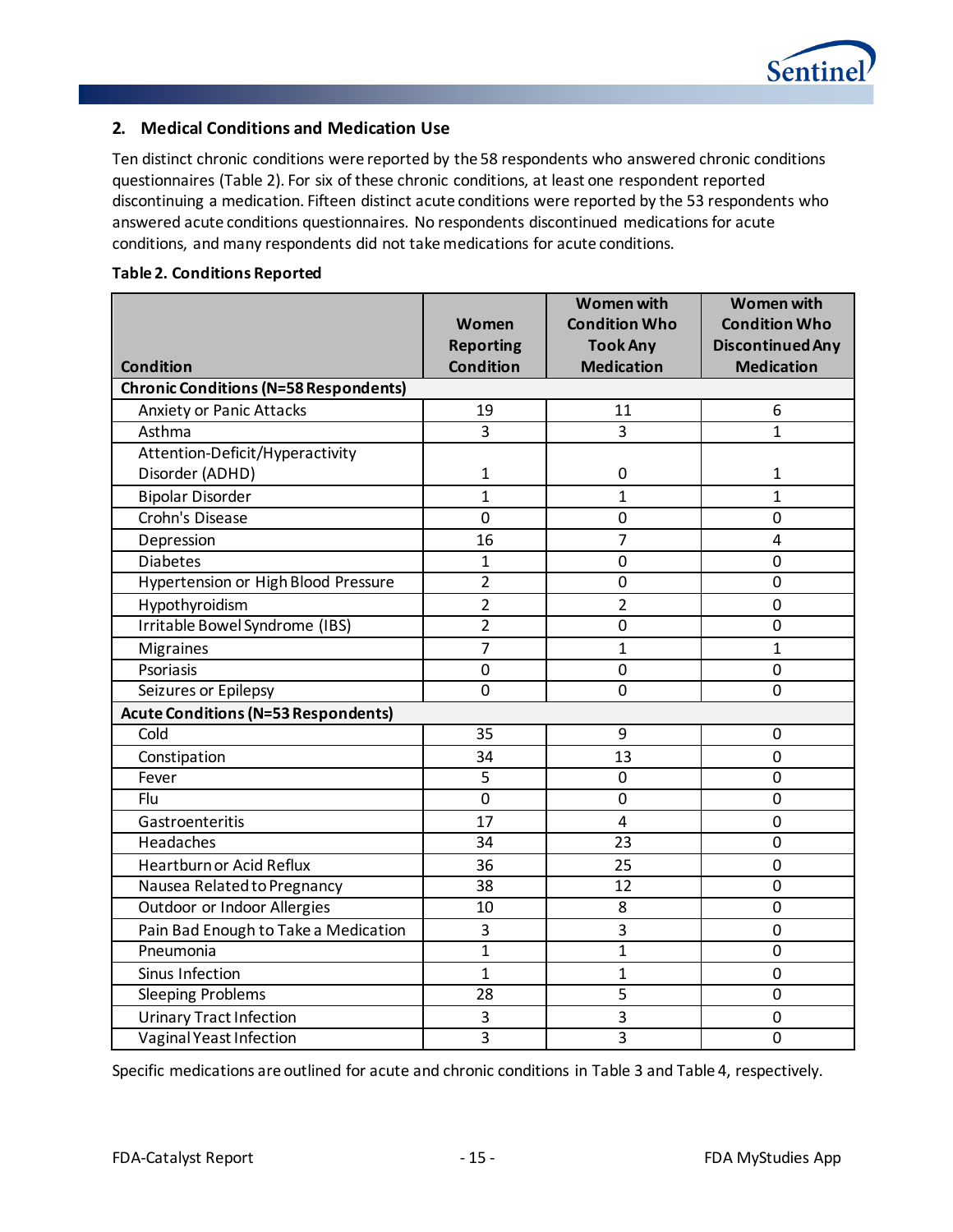

# <span id="page-18-0"></span>**Table 3. Medications Used for Acute Conditions**

| <b>Condition (N Reporting Condition or Medication)</b> | N              | %        |  |  |
|--------------------------------------------------------|----------------|----------|--|--|
| Cold                                                   |                | $(N=28)$ |  |  |
| Participants reporting taking medication               | 9              | 26%      |  |  |
| Patients reporting not taking medication               | 19             | 54%      |  |  |
| Acetaminophen                                          | $\overline{2}$ | 6%       |  |  |
| Caught drops                                           | $\mathbf 1$    | 3%       |  |  |
| Chlorpheniramine                                       | $\mathbf{1}$   | 3%       |  |  |
| Dextromethorphan                                       | $\mathbf{1}$   | 3%       |  |  |
| Guaifenesin                                            | $\mathbf{1}$   | 3%       |  |  |
| Medication not reported                                | $\overline{5}$ | 14%      |  |  |
| Constipation                                           |                | $(N=34)$ |  |  |
| Participants reporting taking medication               | 13             | 38%      |  |  |
| Patients reporting not taking medication               | 21             | 62%      |  |  |
| Bisacodyl                                              | $\mathbf{1}$   | 3%       |  |  |
| Docusate sodium                                        | 4              | 12%      |  |  |
| Milk of Magnesia or Magnesium Supplement               | 3              | 9%       |  |  |
| Polyethylene glycol                                    | $\overline{2}$ | 6%       |  |  |
| Psyllium                                               | $\overline{2}$ | 6%       |  |  |
| Colace                                                 | $\mathbf 1$    | 3%       |  |  |
| Medication not reported                                | $\overline{7}$ | 21%      |  |  |
| Flu                                                    | $(N=0)$        |          |  |  |
| Participants reporting taking medication               | 0              | 0%       |  |  |
| Patients reporting not taking medication               | 0              | 0%       |  |  |
| <b>Fever</b>                                           |                | $(N=5)$  |  |  |
| Participants reporting taking medication               | 0              | 0%       |  |  |
| Patients reporting not taking medication               | 5              | 100%     |  |  |
| <b>Gastroenteritis</b>                                 |                | $(N=17)$ |  |  |
| Participants reporting taking medication               | 4              | 24%      |  |  |
| Patients reporting not taking medication               | 13             | 76%      |  |  |
| Fiber supplement                                       | $\mathbf{1}$   | 6%       |  |  |
| Ondansetron                                            | 1              | 6%       |  |  |
| Loperamide Hydrochloride                               | $\overline{1}$ | 6%       |  |  |
| Pepto bismol                                           | $\mathbf{1}$   | 6%       |  |  |
| Medication not reported                                | 2              | 12%      |  |  |
| <b>Headaches</b>                                       |                | $(N=34)$ |  |  |
| Participants reporting taking medication               | 23             | 68%      |  |  |
| Patients reporting not taking medication               | 11             | 32%      |  |  |
| Acetaminophen                                          | 18             | 53%      |  |  |
| Ibuprofen                                              | $\mathbf{1}$   | 3%       |  |  |
| Chlor-trimeton                                         | $\mathbf{1}$   | 3%       |  |  |
| Sumatriptan                                            | $\mathbf{1}$   | 3%       |  |  |
| Medication not reported                                | 20             | 59%      |  |  |
| <b>Heartburn or acid reflux</b>                        |                | $(N=36)$ |  |  |
| Participants reporting taking medication               | 25             | 69%      |  |  |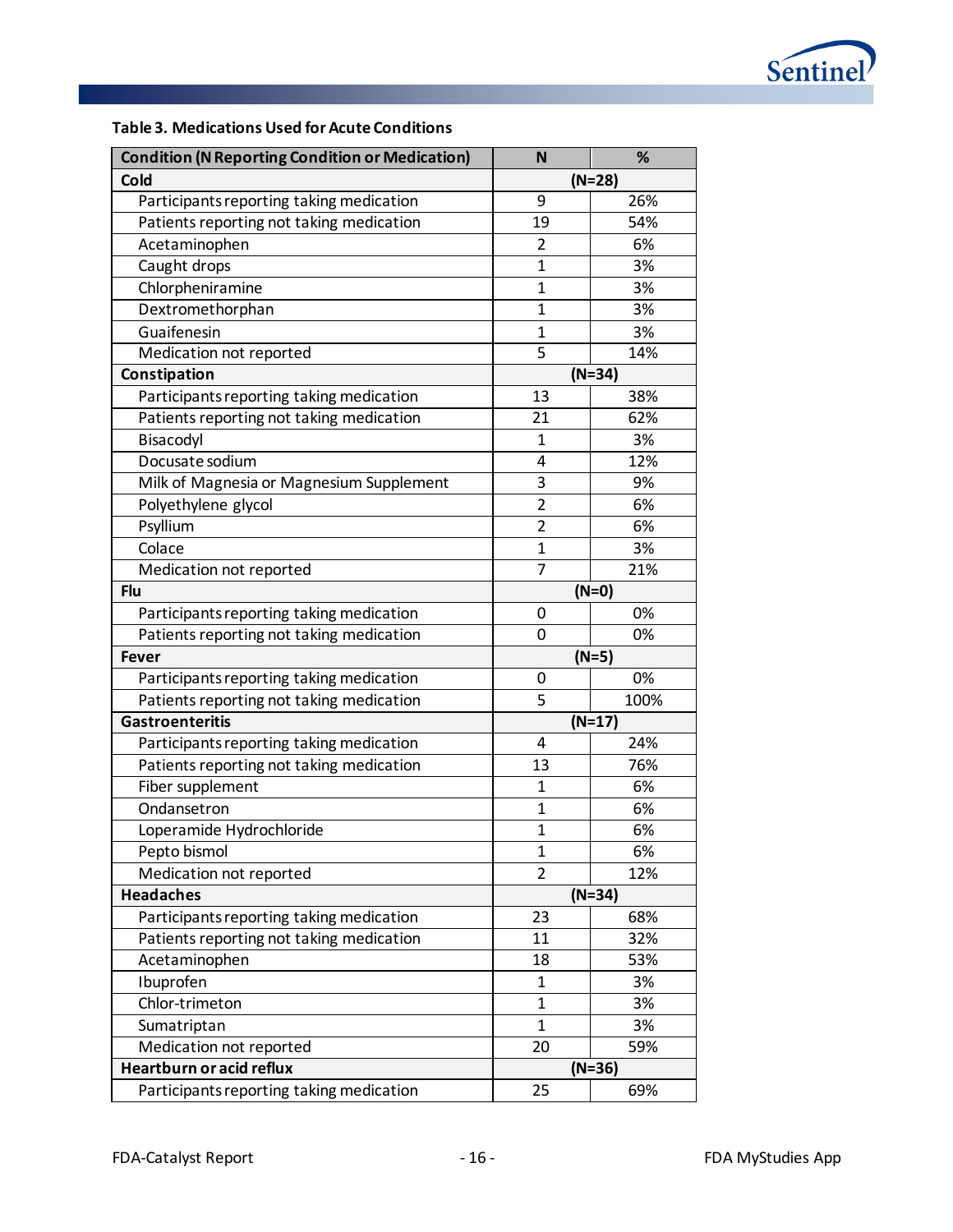

| <b>Condition (N Reporting Condition or Medication)</b> | N              | %        |
|--------------------------------------------------------|----------------|----------|
| Patients reporting not taking medication               | 11             | 31%      |
| Calcium carbonate                                      | $\overline{2}$ | 6%       |
| Omeprazole                                             | $\overline{1}$ | 3%       |
| Ranitidine                                             | 8              | 22%      |
| Tums                                                   | 10             | 28%      |
| Medication not reported                                | 8              | 22%      |
| Nausea related to pregnancy                            |                | $(N=38)$ |
| Participants reporting taking medication               | 12             | 32%      |
| Patients reporting not taking medication               | 26             | 68%      |
| Diphenhydramine                                        | 1              | 3%       |
| Doxylamine Succinate/Pyridoxine Hcl                    | 3              | 8%       |
| Ondansetron                                            | 4              | 11%      |
| Promethazine                                           | $\mathbf{1}$   | 3%       |
| Unisom                                                 | 3              | 8%       |
| Vitamin B-6                                            | $\overline{4}$ | 11%      |
| Medication not reported                                | 8              | 21%      |
| Outdoor or indoor allergies                            |                | $(N=10)$ |
| Participants reporting taking medication               | 8              | 80%      |
| Patients reporting not taking medication               | $\overline{2}$ | 20%      |
| <b>Cetirizine HCL</b>                                  | $\overline{2}$ | 20%      |
| Fluticasone Propionate                                 | $\overline{2}$ | 20%      |
| Loratadine                                             | 3              | 30%      |
| Medication not reported                                | $\overline{0}$ | 0%       |
| Pain bad enough to take a medication                   |                | $(N=3)$  |
| Participants reporting taking medication               | 3              | 100%     |
| Patients reporting not taking medication               | 0              | 0%       |
| Acetaminophen                                          | 3              | 100%     |
| Pneumonia                                              |                | $(N=1)$  |
| Participants reporting taking medication               | $\mathbf{1}$   | 100%     |
| Patients reporting not taking medication               | 0              | 0%       |
| Azithromycin                                           | $\mathbf{1}$   | 100%     |
| <b>Sinus infection</b>                                 |                | $(N=1)$  |
| Participants reporting taking medication               | 1              | 100%     |
| Patients reporting not taking medication               | 0              | 0%       |
| Mucinex                                                | $\mathbf 1$    | 100%     |
| <b>Sleeping problems</b>                               |                | $(N=28)$ |
| Participants reporting taking medication               | 5              | 18%      |
| Patients reporting not taking medication               | 23             | 82%      |
| Melatonin                                              | 1              | 4%       |
| Unisom                                                 | 4              | 14%      |
| Medication not reported                                | $\mathbf 1$    | 4%       |
| <b>Urinary tract infection</b>                         |                | $(N=3)$  |
| Participants reporting taking medication               | 3              | 100%     |
| Patients reporting not taking medication               | 0              | 0%       |
|                                                        |                |          |
| Cefdinir                                               | 1              | 33%      |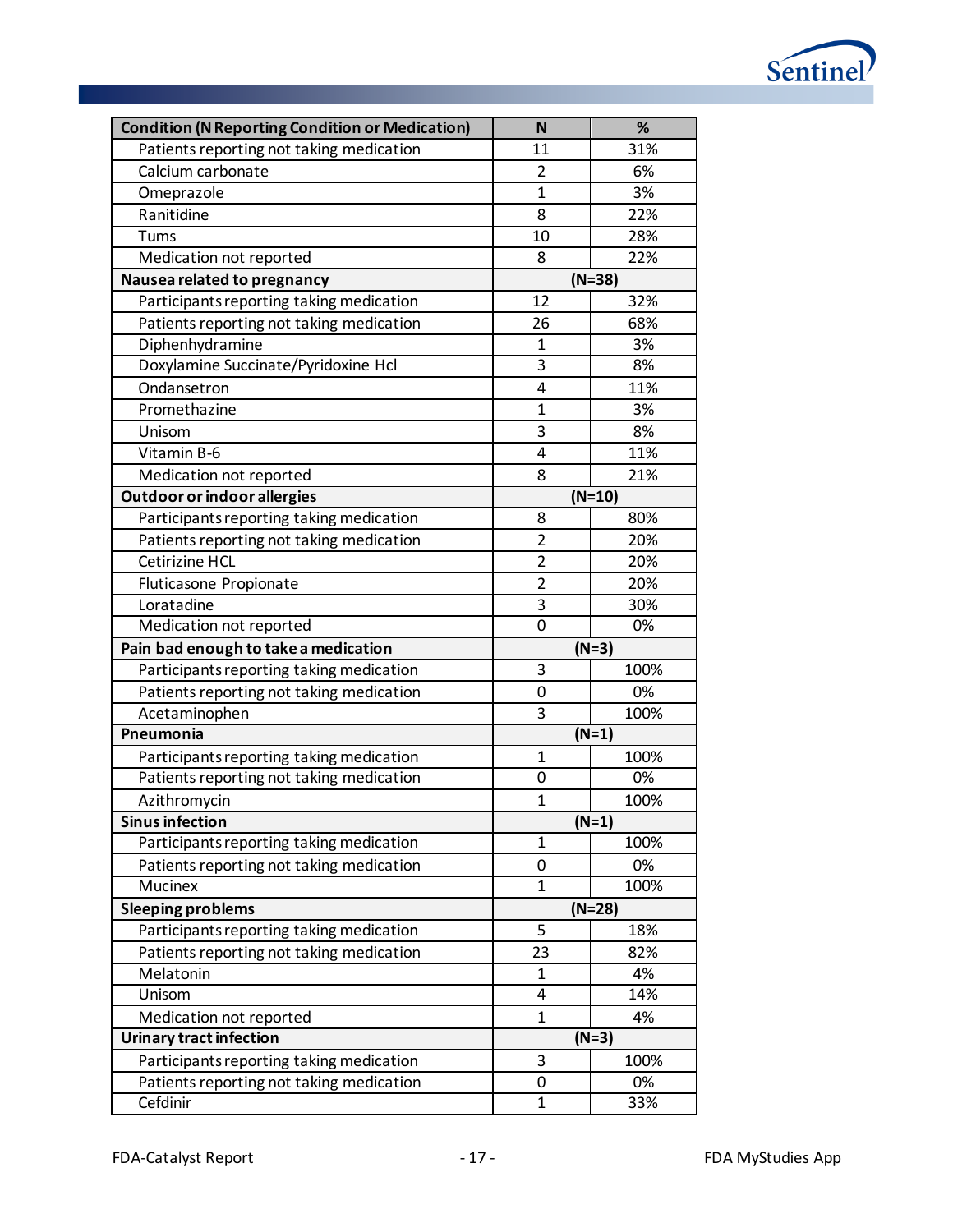

| <b>Condition (N Reporting Condition or Medication)</b> |         | %    |  |
|--------------------------------------------------------|---------|------|--|
| Nitrofurantoin                                         |         | 33%  |  |
| Phenazopyridine HCL                                    |         | 33%  |  |
| Vaginal yeast infection                                | $(N=3)$ |      |  |
| Participants reporting taking medication               | 3       | 100% |  |
| Patients reporting not taking medication               |         | 0%   |  |
| Clotrimazole                                           |         | 33%  |  |
| Fluconazole                                            |         | 33%  |  |
| Miconazole                                             |         | 33%  |  |

## <span id="page-20-0"></span>**Table 4. Medication Use for Chronic Conditions**

| <b>Condition * (N Reporting Condition or Medication)</b> | N              | %        |  |
|----------------------------------------------------------|----------------|----------|--|
| <b>Anxiety or Panic Attacks</b>                          |                | $(N=19)$ |  |
| Participants reporting taking medication                 | 11             | 58%      |  |
| Patients reporting not taking medication                 | 8              | 42%      |  |
| Alprazolam                                               | $\overline{1}$ | 5%       |  |
| Citalopram                                               | $\overline{1}$ | 5%       |  |
| Escitalopram                                             | $\overline{2}$ | 11%      |  |
| Lorazepam                                                | $\overline{1}$ | 5%       |  |
| Sertraline                                               | $\overline{7}$ | 37%      |  |
| Asthma                                                   |                | $(N=3)$  |  |
| Participants reporting taking medication                 | 3              | 100%     |  |
| Patients reporting not taking medication                 | $\overline{0}$ | 0%       |  |
| Albuterol                                                | $\mathbf{1}$   | 33%      |  |
| Quavr                                                    | $\overline{1}$ | 33%      |  |
| Medication not reported                                  | $\overline{1}$ | 33%      |  |
| Attention-deficit/hyperactivity disorder (ADHD)          | $(N=1)$        |          |  |
| Participants reporting taking medication                 | $\mathbf 0$    | 0%       |  |
| Patients reporting not taking medication                 | $\overline{1}$ | 100%     |  |
| <b>Bipolar Disorder</b>                                  | $(N=1)$        |          |  |
| Participants reporting taking medication                 | 1              | 100%     |  |
| Patients reporting not taking medication                 | $\mathbf 0$    | 0%       |  |
| Effexor                                                  | $\overline{1}$ | 100%     |  |
| Lamotrigine                                              | $\overline{1}$ | 100%     |  |
| <b>Crohn's Disease</b>                                   |                | $(N=0)$  |  |
| Participants reporting taking medication                 | $\mathbf 0$    | 0%       |  |
| Patients reporting not taking medication                 | $\overline{0}$ | 0%       |  |
| <b>Depression</b>                                        |                | $(N=16)$ |  |
| Participants reporting taking medication                 | $\overline{7}$ | 44%      |  |
| Patients reporting not taking medication                 | 9              | 56%      |  |
| <b>Budeprion/Buproprion</b>                              | $\overline{2}$ | 13%      |  |
| Citalopram                                               | $\overline{1}$ | 6%       |  |
| Escitalopram                                             | $\overline{2}$ | 13%      |  |
| Sertraline                                               | 6              | 38%      |  |
| Venlafaxine                                              | $\mathbf 0$    | 0%       |  |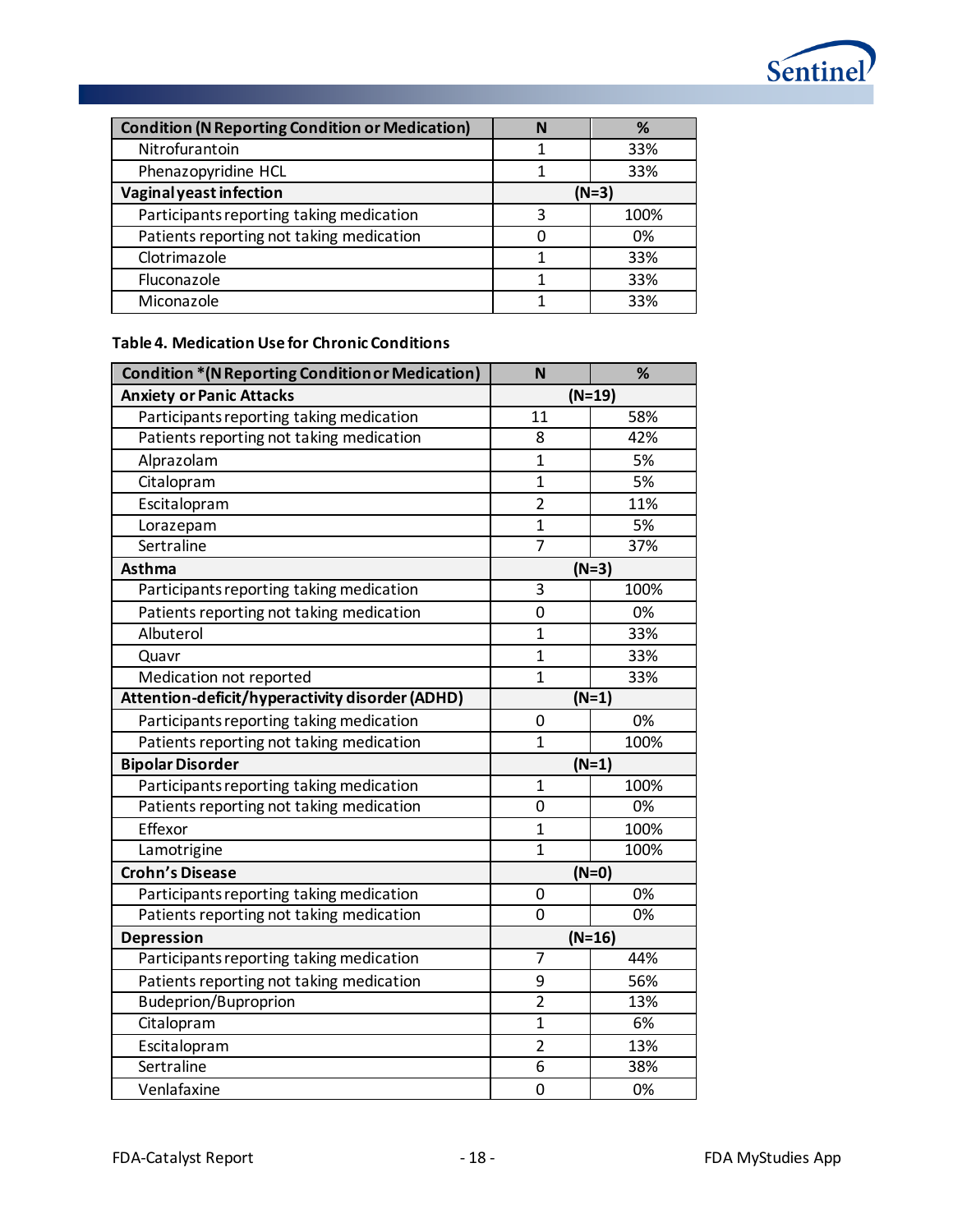

| <b>Condition * (N Reporting Condition or Medication)</b> | N              | %       |  |  |
|----------------------------------------------------------|----------------|---------|--|--|
| <b>Diabetes</b>                                          | $(N=1)$        |         |  |  |
| Participants reporting taking medication                 | $\mathbf{0}$   | 0%      |  |  |
| Patients reporting not taking medication                 | $\mathbf{0}$   | 0%      |  |  |
| Hypothyroidism                                           |                | $(N=2)$ |  |  |
| Participants reporting taking medication                 | $\overline{2}$ | 100%    |  |  |
| Patients reporting not taking medication                 | $\mathbf 0$    | 0%      |  |  |
| Tirosint                                                 | $\overline{2}$ | 100%    |  |  |
| <b>High Blood Pressure</b>                               |                | $(N=2)$ |  |  |
| Participants reporting taking medication                 | 0              | 0%      |  |  |
| Patients reporting not taking medication                 | $\overline{2}$ | 100%    |  |  |
| Irritable Bowel Syndrome (IBS)                           | $(N=2)$        |         |  |  |
| Participants reporting taking medication                 | $\overline{0}$ | 0%      |  |  |
| Patients reporting not taking medication                 | $\overline{2}$ | 100%    |  |  |
| <b>Migraines</b>                                         | $(N=7)$        |         |  |  |
| Participants reporting taking medication                 | 1              | 14%     |  |  |
| Patients reporting not taking medication                 | 6              | 86%     |  |  |
| Sumatriptan Succinate                                    | 1              | 14%     |  |  |
| <b>Psoriasis</b>                                         |                | $(N=0)$ |  |  |
| Participants reporting taking medication                 | $\mathbf{0}$   | 0%      |  |  |
| Patients reporting not taking medication                 | $\Omega$       | 0%      |  |  |
| <b>Seizures or Epilepsy</b>                              |                | $(N=0)$ |  |  |
| Participants reporting taking medication                 | 0              | 0%      |  |  |
| Patients reporting not taking medication                 | 0              | 0%      |  |  |

*\*Reported medication usage is not mutually exclusive within a condition*

[Table 5](#page-22-0) lists discontinued medications and the reasons that patients provided for discontinuation. Columns correspond to the drug names selected from menus or written in free text by patients. One free text drug, "Excetra," does not correspond to a known prescription or over the counter drug. Other discontinued drugs fall into the following drug classes: beta blocker, benzodiazepine, selective serotonin reuptake inhibitor, serotonin reuptake inhibitor, central nervous system stimulant, and serotonin 5-HT<sub>1B, 1D</sub> receptor agonist. Six of the nine drug names corresponding to a known prescription or over the counter are labeled as Pregnancy Category C or D. Three of the nine drug names have updated FDA Pregnancy and Lactation Labeling rule sections which no longer list a category. According to the participants, healthcare providers recommended discontinuation of six of the nine drug names corresponding to a known prescription drug and also in the one free text drug that does not correspond to a known prescription drug. Patients reported making the decision to discontinue in four of the nine drug names corresponding to a known prescription drug.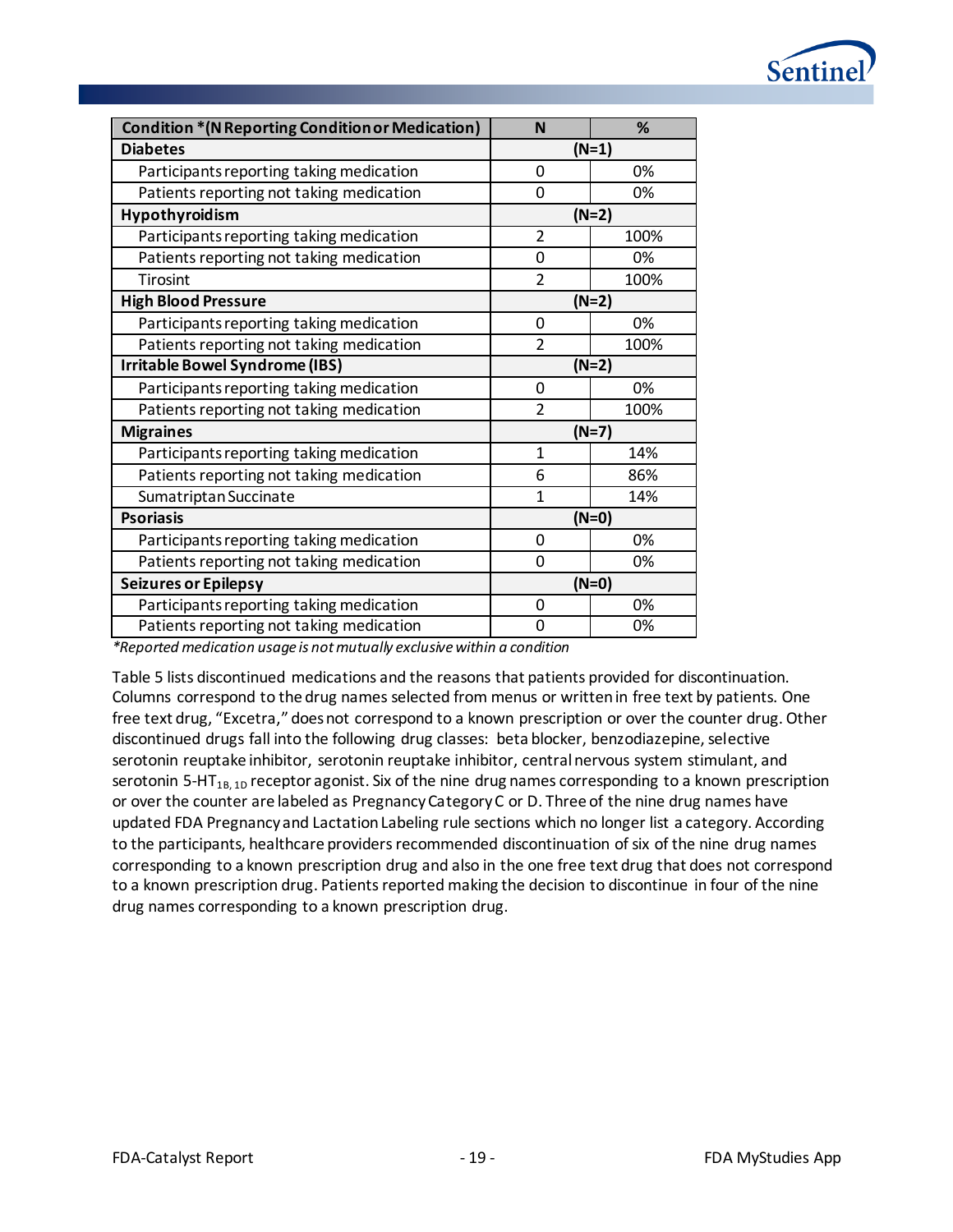

**Table 5. Medication Discontinuation**

<span id="page-22-0"></span>

|                        |              |              |              |  |                                              | Methyl-                     |                       |              | Sumatriptan      |                  |
|------------------------|--------------|--------------|--------------|--|----------------------------------------------|-----------------------------|-----------------------|--------------|------------------|------------------|
|                        | Alprazolam   |              |              |  | Concerta   Excetra   Lorazepam   Metroprolol | phenidate                   | Propranolol Sertaline |              | <b>Succinate</b> | <b>Trazadone</b> |
| <b>Reason for</b>      |              |              |              |  |                                              | <b>Total N Discontinued</b> |                       |              |                  |                  |
| <b>Discontinuation</b> |              |              |              |  |                                              |                             |                       |              |                  |                  |
| The health condition   |              |              |              |  |                                              |                             |                       |              | $\mathbf{1}$     | $\mathbf{1}$     |
| went away              |              |              |              |  |                                              |                             |                       |              |                  |                  |
| My healthcare          |              |              |              |  |                                              |                             |                       |              |                  |                  |
| provider               |              |              |              |  |                                              |                             |                       |              |                  |                  |
| recommended I          |              |              |              |  |                                              |                             |                       |              |                  |                  |
| switch because I was   |              |              |              |  |                                              |                             |                       |              |                  |                  |
| trying to get pregnant |              |              |              |  |                                              |                             |                       |              |                  |                  |
| My healthcare          |              |              |              |  |                                              |                             |                       |              |                  |                  |
| provider               |              |              |              |  |                                              |                             |                       |              |                  |                  |
| recommended that I     | $\mathbf{1}$ | $\mathbf{1}$ | $\mathbf{1}$ |  | $\mathbf{1}$                                 | $\mathbf{1}$                |                       |              | $\mathbf{1}$     | $\mathbf{1}$     |
| stop because I was     |              |              |              |  |                                              |                             |                       |              |                  |                  |
| pregnant               |              |              |              |  |                                              |                             |                       |              |                  |                  |
| My healthcare          |              |              |              |  |                                              |                             |                       |              |                  |                  |
| provider               |              |              |              |  |                                              |                             |                       |              |                  |                  |
| recommended I          |              |              |              |  |                                              |                             |                       |              |                  |                  |
| switch to a different  |              |              |              |  |                                              |                             |                       |              |                  |                  |
| medication because I   |              |              |              |  |                                              |                             |                       |              |                  |                  |
| was pregnant           |              |              |              |  |                                              |                             |                       |              |                  |                  |
| I decided not to take  |              |              |              |  |                                              |                             |                       |              |                  |                  |
| it on my own because   |              |              |              |  |                                              |                             |                       | $\mathbf{1}$ |                  | $\mathbf{1}$     |
| I was pregnant         |              |              |              |  |                                              |                             |                       |              |                  |                  |
| I decided not to take  |              |              |              |  |                                              |                             |                       |              |                  |                  |
| it on my own because   |              |              | 1            |  |                                              | $\mathbf{1}$                | $\overline{2}$        |              |                  |                  |
| I was trying to get    |              |              |              |  |                                              |                             |                       |              |                  |                  |
| pregnant               |              |              |              |  |                                              |                             |                       |              |                  |                  |
| Other reason for       |              |              |              |  |                                              |                             |                       |              |                  |                  |
| medication             |              |              |              |  |                                              |                             |                       | 1            |                  |                  |
| discontinuation        |              |              |              |  |                                              |                             |                       |              |                  |                  |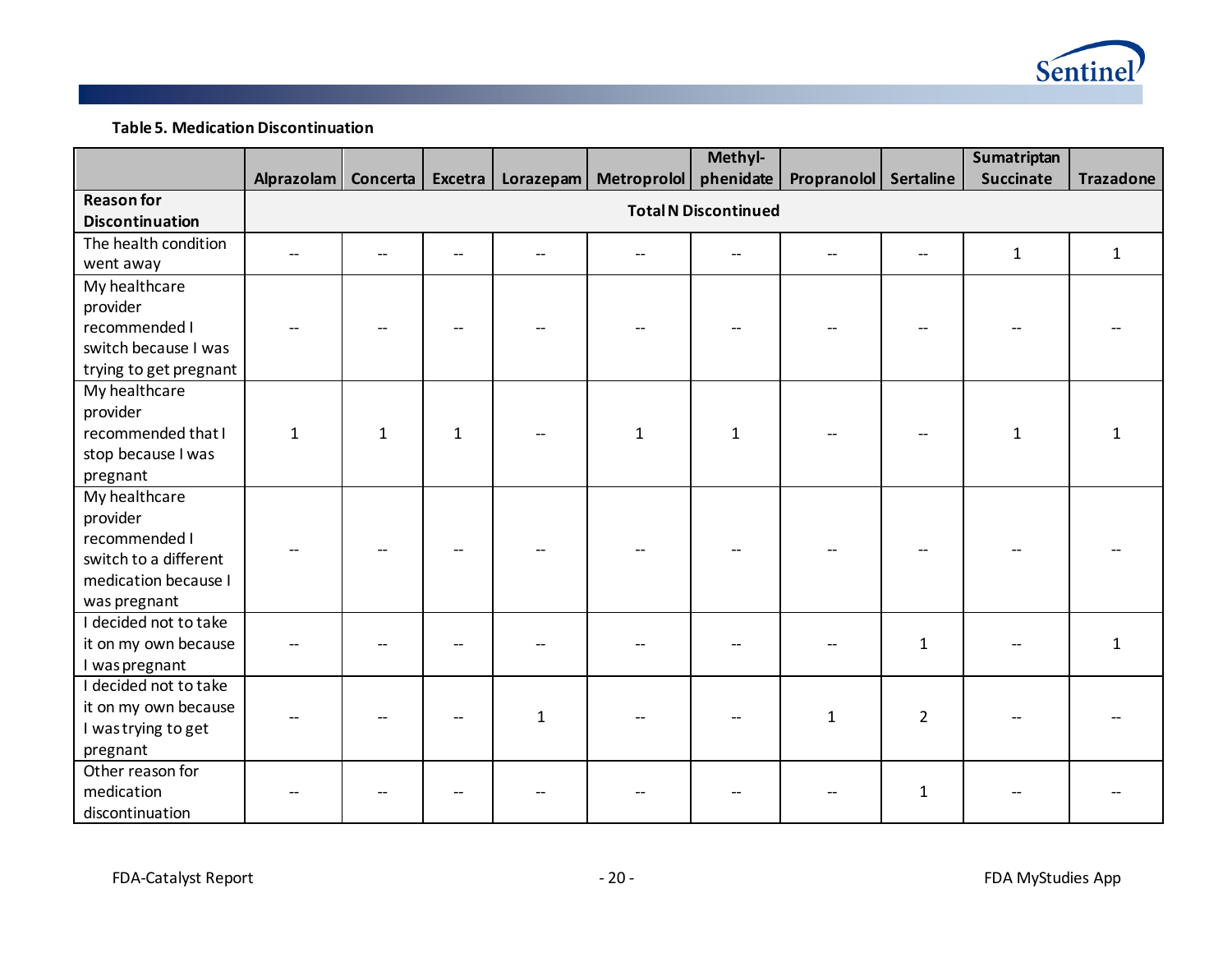

[Table 6](#page-23-0) displays the total Number of Women who either reported taking a medication or had a dispensing in Sentinel or both reported it and had a dispensing (concordance). Participants reported 13 times more OTC medications in aggregate than could be identified in Sentinel. Participants also reported using only 60% of the prescription medications in aggregate of those that were identified in Sentinel. As expected, there is higher concordance at the individual participant level for prescription (27%) rather than over the counter drugs (2%). Among prescription drugs, there did not appear to be a clear discordance trend by drug class.

#### **Medications for Episodic and Chronic Conditions Patient Reported Use Local Sentinel Data Concordance Total Women\* Over-the-counter Medications** Acetaminophen 1 23 3 1 1 25 Bisacodyl | 1 0 | 0 1 Calcium Carbonate  $\begin{array}{|c|c|c|c|c|c|c|c|c|} \hline \end{array}$  2 0 0 2 Cetirizine 3 0 0 3 Chlorpheniramine | 1 | 0 | 0 | 1 Clotrimazole (a) 2 0 0 2 Dextromethorphan 1 1 0 0 1 Diphenhydramine | 2 | 0 | 0 | 2 Docusate 5 0 0 5 Doxylamine 1 3 0 0 3 Famotidine 3 0 0 3 Guaifenesin 1 0 0 1 Ibuprofen 3 3 0 6 Loperamide 1 1 0 0 1 Loratadine | 3 | 0 | 0 | 3 Milk of Magnesia (a) 3 die 1 0 die 1 0 milk of Magnesia Melatonin 1 1 0 0 1 1 Pepto Bismol (and a new part of the set of the set of the set of the set of the set of the set of the set of t Phenazopyridine | 1 | 0 | 0 | 1 Vitamin B6 | 3 | 0 | 3 Psyllium | 2 | 0 | 0 | 2 Ranitidine 10 1 1 10 Tums 10 0 0 10 Unisom | 7 | 0 | 0 7 **Prescription Medications** Acyclovir | 0 | 2 0 | 2 Albuterol | 2 | 2 | 2 | 2 Alprazolam | 1 | 1 | 1 | 1 Amoxicillin 1 0 3 0 3 Azithromycin | 1 | 1 | 1 | 1 Beclomethasone 1 0 1 1 0 1 Budeprion 2 2 1 3 Cefdinir 1 1 0 0 1 Cephalexin 0 1 0 1

#### <span id="page-23-0"></span>**Table 6. Medication Use**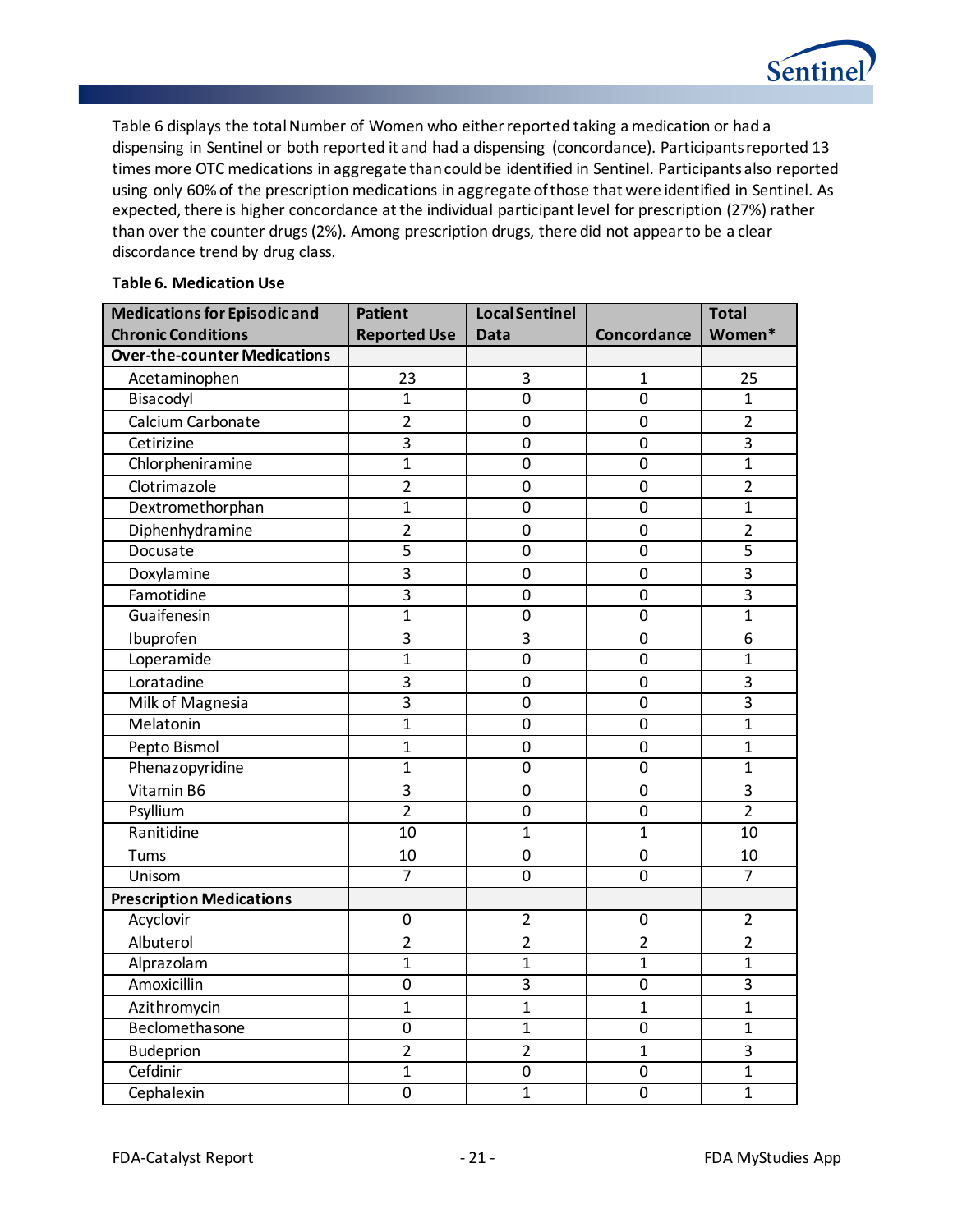| <b>Medications for Episodic and</b> | <b>Patient</b>      | <b>Local Sentinel</b> |                  | <b>Total</b>            |
|-------------------------------------|---------------------|-----------------------|------------------|-------------------------|
| <b>Chronic Conditions</b>           | <b>Reported Use</b> | Data                  | Concordance      | Women*                  |
| Ciprofloxacin                       | $\mathbf 0$         | $\mathbf{1}$          | 0                | 1                       |
| Citalopram                          | $\mathbf{1}$        | $\mathbf 0$           | $\mathbf 0$      | $\mathbf{1}$            |
| Clindamycin                         | $\mathbf 0$         | $\mathbf{1}$          | $\mathbf 0$      | $\mathbf{1}$            |
| Effexor                             | $\mathbf{1}$        | $\mathbf 0$           | $\mathbf 0$      | $\mathbf{1}$            |
| Escitalopram                        | $\overline{2}$      | $\mathbf{1}$          | 1                | $\overline{2}$          |
| Estradiol                           | $\overline{0}$      | $\mathbf{1}$          | $\mathbf 0$      | $\mathbf{1}$            |
| Fluconazole                         | $\mathbf 1$         | $\mathbf{1}$          | $\mathbf 1$      | $\mathbf{1}$            |
| Fluticasone                         | $\overline{2}$      | $\overline{2}$        | $\mathbf 0$      | 4                       |
| Fosfomycin                          | $\mathbf 0$         | $\overline{1}$        | $\mathbf 0$      | $\overline{1}$          |
| Furosemide                          | $\mathbf{1}$        | $\pmb{0}$             | $\mathbf 0$      | $\mathbf{1}$            |
| Glyburide                           | $\mathbf{1}$        | $\mathbf{1}$          | 1                | $\mathbf{1}$            |
| Ipratropium                         | $\mathbf 0$         | $\mathbf{1}$          | $\mathbf 0$      | $\mathbf{1}$            |
| Lamotrigine                         | $\mathbf{1}$        | $\overline{1}$        | 1                | $\mathbf{1}$            |
| Letrozole                           | $\mathbf 0$         | $\overline{1}$        | $\mathbf 0$      | $\mathbf{1}$            |
| Lorazepam                           | $\mathbf{1}$        | 0                     | $\mathbf 0$      | $\mathbf{1}$            |
| Mesalamine                          | $\mathbf 0$         | $\overline{2}$        | $\mathbf 0$      | $\overline{2}$          |
| Metformin                           | $\mathbf 0$         | $\overline{2}$        | $\mathbf 0$      | $\overline{2}$          |
| Methylphenidate                     | $\mathbf 0$         | $\mathbf{1}$          | $\pmb{0}$        | $\mathbf{1}$            |
| Metoclopramide                      | $\mathbf 0$         | $\mathbf{1}$          | $\mathbf 0$      | $\mathbf{1}$            |
| Metronidazole                       | $\mathbf 0$         | 3                     | $\mathbf 0$      | $\overline{3}$          |
| Metoprolol                          | $\mathbf{1}$        | $\mathbf 0$           | $\mathbf 0$      | $\mathbf{1}$            |
| Miconazole                          | $\mathbf{1}$        | 0                     | $\mathbf 0$      | $\mathbf{1}$            |
| Nifedipine                          | $\mathbf 0$         | $\overline{1}$        | $\mathbf 0$      | $\mathbf{1}$            |
| Nitrofurantoin                      | $\mathbf{1}$        | 4                     | $\mathbf 1$      | 4                       |
| Norgestimate                        | $\mathbf 0$         | $\mathbf{1}$          | $\mathbf 0$      | $\mathbf{1}$            |
| Omeprazole                          | $\mathbf{1}$        | $\overline{1}$        | $\mathbf{1}$     | $\mathbf{1}$            |
| Ondansetron                         | 5                   | 8                     | 5                | 8                       |
| Oseltamivir                         | $\mathbf 0$         | $\overline{2}$        | $\mathbf 0$      | $\overline{2}$          |
| Oxycodone                           | $\mathbf 0$         | 1                     | $\pmb{0}$        | $\mathbf{1}$            |
| Polyethylene                        | 3                   | $\overline{1}$        | $\mathbf 0$      | 4                       |
| Prochlorperazine                    | $\mathbf 0$         | $\overline{2}$        | $\boldsymbol{0}$ | $\overline{\mathbf{c}}$ |
| Progesterone                        | $\mathbf 0$         | $\overline{2}$        | $\pmb{0}$        | $\overline{2}$          |
| Promethazine                        | $\mathbf{1}$        | $\mathbf{1}$          | $\boldsymbol{0}$ | $\overline{2}$          |
| Propranolol                         | $\mathbf{1}$        | 0                     | $\pmb{0}$        | $\mathbf{1}$            |
| Sertraline                          | 10                  | 9                     | 8                | 11                      |
| Sumatriptan                         | $\overline{2}$      | $\pmb{0}$             | $\boldsymbol{0}$ | $\overline{2}$          |
| Tacrolimus                          | $\boldsymbol{0}$    | $\mathbf{1}$          | $\pmb{0}$        | $\mathbf{1}$            |
| Tirosint                            | $\overline{2}$      | 6                     | $\overline{2}$   | $\overline{6}$          |
| Trazadone                           | $\mathbf{1}$        | 0                     | $\pmb{0}$        | $\mathbf{1}$            |
| Triamcinolone                       | $\boldsymbol{0}$    | $\overline{2}$        | $\pmb{0}$        | $\overline{2}$          |
| Venlafaxine                         | $\pmb{0}$           | $\mathbf{1}$          | $\pmb{0}$        | $\mathbf{1}$            |

*\*Total Number of Women who either reported taking the medication orhad a dispensing in Sentinel orboth reported it and had a dispensing*

Sentinel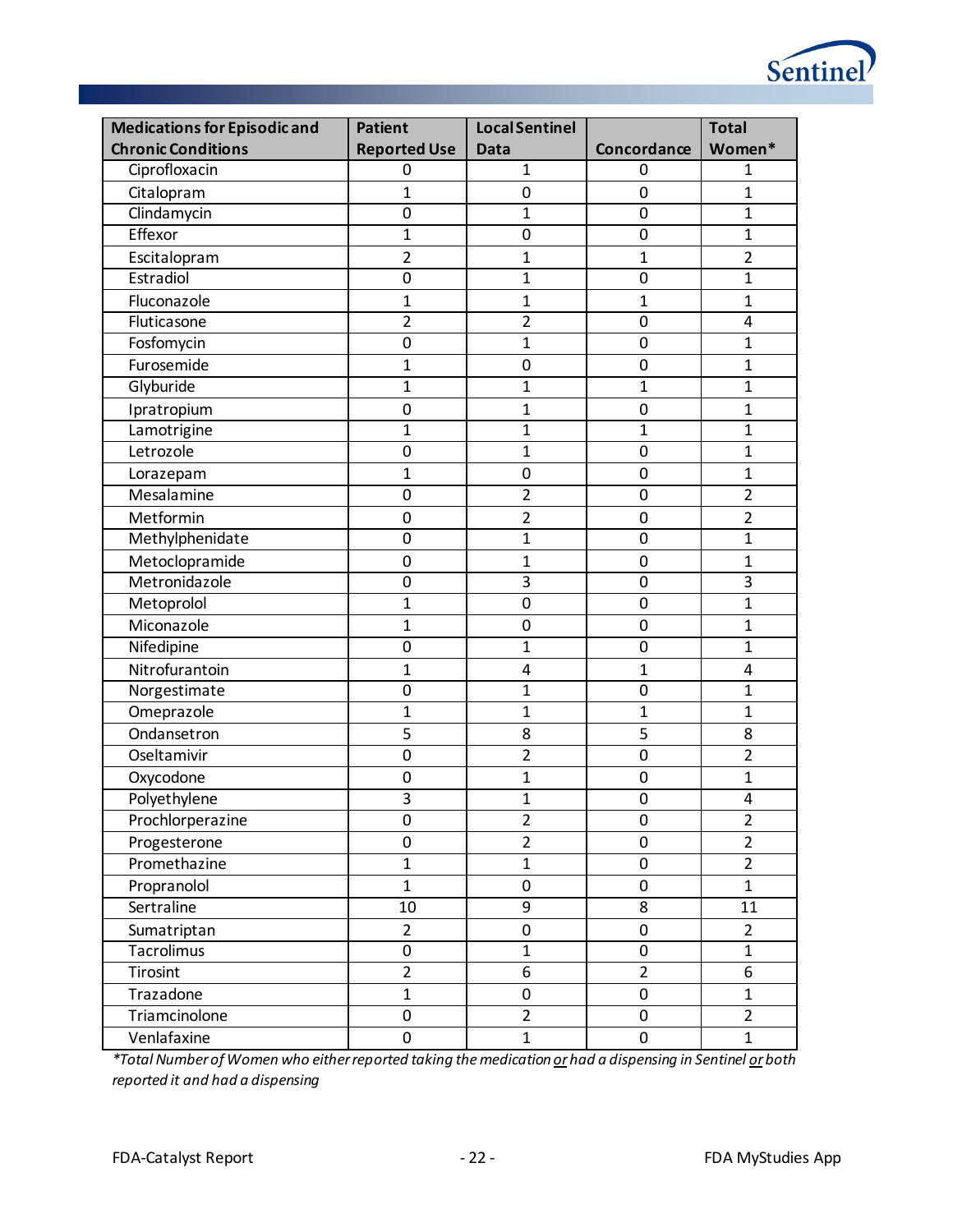

[Table 7](#page-26-0) displays a detailed accounting of medication use for two chronic conditions (anxiety and depression) as well as four acute conditions (sleep problems, nausea, urinary tract infection, and pain). It separates dispensings observed in Sentinel electronic health data among three groups, women reporting a condition with medication use, women reporting a condition with no medication use, and women not reporting a condition. The acute condition "Pain" illustrates two forms of discordance. Seven prescriptions for pain medication were recorded among women who did not report pain. Of note, these prescriptions can be provided on an as needed (also known as "prn" basis). All three participants who reported taking a pain medication took the prescription pain medication Hydrocodone/Acetaminophen and none had a dispending in in Sentinel electronic health data. The acute condition "Nausea" illustrates the third form of discordance in which four dispensings for antiemetic medication were identified among women reporting nausea but no medication use. These prescriptions can be provided on an as needed (also known as "prn" basis).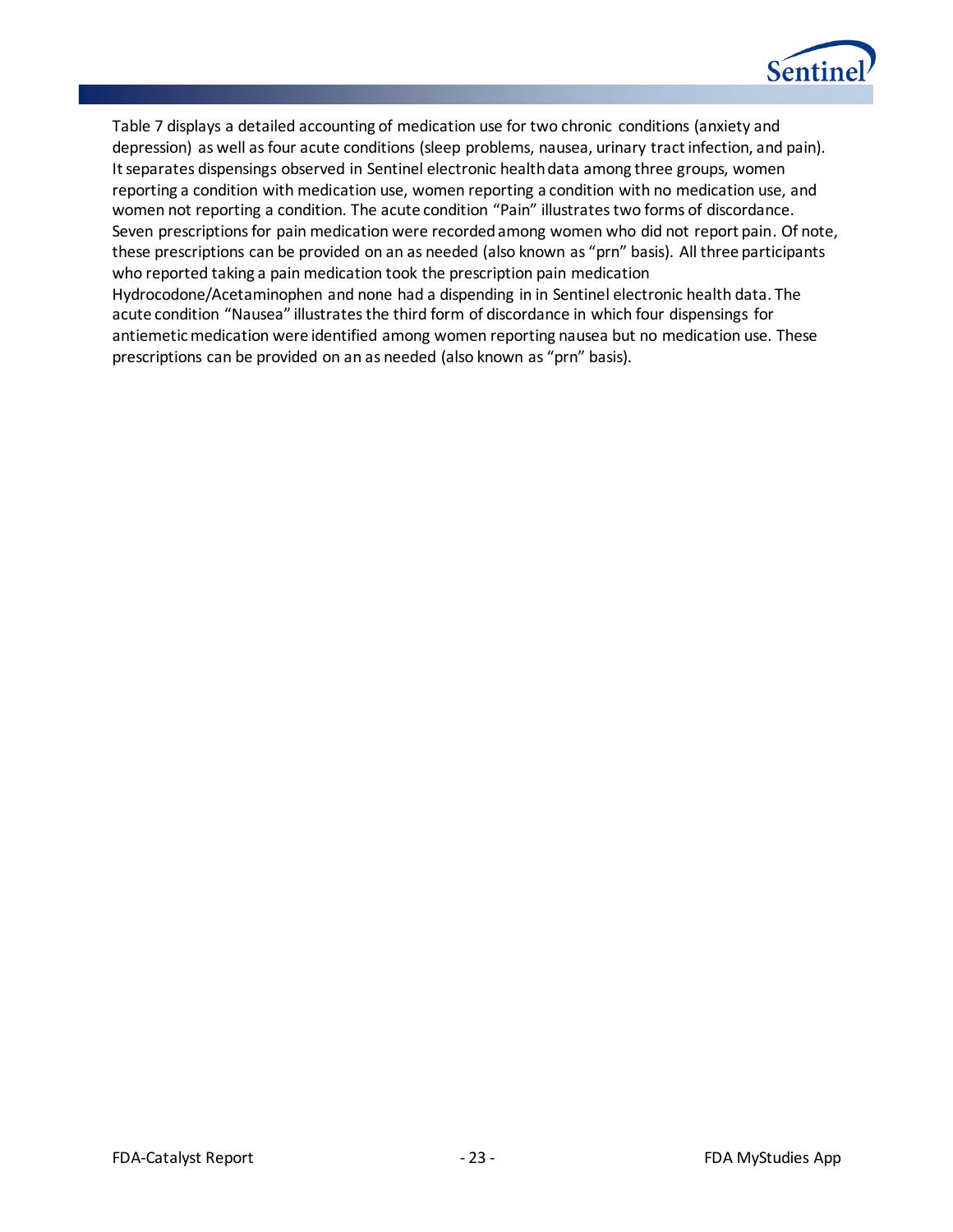

**Table 7. Medication Use Among Select Conditions**

<span id="page-26-0"></span>

|                  |                   |                  |                        |                  | <b>Medication Use</b> | <b>Women Reporting</b> |                          | <b>Women Reporting NO</b><br><b>Medication Use</b> |                  | <b>Women NOT</b><br><b>Reporting the</b> |
|------------------|-------------------|------------------|------------------------|------------------|-----------------------|------------------------|--------------------------|----------------------------------------------------|------------------|------------------------------------------|
|                  | Women             | Women            |                        | Women            | with $>=1$            | with NO                | Women                    | with $>=1$                                         | with NO          | <b>Condition with</b>                    |
|                  | <b>Completing</b> | <b>Reporting</b> |                        | <b>Reporting</b> | dispensing            | dispensing             | <b>Reporting</b>         | dispensing                                         | dispensing       | >=1 dispensing                           |
| <b>Condition</b> | Survey*           | Condition        | <b>Medication Name</b> | <b>Use</b>       | in Sentinel           | in Sentinel            | <b>NO Use</b>            | in Sentinel                                        | in Sentinel      | in Sentinel                              |
| Chronic**        | 58                |                  |                        |                  |                       |                        |                          |                                                    |                  |                                          |
| Anxiety          |                   | 19 (33%)         |                        | 11               | 8                     | 3                      | 8                        | $\overline{2}$                                     | 6                | 1                                        |
|                  |                   |                  | Alprazolam             |                  | 1                     | 0                      |                          | $\mathbf 0$                                        | 0                | 0                                        |
|                  |                   |                  | Citalopram             |                  | 0                     |                        |                          | 0                                                  | 0                | U                                        |
|                  |                   |                  | Escitalopram           | 2                | 1                     | 1                      |                          | 0                                                  | 0                | U                                        |
|                  |                   |                  | Lorazepam              |                  | 0                     | 1                      | $-$                      | 0                                                  | 0                | 0                                        |
|                  |                   |                  | Sertraline             | 7                | 6                     | 1                      | $\overline{\phantom{m}}$ | $\overline{2}$                                     | 0                |                                          |
| Depression       |                   | 16 (28%)         |                        | $\overline{7}$   | 5                     | $\overline{2}$         | 9                        | 5                                                  | 4                | $\mathbf{2}$                             |
|                  |                   |                  | Budeprion/Buproprion   | 2                |                       | 1                      | $-$                      |                                                    | 0                | 0                                        |
|                  |                   |                  | Citalopram             |                  | 0                     | 1                      |                          | 0                                                  | 0                | 0                                        |
|                  |                   |                  | Escitalopram           | 2                |                       | 1                      | --                       | 0                                                  | 0                | 0                                        |
|                  |                   |                  | Sertraline             | 6                | 4                     | 2                      | --                       | 3                                                  | 0                | 2                                        |
|                  |                   |                  | Venlafaxine            | 0                | 0                     | 0                      | $-$                      | 1                                                  | 0                | 0                                        |
| Acute*^          | 53                |                  |                        |                  |                       |                        |                          |                                                    |                  |                                          |
| Sleep            |                   | 28 (53%)         |                        | 5                | $\mathbf 0$           | 5                      | 23                       | $\mathbf 0$                                        | 23               | 0                                        |
| <b>Problems</b>  |                   |                  |                        |                  |                       |                        |                          |                                                    |                  |                                          |
|                  |                   |                  | Melatonin              | 1                | 0                     | 0                      |                          | $\boldsymbol{0}$                                   | $\boldsymbol{0}$ | 0                                        |
|                  |                   |                  | Unisom                 | 4                | 0                     | 0                      | $\overline{\phantom{m}}$ | 0                                                  | 0                | 0                                        |
| <b>Nausea</b>    |                   | 38 (72%)         |                        | $\overline{12}$  | 3                     | 9                      | 26                       | 3                                                  | $\overline{23}$  | $\overline{2}$                           |
|                  |                   |                  | Diphenhydramine        | 1                | 0                     | 1                      |                          | $\mathbf 0$                                        | 0                | 0                                        |
|                  |                   |                  | Doxylamine             | 3                | 0                     | 3                      |                          | 0                                                  | 0                |                                          |
|                  |                   |                  | Ondansetron            | Δ                | 3                     |                        | --                       | 2                                                  | 0                |                                          |
|                  |                   |                  | Promethazine           |                  | 0                     |                        |                          | $\mathbf{1}$                                       | 0                | O                                        |
|                  |                   |                  | Unisom                 | 3                | 0                     |                        |                          | 0                                                  | 0                | U                                        |
|                  |                   |                  | Vitamin                | 3                | 0                     |                        |                          | 0                                                  | 0                | U                                        |
|                  |                   |                  | Prochlorperazine       | 0                | 0                     |                        |                          |                                                    | ი                |                                          |
|                  |                   |                  | Metoclopramide         | 0                | 0                     | 0                      |                          | 0                                                  | 0                |                                          |
|                  |                   |                  | Promethegan            | 0                | 0                     | 0                      |                          |                                                    | 0                | 0                                        |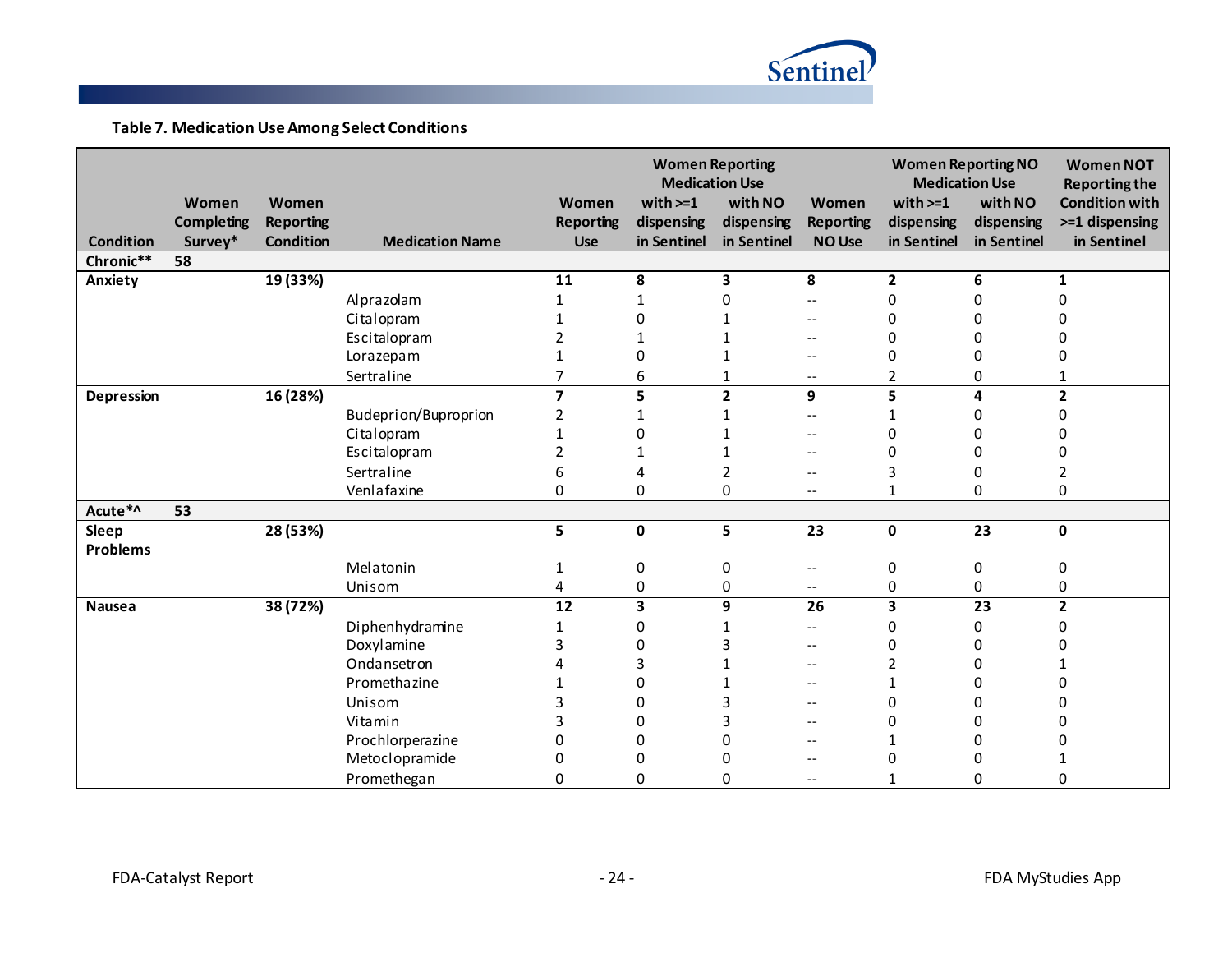

|                  |            |           |                           | <b>Women Reporting</b><br><b>Medication Use</b> |             |             | <b>Women Reporting NO</b><br><b>Medication Use</b> |             | <b>Women NOT</b><br><b>Reporting the</b> |                       |
|------------------|------------|-----------|---------------------------|-------------------------------------------------|-------------|-------------|----------------------------------------------------|-------------|------------------------------------------|-----------------------|
|                  | Women      | Women     |                           | Women                                           | with $>=1$  | with NO     | <b>Women</b>                                       | with $>=1$  | with NO                                  | <b>Condition with</b> |
|                  | Completing | Reporting |                           | <b>Reporting</b>                                | dispensing  | dispensing  | Reporting                                          | dispensing  | dispensing                               | $>=1$ dispensing      |
| <b>Condition</b> | Survey*    | Condition | <b>Medication Name</b>    | <b>Use</b>                                      | in Sentinel | in Sentinel | <b>NO Use</b>                                      | in Sentinel | in Sentinel                              | in Sentinel           |
| UTI              |            | 3(6%)     |                           |                                                 |             |             | 0                                                  | Ω           | 0                                        |                       |
|                  |            |           | Cefdinir                  |                                                 |             |             | $- -$                                              | $\Box$      | 0                                        |                       |
|                  |            |           | Nitrofurantoin            |                                                 |             | 0           | --                                                 |             |                                          |                       |
|                  |            |           | Phenazopyridine           |                                                 |             |             | $\hspace{0.05cm}$                                  |             |                                          |                       |
| Pain             |            | 3(6%)     |                           |                                                 | 0           |             | 0                                                  | ŋ           | U                                        |                       |
|                  |            |           | Hydrocodone/Acetaminophen | 3                                               |             |             | --                                                 |             |                                          |                       |
|                  |            |           | Ibuprofen                 |                                                 |             |             | --                                                 |             |                                          |                       |
|                  |            |           | Oxycodone                 |                                                 |             | 0           | --                                                 |             |                                          |                       |

*\*Answered at least one question on the survey, women answering "true" when asked whether they take a medication for this condition.*

*\*\*For chronic conditions, medication dispensings were included up to 110 days prior to a woman's app start date through app closing date.*

*\*^For acute conditions, medication dispensings were included up to 30 days prior to a woman's app start date through app closing date.*

#### **3. Other Exposures**

Forty-four women reported vaccine administrations during pregnancy [\(Table 8\)](#page-27-0).

#### <span id="page-27-0"></span>**Table 8. Vaccine Use**

|                             |     | %   |
|-----------------------------|-----|-----|
| Women Reporting Any Vaccine | *44 |     |
| Flu vaccine                 | 27  | 61% |
| Tdap vaccine                | 10  | 23% |
| HPV vaccine                 |     | 0%  |
| Other                       |     | 0%  |
| Not sure                    |     | በ%  |

*\*Rows do not equal 44 as some women reported vaccine use but did not indicate specific vaccine*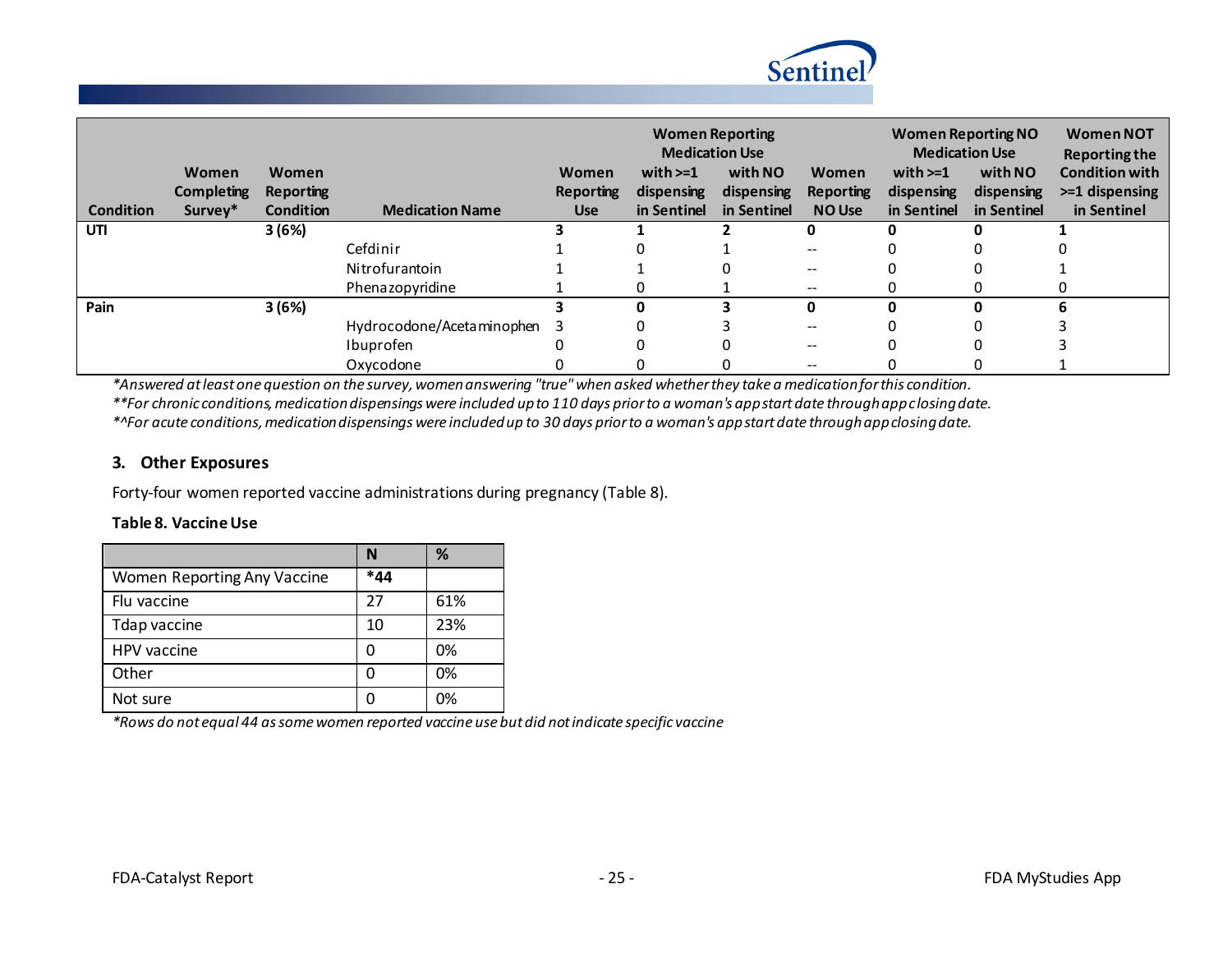

Forty women completed the Vitamin Use History questionnaire, and all reported prenatal vitamin use. Twenty-eight of the forty women initiated prenatal vitamins prior to the pregnancy [\(Table 9\)](#page-28-0). Participants also reported other multivitamins, DHA, folic acid, and vitamin D.

#### <span id="page-28-0"></span>**Table 9. Vitamin Use**

|                                                  | Prenatal<br><b>Vitamin</b> | <b>Folic Acid</b> | <b>Vitamin</b><br>D | <b>Vitamin</b><br><b>B12</b> | <b>DHA</b>     | <b>Other</b><br><b>Multivitamin</b> |
|--------------------------------------------------|----------------------------|-------------------|---------------------|------------------------------|----------------|-------------------------------------|
| <b>Total Reporting Use</b>                       | 40                         | 5                 | 5                   | 0                            | 5              | 11                                  |
| Started before she found<br>out she was pregnant | 28                         | 3                 | 5                   | $\mathbf{0}$                 | 3              | 4                                   |
| Once a day                                       | 25                         | 3                 | 3                   | $\Omega$                     | 1              | 3                                   |
| 3-6 times per week                               | 3                          | $\Omega$          | 1                   | $\Omega$                     | 2              | 1                                   |
| 1-2 times per week                               | $\Omega$                   | $\Omega$          | 1                   | $\Omega$                     | $\Omega$       | $\Omega$                            |
| Less than once a week                            | $\mathbf 0$                | $\Omega$          | $\Omega$            | $\Omega$                     | $\Omega$       | $\Omega$                            |
| Other                                            | $\Omega$                   | $\Omega$          | $\Omega$            | $\Omega$                     | $\Omega$       | $\Omega$                            |
| Started after she found out<br>she was pregnant  | 12                         | $\overline{2}$    | $\mathbf 0$         | $\mathbf{0}$                 | $\overline{2}$ | 7                                   |
| Once a day                                       | $\overline{7}$             | 1                 | $\Omega$            | $\Omega$                     | 2              | 5                                   |
| 3-6 times per week                               | 4                          | $\mathbf{1}$      | $\Omega$            | $\Omega$                     | $\Omega$       | 1                                   |
| 1-2 times per week                               | $\mathbf{0}$               | $\Omega$          | $\Omega$            | $\Omega$                     | $\Omega$       | 1                                   |
| Less than once a week                            | $\mathbf 0$                | $\Omega$          | $\mathbf 0$         | $\Omega$                     | $\Omega$       | $\Omega$                            |
| Other                                            | $\mathbf{1}$               | $\Omega$          | $\Omega$            | $\Omega$                     | $\mathbf{0}$   | $\Omega$                            |
| Not sure                                         | $\Omega$                   | 0                 | $\Omega$            | $\Omega$                     | $\mathbf{0}$   | $\Omega$                            |

Several questionnaires were used to assess exposure to alcohol, cigarettes, e-cigarettes, street drugs, and marijuana prior to and during pregnancy. The percentage of respondents reporting use of these substances decreased during pregnancy, but among some respondents use persisted for alcohol (18%), cigarettes (2%), e-cigarettes (2%), street drugs (3%), and marijuana (5%) [\(Table 10\)](#page-28-1).

<span id="page-28-1"></span>**Table 10. Changes in Behavior Before, During, and After Pregnancy**

| <b>Substance</b>   | <b>Total</b><br><b>Responding</b> | <b>Used Before</b><br>Pregnancy |     | <b>Used During</b><br>Pregnancy |     | <b>Stopped During</b><br>Pregnancy |     | <b>Started During</b><br>Pregnancy |    |
|--------------------|-----------------------------------|---------------------------------|-----|---------------------------------|-----|------------------------------------|-----|------------------------------------|----|
|                    |                                   | N                               | %   | N                               | %   | N                                  | %   | N                                  | %  |
| Alcohol            | 39                                | 33                              | 85% |                                 | 18% | 26                                 | 67% | $\mathbf 0$                        | 0% |
| Cigarettes         | 47                                |                                 | 4%  |                                 | 2%  |                                    | 2%  | $\Omega$                           | 0% |
| E-Cigarette        | 45                                | າ                               | 4%  |                                 | 2%  | 1                                  | 2%  | $\Omega$                           | 0% |
| <b>Street Drug</b> | 39                                |                                 | 3%  |                                 | 3%  | $\Omega$                           | 0%  | $\Omega$                           | 0% |
| Marijuana          | 39                                | 10                              | 26% |                                 | 5%  | 8                                  | 21% | 0                                  | 0% |

Respondents also provided information on the frequency of use [\(Table 11\)](#page-29-0), and some decrease in the frequency of alcohol exposure was reported during pregnancy.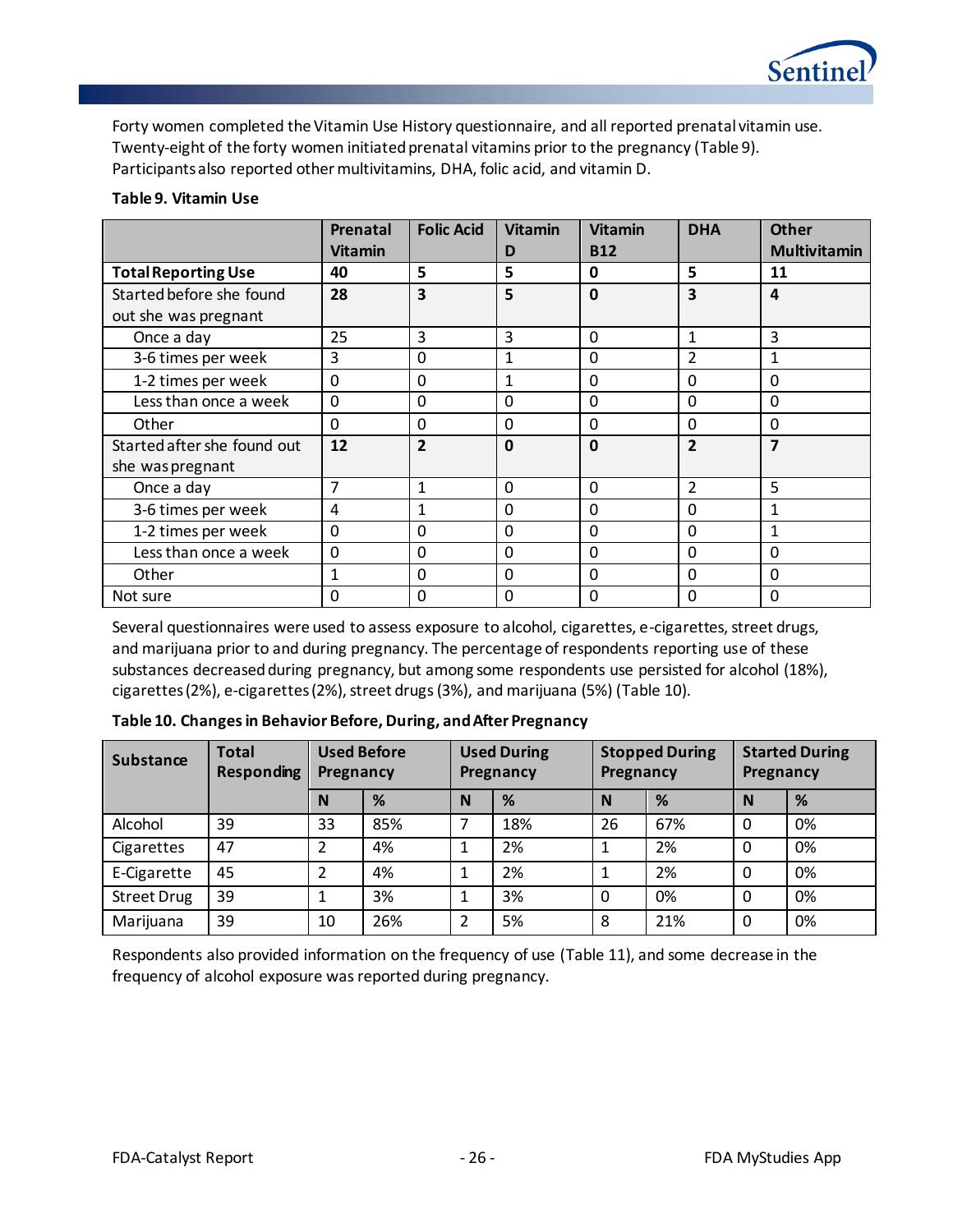

<span id="page-29-0"></span>

|  |  |  | Table 11. Substance Use Before and During Pregnancy |
|--|--|--|-----------------------------------------------------|
|--|--|--|-----------------------------------------------------|

|                                    | <b>Before Pregnancy</b> |     | <b>During Pregnancy</b> |     |
|------------------------------------|-------------------------|-----|-------------------------|-----|
|                                    | $\mathbf N$             | %   | N                       | %   |
| <b>Average Drinks Per Week</b>     | $N = 39$                |     | $N=26$                  |     |
| $\overline{1}$ or less             | 9                       | 23% | 7                       | 27% |
| $2 - 4$                            | 16                      | 41% | $\mathbf{1}$            | 4%  |
| $5 - 7$                            | 8                       | 21% | 0                       | 0%  |
| More than 7                        | $\overline{2}$          | 5%  | $\mathbf{1}$            | 4%  |
| Not sure                           | $\overline{0}$          | 0%  | 0                       | 0%  |
| <b>Most Drinks in One Sitting</b>  | $N=39$                  |     | $N=26$                  |     |
| 1 or less                          | 12                      | 31% | 8                       | 31% |
| $2 - 4$                            | 16                      | 41% | $\mathbf 0$             | 0%  |
| $5 - 7$                            | 5                       | 13% | $\mathbf{1}$            | 4%  |
| Not sure                           | $\mathbf 0$             | 0%  | 0                       | 0%  |
| <b>Cigarettes Usage Frequency</b>  | $N=47$                  |     | $N=45$                  |     |
| 1/2 pack (5-14)                    | $\mathbf{1}$            | 2%  | 0                       | 0%  |
| 1-4 per day                        | $\mathbf{1}$            | 2%  | $\mathbf{1}$            | 2%  |
| 1 pack (15-24)                     | $\mathbf 0$             | 0%  | 0                       | 0%  |
| More than 1 pack (25 or more)      | 0                       | 0%  | $\Omega$                | 0%  |
| <b>E-Cigarette Usage Frequency</b> | $N=47$                  |     | $N=45$                  |     |
| Every day                          | $\mathbf{1}$            | 2%  | 0                       | 0%  |
| A few days a week                  | $\mathbf 0$             | 0%  | 0                       | 0%  |
| A few days a month                 | $\mathbf 0$             | 0%  | 0                       | 0%  |
| Once a month or less               | $\mathbf{1}$            | 2%  | $\overline{0}$          | 0%  |
| <b>Street Drug Usage Frequency</b> | $N=39$                  |     | $N=26$                  |     |
| More than once a day               | 0                       | 0%  | 0                       | 0%  |
| Once a Day                         | $\mathbf 0$             | 0%  | 0                       | 0%  |
| 2-6 Days a Week                    | $\mathbf 0$             | 0%  | 0                       | 0%  |
| Once a Week                        | $\mathbf{1}$            | 3%  | $\mathbf{1}$            | 4%  |
| 1-3 Times a Month                  | $\mathbf 0$             | 0%  | 0                       | 0%  |
| Less than Once a Month             | $\mathbf 0$             | 0%  | $\mathbf 0$             | 0%  |
| Marijuana Usage Method             | $N=39$                  |     | $N=26$                  |     |
| Inhale smoke                       | $\overline{5}$          | 13% | $\mathbf{1}$            | 4%  |
| Inhale vapor                       | $\mathbf 0$             | 0%  | 0                       | 0%  |
| Eat/ingest orally                  | 5                       | 13% | $\mathbf{1}$            | 4%  |
| Absorb through the skin            | $\mathbf 0$             | 0%  | $\mathbf 0$             | 0%  |
| Other                              | $\mathbf 0$             | 0%  | $\mathbf 0$             | 0%  |
| Marijuana Usage Frequency          | $N=39$                  |     | $N=26$                  |     |
| Once a day                         | $\mathbf 0$             | 0%  | 0                       | 0%  |
| More than once a day               | $\mathbf{1}$            | 3%  | $\mathbf 0$             | 0%  |
| 2-6 days a week                    | $\mathbf 0$             | 0%  | 0                       | 0%  |
| Once a week                        | $\mathbf{1}$            | 3%  | 0                       | 0%  |
| Less than once a month             | 8                       | 21% | $\mathbf{1}$            | 4%  |
| 1-3 times a month                  | $\boldsymbol{0}$        | 0%  | 0                       | 0%  |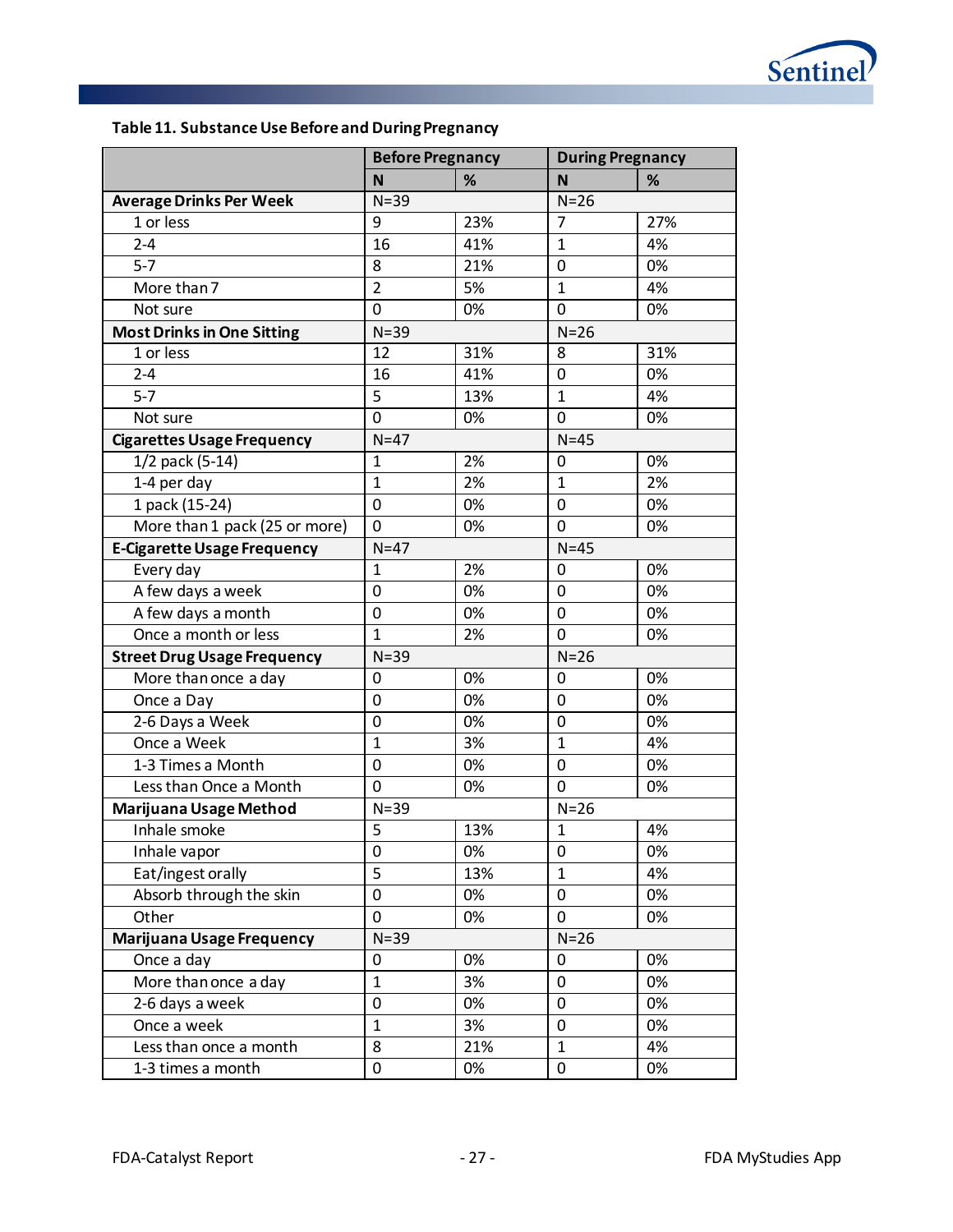

#### **4. Birth Outcomes**

None of the participants reported a miscarriage or abortion. Six women reported live births using the app [\(Table 12\)](#page-30-0). A search of the source data for Sentinel identified 10 live births among the participants who had enrolled in the study. Of the 6 women who reported live births, 1 reported birth defects, and 5 reported normal birthweight.

|                    | <b>Patient Reported</b> |     | Sentinel Data* |     |
|--------------------|-------------------------|-----|----------------|-----|
|                    | N                       | %   | N              | %   |
| Live birth         | 6                       | 9%  | 10             | 16% |
| <b>Miscarriage</b> | 0                       | 0%  | O              | 0%  |
| Abortion           | 0                       | 0%  | O              | 0%  |
| No response        | 58                      | 91% | N/A            |     |
| Total              | 64                      |     | 64             |     |

#### <span id="page-30-0"></span>**Table 12. Birth Outcomes**

*\*Presence of live delivery code in Sentinel between date of app initiation and date of app closing. Some women likely stopped using the app prior to the closing date and, thus, did not report live birth outcome.*

#### **B. APP USAGE PATTERNS AND USER EXPERIENCE**

#### **1. App Downloads and Enrollment**

The app was visible in the iTunes store and Google play store, and 81 Apple users and 38 Android users downloaded the FDA MyStudies app. It is not possible to determine if all downloads were among individuals who were recruited for the specific study since there were no restrictions on downloading the app for free. As previously noted, 64 women enrolled in the study after downloading the app, and four weeks elapsed until 75% of the final cohort authenticated and enrolled in the study [\(Figure 1\)](#page-30-1). All data tables and figures for app usage patterns are displayed in Appendix 9.



<span id="page-30-1"></span>**Figure 1. Installations and Enrollments Over Time**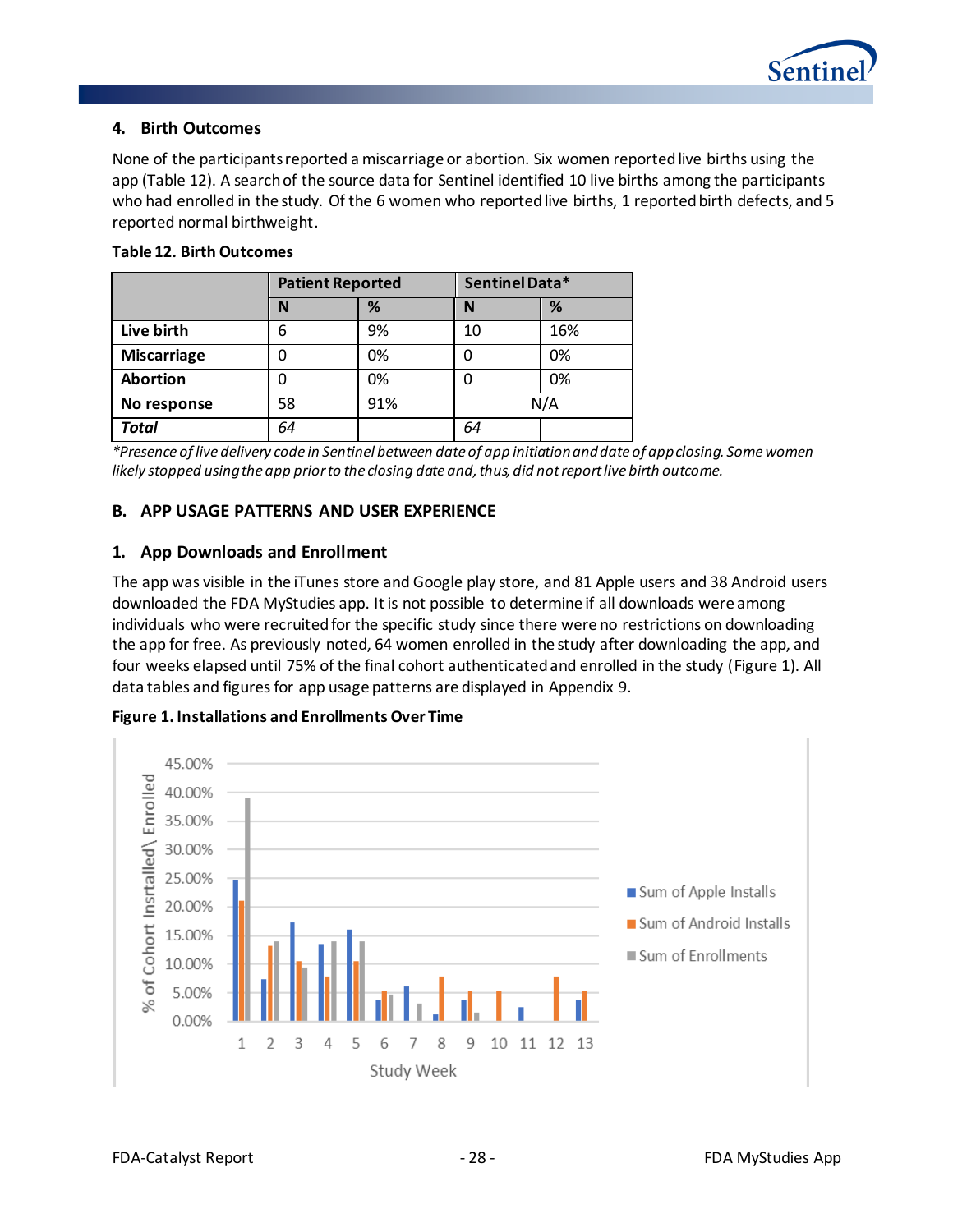

## **2. Completion of Questionnaires by the Cohort**

Over 70% of participants provided new information ("filled in the blanks" left by electronic health records) or corroborating information ("cross checks" on electronic health records) related to key data needs for observational research in pregnancy [\(Table 13\)](#page-31-0). They completed an initial study questionnaire which allows a researcher to establish pregnancy dating. They described existing medical conditions and medications and categorized these as arising prior to or during the current pregnancy. They also described short term illnesses that had occurred during the pregnancy and prior to enrollment. Such short term illnesses, including maternal fever, are often not medically attended and would not typically be captured in claims or electronic health records. Women also described their smoking and vaping history, weight, and demographic information such as race and educational attainment which are typically not reliably captured in claims or electronic health records.

Despite the sensitive nature of these topics, 60% of women responded to questions regarding recreational drug and alcohol exposure and categorized exposures, if applicable, as existing prior to or during the current pregnancy [\(Table 13\)](#page-31-0). Vaccines and vitamin use in the prenatal period or during pregnancy were also described. Since some vaccines are available at pharmacies, worksites (e.g., influenza), and other locations, full capture of vaccine administrations does not typically occur with electronic health records. In addition, these vaccine administration sites may not bill the patient's health insurance, and as a result, these administrations may not be visible in claims data. Over the counter vitamin use history is particularly important in pregnancy given the effect of folate supplementation on the risk of neural tube defects.

Recurring questionnaires to document changes in exposures during pregnancy were less frequently answered. This might be related to the frequent and repetitive nature of the update questions. For example, 19% of women who took the baseline ongoing condition questionnaire reported having no chronic conditions and did not take at least one recurring questionnaire. The most clinically and epidemiologically relevant recurring questions were related to pregnancy status, chronic and short term medical conditions, and prescription or OTC drug use. These were answered by over 60% of women.

Updating vitamin use, alcohol exposure, and recreational drug use prospectively was completed by over 40% of women. The current pregnancy outcomes questionnaire was completed by 7 women. Women were only directed to take this questionnaire if they indicated they were no longer pregnant in the weekly pregnancy status questionnaire.

|                                             | <b>Women that Completed</b> |     | *Number of       |
|---------------------------------------------|-----------------------------|-----|------------------|
|                                             | at Least 1 Run of the       |     | <b>Times</b>     |
| <b>Questionnaire Name</b>                   | Questionnaire               | %   | <b>Completed</b> |
|                                             | $N = 64$                    |     |                  |
| <b>Current Weight</b>                       | 59                          | 92% | 264              |
| <b>Initial Study Questionnaire</b>          | 59                          | 92% | 59               |
| <b>Medical Condition History</b>            | 58                          | 91% | 58               |
| <b>Pregnancy Status</b>                     | 58                          | 91% | 288              |
| Short Term Illness History During Pregnancy | 53                          | 83% | 54               |
| Pregnancy History                           | 50                          | 78% | 50               |
| <b>Information About You</b>                | 48                          | 75% | 48               |
| Smoking and Vaping History                  | 45                          | 70% | 45               |
| Vaccine History During Pregnancy            | 44                          | 69% | 44               |

#### <span id="page-31-0"></span>**Table 13. Questionnaire Completion by Name**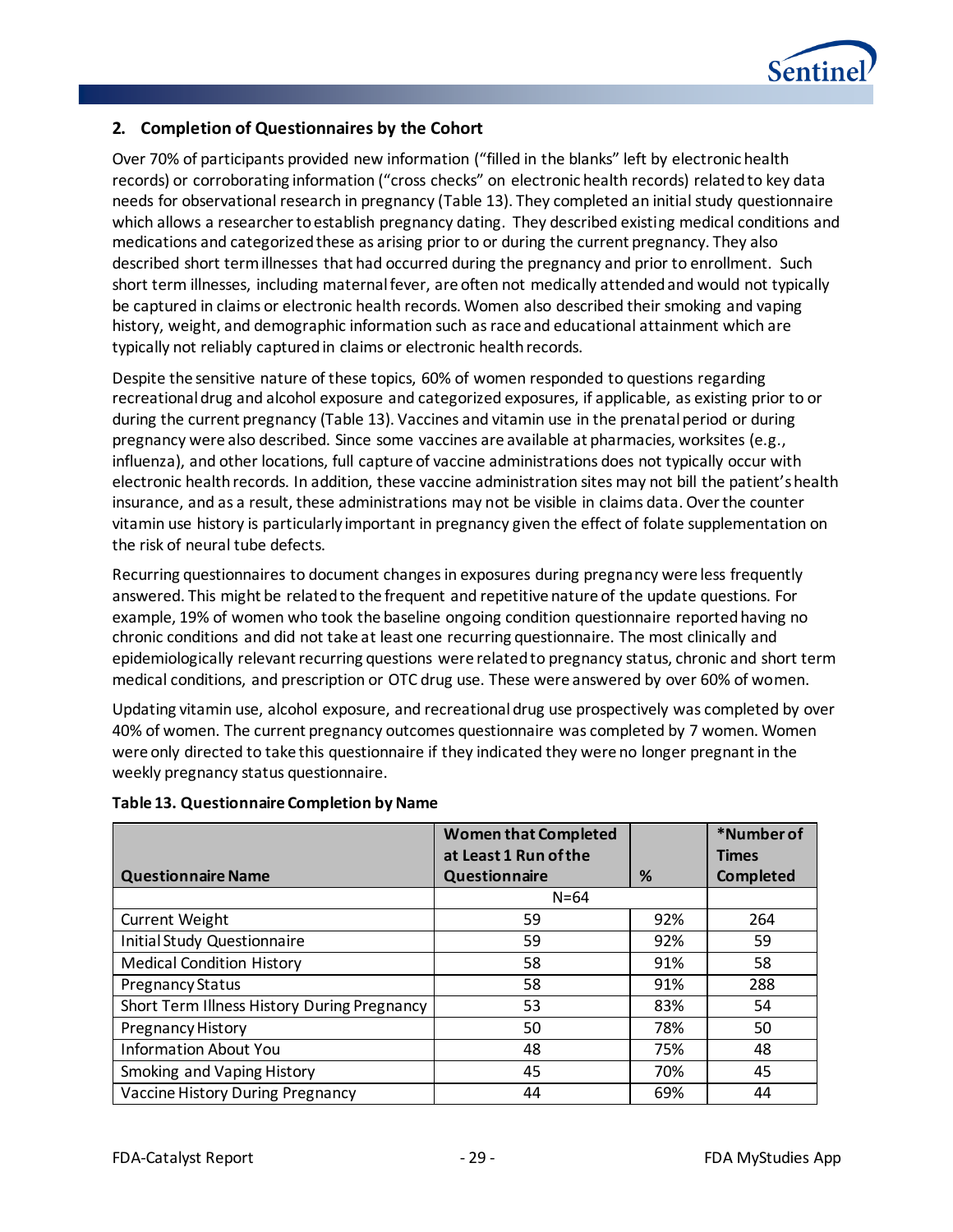

*\*Across all recurring instances of the Questionnaire*

## **3. Enrollment and Engagement Patterns**

The entire study period was 13 weeks (2.75 months), and 25% of the cohort enrolled more than 1 month after the study started. 872 women were mailed invitation letters on September 25, 2017. A separate cohort of 199 women were mailed invitation letters on October 17, 2017. KPWHRI randomly identified 536 women from the first mailing for phone follow-up. One attempt to call the 536 women was made during a first round of phone follow-up between September 29th and October 13th. Beginning on October 16th, KPWHRI began a second round of phone follow-up to previously contacted women who they were unable to reach on the first call attempt. Up to three call attempts weremade and up to three phone messages were left. These phone calls continued until October 27th. During the call, women were reminded of the materials mailed to them and encouraged to join the study. Women were given the opportunity to ask questions about the study and have the study described to them. The enrollment rate for the call and non-call groups was compared to determine the effectiveness of phone follow-up and is described earlier in this report. Half of the cohort (51%) engaged with the app for more than one month [\(Table 14\)](#page-32-0) and the median period of engagement for the entire cohort was 35 days.

|                     | <b>Number of</b> |      |
|---------------------|------------------|------|
| <b>Days Engaged</b> | Women            | %    |
| $0 - 14$            | 19               | 30%  |
| 15-30               | 13               | 20%  |
| 31-45               | 6                | 9%   |
| 46-60               | 10               | 16%  |
| 61-75               | 8                | 13%  |
| 75-90               | 8                | 13%  |
| <b>Total</b>        | 64               | 100% |

## <span id="page-32-0"></span>**Table 14. Days of Engagement**

Sentine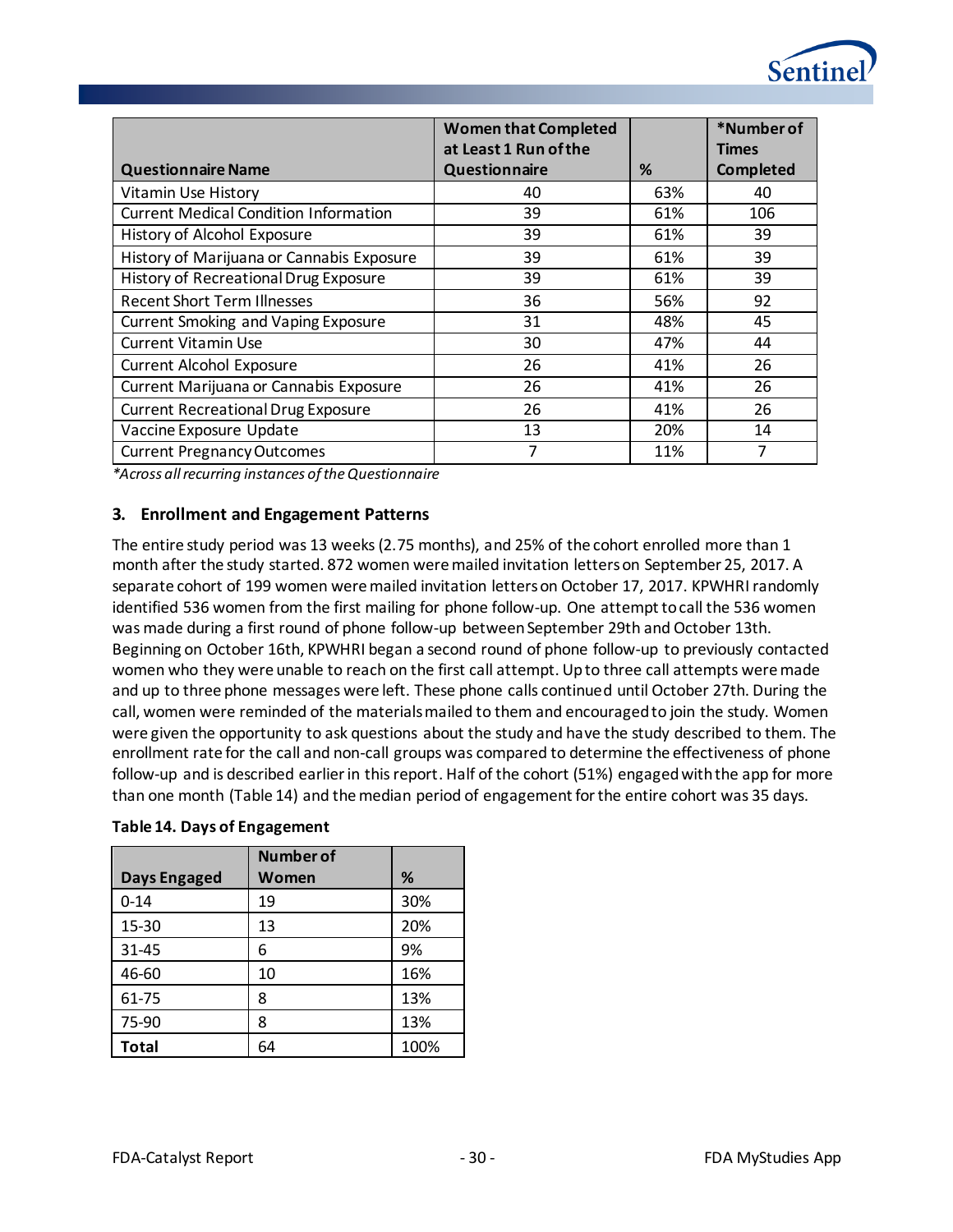

Questionnaire completion increased over the first month as enrollment grew to over 75% of the final cohort [\(Figure 2\)](#page-33-0). As baseline surveys were completed, questionnaire completion decreased. By week 7, over 98% of the cohort had enrolled and by the end of November, all baseline questionnaires would have been completed. There did not appear to be a specific abrupt drop in questionnaire completion, but as previously described, fewer women provided updates for repetitive questionnaires relative to baseline questionnaires.



#### <span id="page-33-0"></span>**Figure 2. Number of Questionnaires Submitted**

Substantial app interaction occurred outside typical working hours for a medical or research clinic [\(Figure 3\)](#page-34-0). Interaction occurred throughout the day between 6:00am and midnight, but there was also moderate interaction between midnight and 6:00am. As described in exit interviews, participants noted the convenience of responding to research questions when this activity could fit into their schedules. Not surprisingly, women answered the one-time (baseline) questionnaires over a longer period of days than the recurring questionnaires. There was essentially an inversion with ~60% completed in the last 4 days of the week for one time (baseline) and ~60% in the first five days of the week for recurring questionnaires. The app functionality supported unlimited changes to a questionnaire within the specified timeframe for that questionnaire until the participant confirmed that her responses were complete.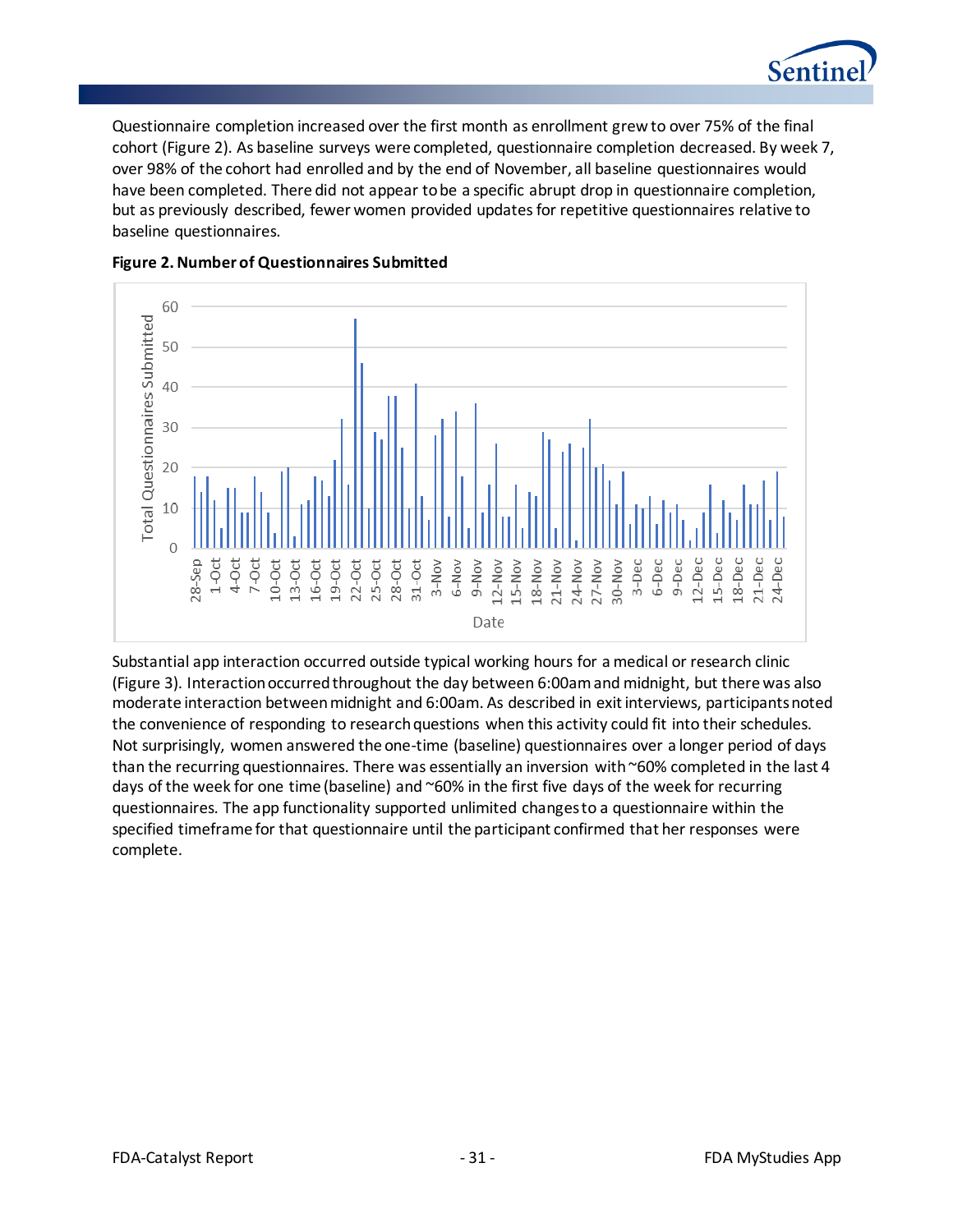



<span id="page-34-0"></span>**Figure 3. Number of Questionnaires Submitted by Time of Day**

#### **4. Qualitative Feedback from Exit Interviews**

Feedback provided by 19 participants who consented to exit interviews provided insight into reactions to the use of an app for research as well as reactions to the specific study topic. Regarding use of an app for research, the participants expressed comfort with using an app to answer medical research questions, and they had no problems navigating the app. Push notifications from the app elicited mixed reactions with some preferring notifications and others finding them to be too frequent. Logging in after being logged off by the app was time consuming. We believe this feedback refers to the optional passcode verification, not the process to log in to the app for the first time. We expect that better communication on the ability to turn off passcode verification would minimize this complaint in future uses. The current lack of a capability for the app and the storage environment to "remember" and present earlier responses back to participants was cited as a negative attribute has been prioritized for future development. Once developed, updated app code and relevant documentation related to the storage environment will be publicly released. Regarding the study, altruism was the main motivator for participation since no monetary incentive was given. Some participants who joined the study after receiving the phone call reported that they initially did not enroll since they did not know that researchers would be interested in their data even if they were not taking prescription medications. Questionnaires were considered clear and understandable, and questionnaire length was considered appropriate.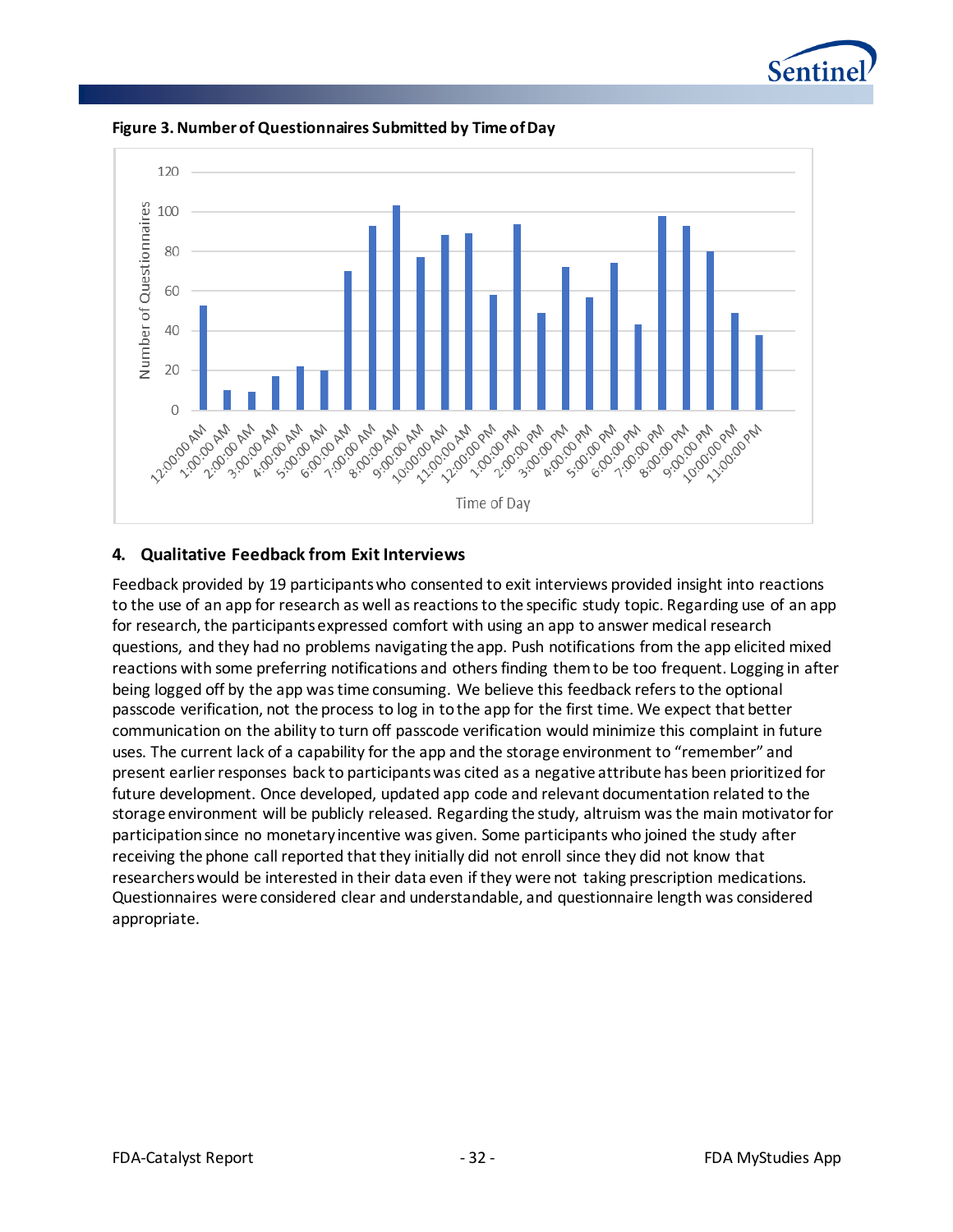

# **V. DISCUSSION**

# **A. FEATURES OF THE MYSTUDIES SYSTEM**

This project accomplished its goal of developing and testing a generalizable mobile application platform and secure patient data storage environment, MyStudies, for use in clinical research. A cohort of 64 women consented to provide information through the app and to allow researchers to access their existing electronic health data, and patient provided data were linked and analyzed in conjunction with electronic health data serving as source data for Sentinel and PCORnet. Usage patterns and exit interviews indicate a general comfort with using an app to answer medical research questions within a study. The platform is built on standard mobile frameworks and the code is in the public domain so additional capabilities can be added by external app developers.

Many tools exist to create survey instruments and distribute them digitally, but they have not been designed to interact with the regulated and often distributed clinical research environment. Those that have been designed for research are typically purpose-built for one study and require significant programming expertise to reconfigure for new use cases even if they utilized utilize ResearchKit and ResearchStack. This project developed the first platform that enables research organizations to manage nearly all aspects of multiple smartphone-based multi-site clinical studies, including data collection and storage, via a point and click web-based configuration portal and a single mobile app.

The mobile app is specifically designed to collect patient reported data in a clinical study and store them in a central location; it does not interact directly with an EHR system. This design was implemented for privacy reasons – pushing or pulling data directly to/from an EHR represents a large policy change for many institutions that was outside the scope of this project. Furthermore, this design is consistent with the distributed nature of Sentinel and PCORnet. However, external organizations able to effect such policy changes could consider expending resources to develop this type of capability if they want to modify the MyStudies system for local use.

Several desired MyStudies features that could not be accommodated within the given budget and timeline. These include: 1) the ability to distribute questionnaires and organize questions according to previous responses; for example, the ability to "remember" if a user indicated they take medication X and only send questions about that medication; 2) the ability to schedule questionnaires based on actions within the mobile app or enrollment date rather than calendar time; 3) a search and auto-fill function for questions that require a long list of possible responses, such as a medication list. These features have been prioritized by the agency for follow-on development in support of another clinical study or registry, and subsequent versions of the app code and storage environment documentation will be publicly released. However, external developers could also modify the existing code for the app to accomplish one or more of these objectives.

## **B. INFRASTRUCTURE AND EXPERTISE FOR IMPLEMENTATION**

External research organizations and app developers can implement the MyStudies system in several ways and may not need to implement the entire system depending on the use case. Vendors are mentioned below to describe roles and responsibilities but other vendors may be able to use the code and supporting documentation in the public domain to provide similar services. The front-end tools, (mobile app and WCP) have an API layer so they could be used with other storage environments. Options listed below can work with an existing single database (e.g., a single site study or a single database supporting a trial) or an existing distributed database system. The secure storage environment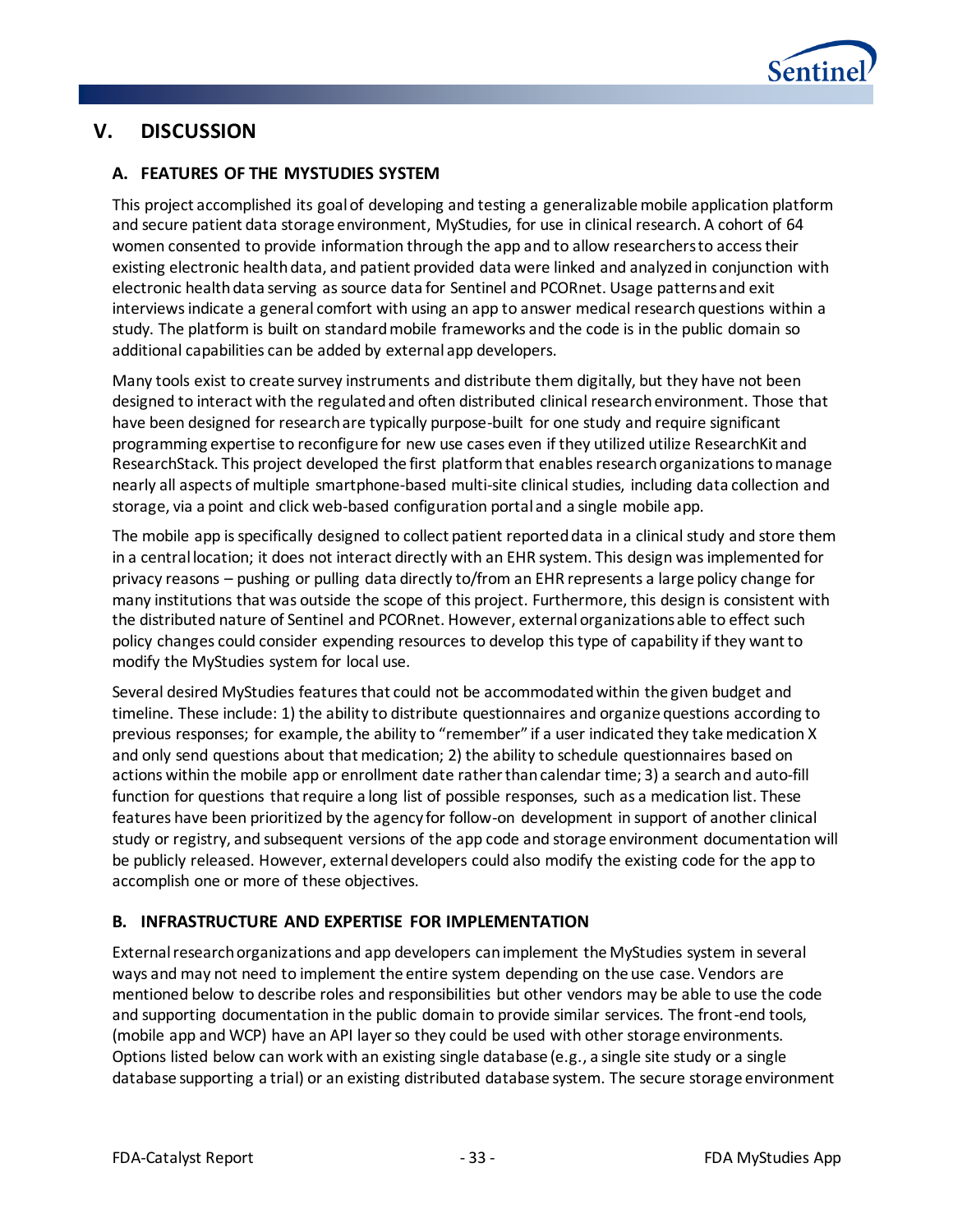

and app are 21 CFR Part 11 and FISMA compliant which may or may not be necessary depending on the judgement and use case of the sponsoring organization.

- 1. The existing secure storage environment implementation hosted by Labkey can be used to host multiple studies to the existing gateway app with minor development for re-branding by BTC. HPHCI can manage the system and configure the studies using the web configuration portal.
- 2. The existing secure storage environment implementation hosted by Labkey can be used to host a single study to a single-use app (without a gateway capability) that leverages the web configuration portal to reduce app development programming compared to a *de novo* mobile app. Minor development for re-branding could be accomplished by BTC, and HPHCI can manage the system and configure the studies using the web configuration portal.
- 3. Organizations can independently develop a storage environment conforming to the LabKey registration, response, and WCP servers' requirements in a local environment. They can then rebrand and publish their own version of the gateway app (or a single use app) that communicates with the local electronic health data servers.
- 4. Organizations that do not require the linkage and authentication features of MyStudies that support cohort studies could use the system without linkage to electronic health data for "open access" studies with the Labkey storage environment or a local storage environment.
- 5. App Developers can use this app as the foundation for additional features including but not limited to integration with wearables, search and auto-fill functions, or optical character recognition.

A sponsoring organization and its vendors will need a variety of clinical and technical skills. An implementation workgroup should ideally include clinical experts, representatives from each software development partner, representative patient advisors, and a central coordinating staff to manage the project and handle configuration and testing. For example, a questionnaire about medical conditions in the pilot study required 150+ questions to account for the various branching paths related to medication usage for each condition. At least one analyst or informatician should have relational database experience and/or R, SQL, or SAS programming knowledge to extract and analyze data from the storage environment. Such knowledge is also important to create and store a mapping of enrollment tokens to an external dataset ID. A software developer should have experience managing and publishing an app via an app store to ensure proper testing of an app before distribution to a cohort. Interaction with clinical and subject matter experts should start prior to configuration and continue throughout the study design phase. Clinical and subject matter experts as well as coordinating staff are also needed to implement the entire study including protocol development, IRB applications, study conduct, and data analysis.

In options 1 and 2 described above, data are stored in a secure environment external to any participating site. The aim is to strictly limit access to sensitive data; for example, in a multi-site study one data partner or healthcare system would not be able to access the data from another Data Partner or system. It is not always clear what access is most useful or appropriate for other participants, such as a coordinating staff, and it will be important for organizations to carefully consider and regularly review roles and responsibilities with regard to data access and analysis among the participating parties. There are also security and privacy considerations in a multi-site clinical study using mobile devices and they may differ across sites. Use of a mobile app in conjunction with electronic health data is currently not a widespread activity. Although there are federal guidance and regulations for e-signature, data security, and privacy, there may be additional state regulations or local interpretations by IRBs that need to be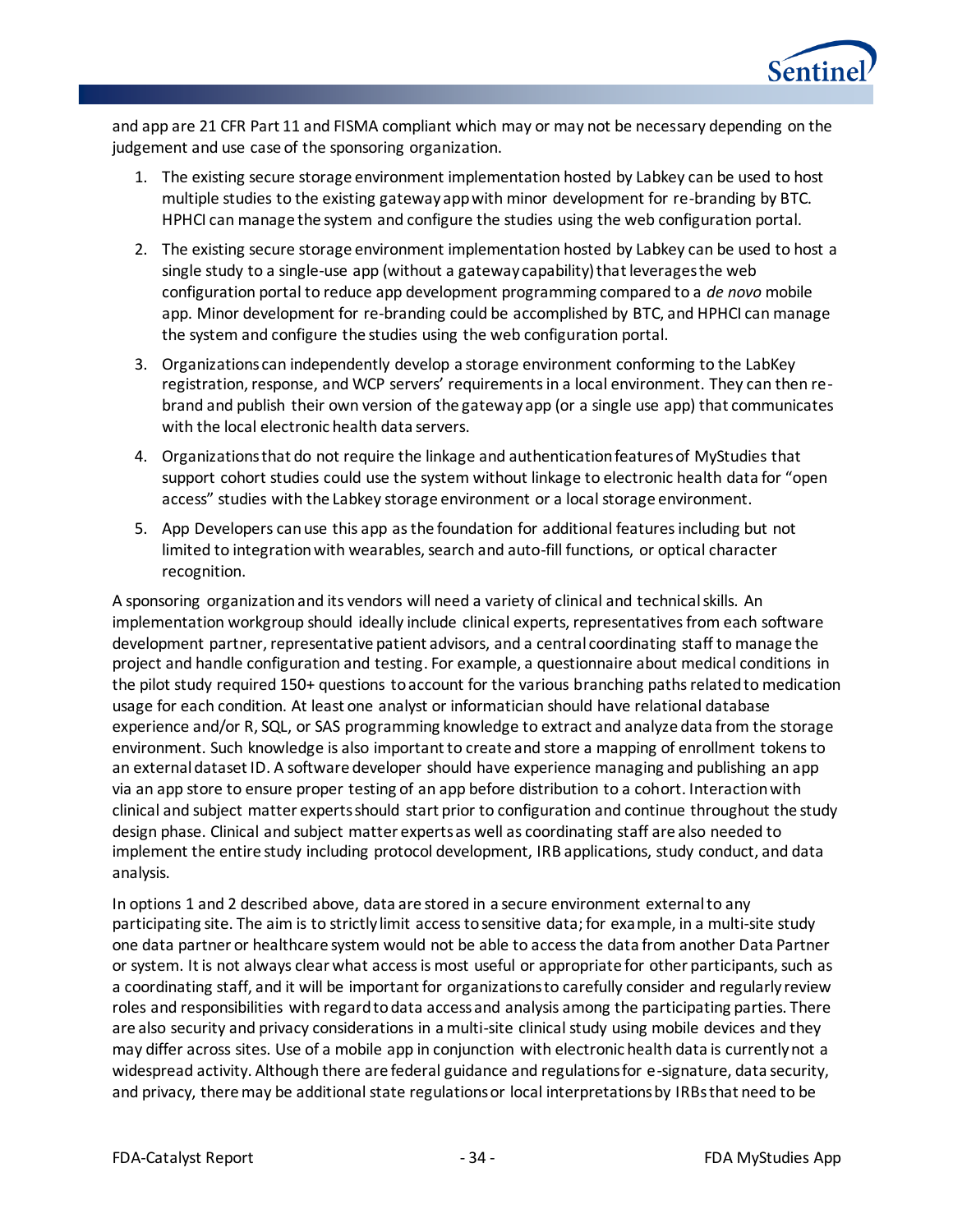

considered. A central IRB or local IRBs may need to work with legal departments at individual sites to clarify local interpretations.

An app must always adhere to the rules of the app stores in which it is available. As mentioned earlier, the workgroup discovered that the Apple App store requires apps to have branding consistent with the branding of their publishing organization. This is a relatively new change to Apple's App Store license agreement, as many app developers previously published apps on behalf of their clients' organizations. Under current Apple app store policy, a sponsoring organization that wishes to brand and utilize the MyStudies app for iOS mobile devices will need to have its own developer account from which it can publish apps to the app store. As interpreted by Apple, this does not preclude contract or third party app developers from using the developer account with permission of the sponsoring organization.<sup>i</sup> Thus, healthcare and research organizations that would like to use MyStudies but do not develop and publish apps as part of their routine operations may use third party app developers. To our knowledge, this issue does not affect the Android version of the app because the Google Play store, does not have the same policy.

# **C. IMPLICATIONS OF THE PILOT STUDY**

The pilot study demonstrated that the technical, scientific, and governance procedures of the MyStudies system can operate successfully within a clinical research environment. As developed, it is FISMA compliant and also capable of supporting a 21 CFR Part 11 compliant study so it is potentially suitable to support use cases ranging from patient registries to clinical trials under Investigational New Drug oversight. Use of the app requires individuals to have an Android or iOS compatible mobile device which may influence the composition of a study population. However, smartphone and tablet usage is widespread according to data compiled by the Pew Charitable Trust.<sup>ii</sup>

The pilot study did not include a financial incentive for recruiting and it did not tap into an existing disease registry or patient-driven research network since it did not study a specific health condition (e.g., psoriasis or asthma). Participants in the pilot study who received a letter in the mail enrolled at a 4% rate. This rate compares favorably to the 1% "activation rate" noted in another agency study involving mailings from data partners, IMPACT Afib (unpublished data). Participants in the pilot study who received one follow-up call in addition to the letter enrolled at an 8% rate. This finding suggests that app uptake could be influenced in future studies by using even more comprehensive recruitment strategies similar to those used by clinical trials.

With respect to studies of drug effectiveness and safety in pregnancy, the study demonstrated the ability to identify women in the first trimester using electronic health data and engage with them rapidly using the mailing and app. Women reported sensitive information including continued alcohol, smoking, and illicit drug use during pregnancy. Some birth outcomes were not captured so additional outreach may be necessary in the post-partum period when participants are recovering while simultaneously caring for the infant. Further experience with a larger cohort and a more standard follow-up period approaching 12 months would be desirable to fully characterize the potential benefits of the system.

Particularly relevant to studies of comparative effectiveness or pragmatic trials in which patient reported outcomes, curation of medication use, and other information not present in the EHR are necessary, participants provided information regarding the reasons that they discontinued medications, the extend of over the counter medication use, and sensitive topics such as illicit drug use. Participants reported 13 times more OTC medications in aggregate than could be identified using electronic health records alone. Participants also reported using only 60% of the prescription medications in aggregate of those that were identified using electronic health records. As expected, there was higher concordance at